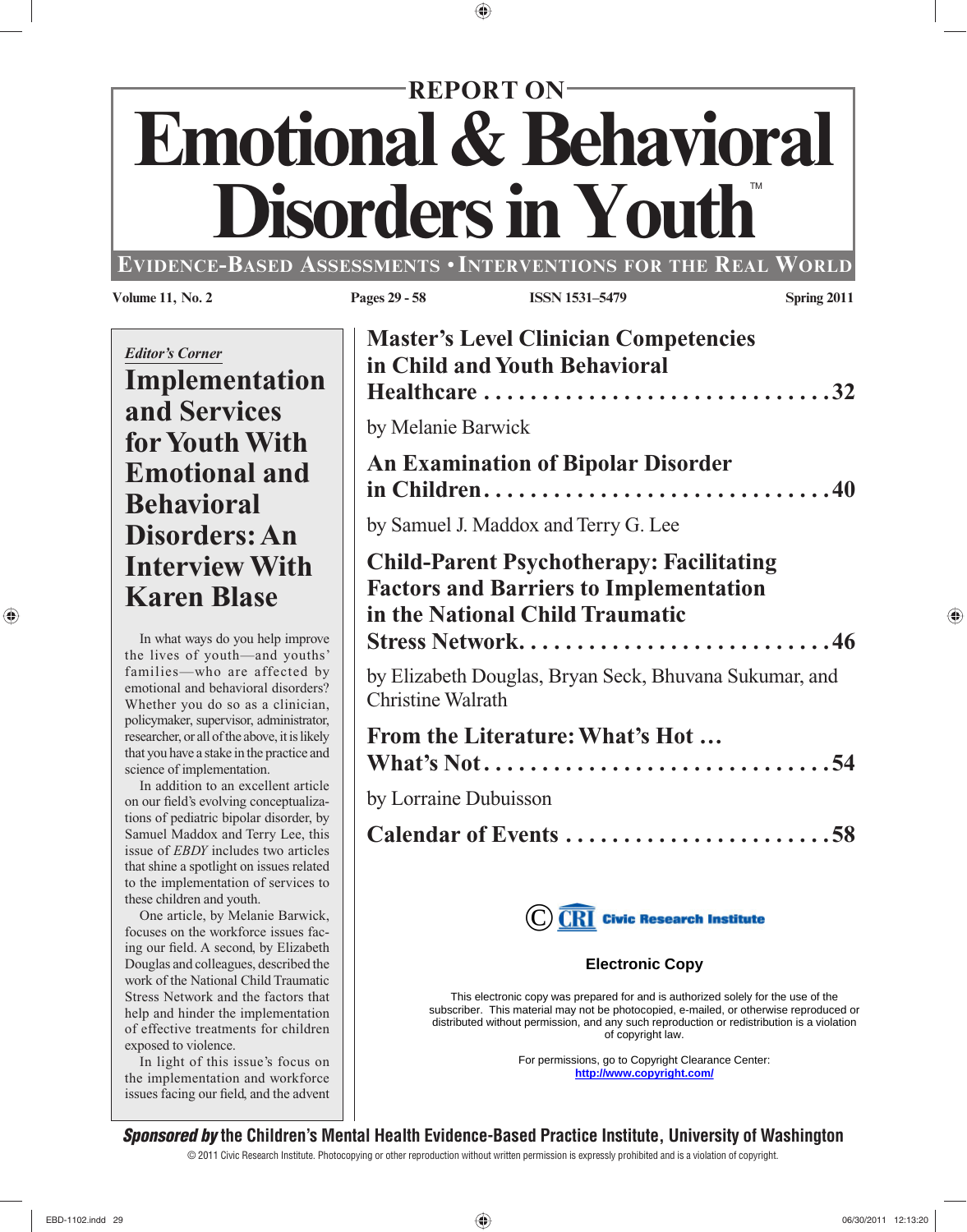of the first-ever Global Implementation Conference, to be held in Washington, DC, this August, we thought we would ask Karen Blase, co-director of the National Implementation Research Network, a few questions about implementation and how it relates to services for youth with emotional and behavioral disorders.

#### **What Led You to Decide to Dedicate Your Career to the Practice and Science of Implementation?**

**KB:** Well, maybe early learning matters! My father was a county extension

Those experiences led me to appreciate how important it was to build the confidence and competence of staff, deal effectively with organization and systems, and nurture leadership at all levels.

#### **From an Implementation Standpoint, What Are the Keys to Producing More Consistent and Effective Services for Children and Youth With Emotional and Behavior Disorders?**

**KB:** Of course, we need interventions and prevention strategies that have been demonstrated to produce positive

*"Then we need to pay equal attention to the 'how,' so that we get those effective interventions to come to life in the real world."*

agent and I'd tag along as he brought the latest science from the state university to the ranchers and farmers in our county. Maybe I picked up the implementation "bug" from him. And it's only in the past 10 years that I've been focused on the practice and science of implementation. My earlier work involved actually getting science into service, being a purveyor of the Teaching-Family Model, and providing child welfare and mental health services.

outcomes—an effective "what" that is selected to meet the needs of children and youth. And the effective "what" needs to be well defined and operationalized. Implementation is relevant and important only when both these conditions are met.

 Then we need to pay equal attention to the "how," so that we get those effective interventions to come to life in the real world. This means purposefully providing

supports and better aligning systems to help practitioners, administrators, funders, and policymakers change their behavior.

 If the behavior of well-meaning human service professionals and policymakers does not change to support the intervention ... well, children and families cannot benefit from interventions they do not receive. We need to have both the effective "what" and the effective "how" to achieve better outcomes. And just as there are researchbased interventions for the "what," there are research and evaluation-informed implementation practices to create the "how." We need to use the best implementation science to be sure that interventions are implemented as intended and improved and sustained over time.

#### **What Do You See as the Biggest Challenges to Effective Implementation?**

**KB:** I see three key issues. First, we need more rigorous and better- funded research related to implementation. Nearly all of the research efforts and dollars continue to focus on creating new and better interventions. And this is important. But we already know a great deal about what works. Unfortunately that knowledge is in journals and manuals.

 Second, we need to make the case that implementation infrastructure needs to be funded in order to benefit from

*Co-Editors:* **Eric J. Bruns, Ph.D.,** *Associate Professor*  **Eric W. Trupin, Ph.D.,** *Professor and Division Director, University of Washington School of Medicine, Department of Psychiatry and Behavioral Sciences, Division of Public Behavioral Health and Justice Policy*

*Editorial Assistant:* **Andrew M. Rivers**

*Contributing Editor:* **Lorraine Dubuisson**

*Managing Editor:* **Margaret B. Riccardi** *Publisher & Editorial Director:* **Deborah J. Launer**

The information in this publication is not intended to replace the services of a trained legal or health professional. Neither the editor, nor the contributors, nor Civic Research Institute, Inc. is engaged in rendering legal, psychological, health or other professional services. The editors, the contributors and Civic Research Institute, Inc. specifically disclaim any liability, loss or risk, personal or otherwise, which is incurred as a consequence, directly or indirectly, of the use and application of any of the contents of this publication.

## **Emotional & Behavioral**  Disorders in Youth<sup>M</sup>

**REPORT ON**

#### **Editorial Board**

**Marc S. Atkins, Ph.D.,** Department of Psychiatry, University of

Illinois at Chicago, Chicago, IL **Charles E. Cunningham, Ph.D.,** Professor, Department of Psychiatry and Behavorial Neuroscience, McMaster University, Hamilton, Ontario, Canada

**Steven W. Evans, Ph.D.,** Professor, Department of Psychology, Ohio University, Athens, OH.

**Laurie Flynn,** Director, Center for Families, Communities & Health, Columbia University, New York, NY; Former Executive Director, NAMI **Steven R. Forness, Ed.D.,** Professor of Psychiatry (Special Education),<br>Inpatient School Principal and Chief Educational Psychologist,<br>UCLA Neuropsychiatric Institute, Los Angeles, CA

**Kimberly Hoagwood, Ph.D.,** Director of Research on Child & Adolescent Services, Office of Mental Health, State of New York

**Peter S. Jensen, M.D.,** President & CEO, The REACH Institute, New York, NY

**Mary McKay, Ph. D.,** Professor of Psychiatry and Community Medicine, Mt. Sinai School of Medicine, New York, NY

**William E. Pelham, Jr., Ph.D.,** UB Distinguished Professor of Psychology, Pediatrics, and Psychiatry and Director, Center for Children and Families, State University of New York at Buffalo, Buffalo, NY

**Hill Walker, Ph.D.,** Professor of Special Education, College of Education,<br>University of Oregon; Founder and Co-Director,<br>Institute on Violence and Destructive Behavior, Eugene, OR

**John Weisz, Ph.D.,** President & CEO, Judge Baker Children's Center; Professor of Psychology, Harvard Medical School, Cambridge, MA

Affiliations shown for identification purposes only. Opinions expressed do not necessarily reflect the positions or policies of a writer's agency or association.

*Report on Emotional & Behavioral Disorders in Youth* is published quarterly by Civic Research Institute, Inc., 4478 U.S. Route 27, P. O. Box 585, Kingston, NJ 08528. Periodicals postage pending at Kingston, NJ and at additional mailing offices. Subscriptions: \$165 per year in the United States and Canada. \$30<br>additional per year elsewhere. Vol. 11 No. 2, Spring 2011. Copyrig changes to Civic Research Institute, Inc., P.O. Box 585, Kingston, NJ 08528. Report on Emotional & Behavioral Disorders in Youth is a trademark owned by<br>Civic Research Institute, Inc., and may not be used without express p

*For information on subscribing or other service questions contact customer service: (609) 683-4450 or civres2@aol.com*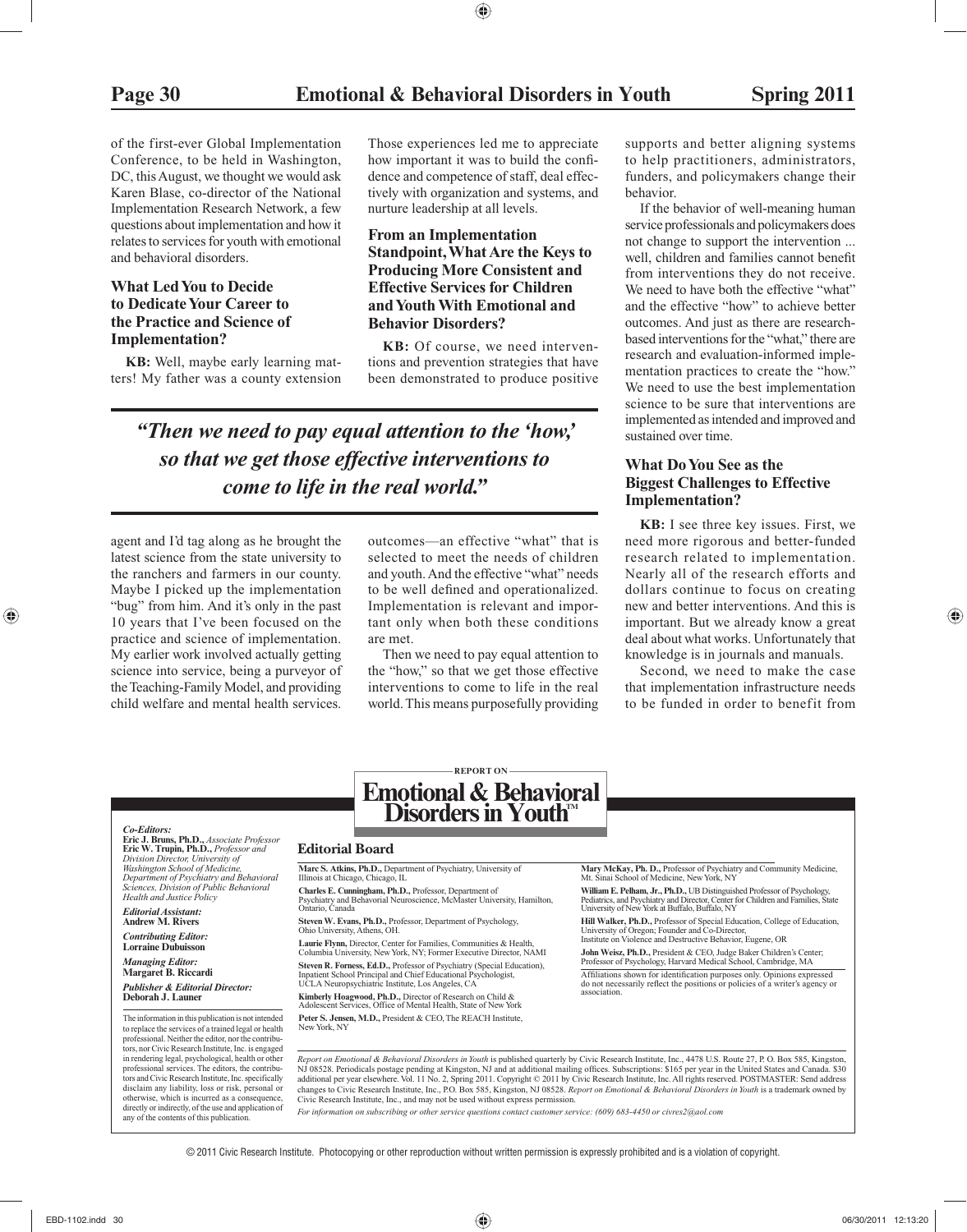evidence-based practices (EBPs). Service systems are used to paying for face-to-face service (e.g., therapy, counseling, program time), but we need to make the case through research and evaluation that implementation infrastructure is critical. What I mean by "implementation infrastructure" is the attention to staff selection, training, coaching, fidelity and outcome measurement, data-based decision making, and processes to create more hospitable agency environments and better alignment of policies and funding to support effective implementation.

 Third, we need generalized implementation capacity in states. This means developing implementation practitioners and implementation structures that can support multiple evidence-based and evidence-informed interventions. We are seeing this develop in the form of intermediaries that support multiple interventions in states and that connect program developers to state needs. What can we learn about the effectiveness of

these intermediaries and how can they be supported? The alternative will be technical assistance silos for every EBP.

#### **What Opportunities Do You See in Our Systems Right Now to Help Draw Attention to the Importance of Implementation?**

**KB:** This federal administration seems to be particularly supportive of

 learning from implementation experts and providing implementation-informed technical assistance. A very exciting time!

*Editor's Note: Another opportunity to discuss implementation will be the upcoming Global Implementation Conference to be held in Washington, DC, on August 15 through 17 at the Marriott Wardman Hotel (www.implementationconference. org). This will be an exciting gathering of* 

*"We need to make the case that implementation infrastructure needs to be funded in order to benefit from evidence-based practices."*

 evidence-based and evidence-informed approaches to solving problems, and we are seeing a lot of attention not only to EBPs and evaluation, but to using the practice and science of implementation at the federal level—from funding planning years and developing implementation plans, to

 *researchers, practitioners, policymakers, purveyors, and organizational leaders and just the start of a global implementation initiative that will extend over the next decade* .

—Eric J. Bruns ( *ebruns@u.washington.edu* ) ■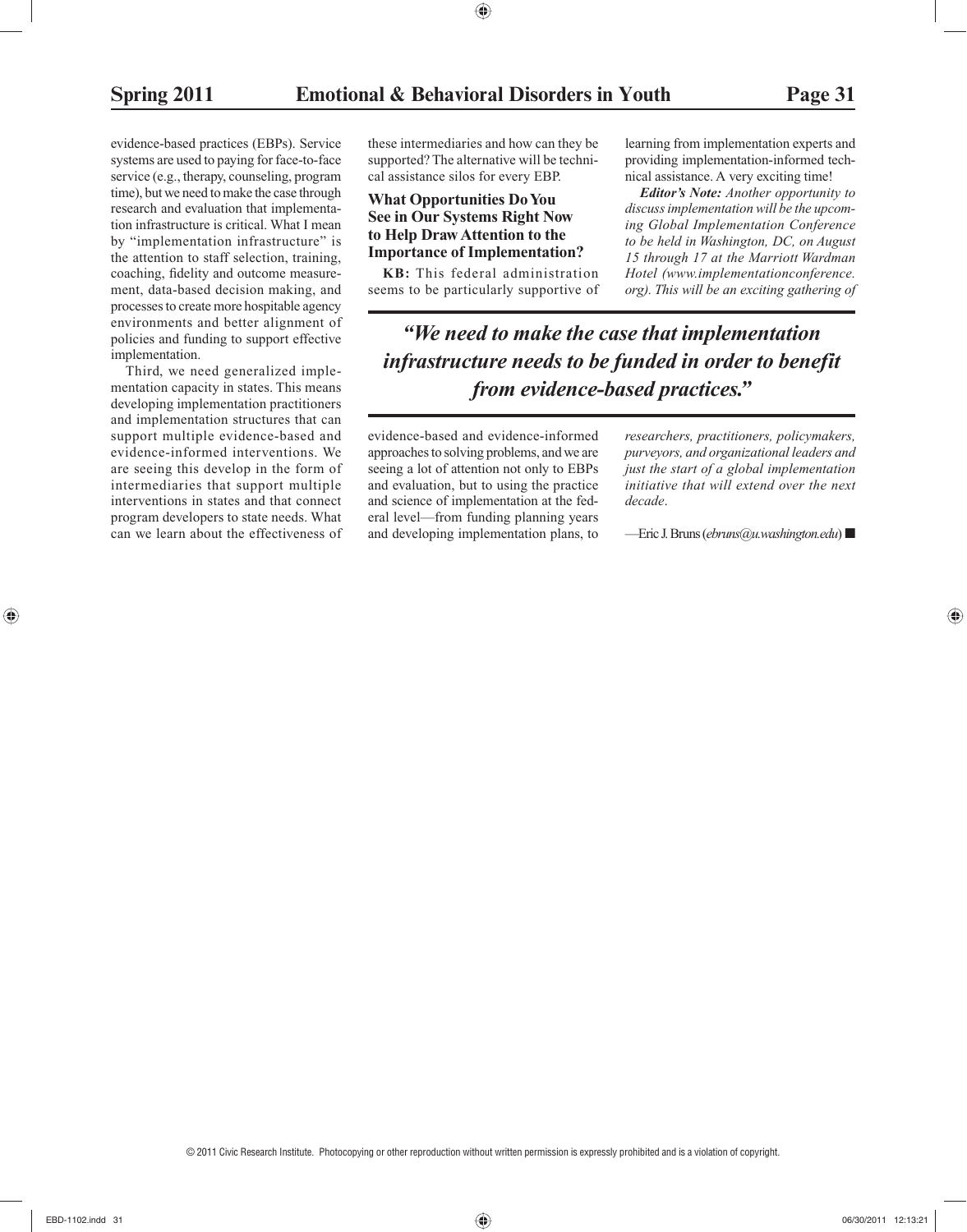## **Master's Level Clinician Competencies in Child and Youth Behavioral Healthcare**

by Melanie Barwick\*

#### **Introduction**

 As the field of behavioral child and youth healthcare struggles with closing the research-to-practice gap and implementing evidence-based practices (EBPs) and treatments with proven efficacy in practice environments, concern has arisen as to whether clinicians entering the workforce are suitably trained to take on the challenge of delivering EBPs (Barwick et al., 2008). There are a growing number of evidence-based treatments for children and youth presenting with emotional and behavioral problems. However, a handful of reports have suggested that practitioners are not prepared to deliver them or to work in EBP-focused work environments (Lehman et al., 1998; Hoge et al., 2004; Hoge, Tondora & Marrelli, 2005; Institute of Medicine 2000; 2001; 2003). We have a mental health workforce dilemma.

 Institutions of higher learning and professional development training are the main sources of workforce preparation for child and youth clinicians. However, evidence from the health field suggests that few educational programs transfer EBP knowledge into the educational curriculum at a pace needed to meet the demand (Grimshaw et al., 2001). Educational content that misses the mark is an added concern. There are significant and widespread concerns about the capability of the behavioral healthcare workforce to provide quality care. The Annapolis Coalition on the Behavioral Health Workforce (2007, p. 1) notes that:

 There is overwhelming evidence that the behavioral health workforce is not equipped in skills or in numbers to respond adequately to the changing needs of the American population. While the incidence of co-occurring

mental and addictive disorders among individuals has increased dramatically, most of the workforce lacks the array of skills required to assess and treat persons with these co-occurring conditions. Training and education programs largely have ignored the need to alter their curricula to address this problem and, thus, the nation continues to prepare new members of the workforce who simply are underprepared from the moment they complete their training.

 The improvement of care and the transformation of systems of care depend on a workforce that is adequate in size and effectively trained and supported. The Annapolis Coalition argues that there is substantial and alarming evidence that the current workforce lacks adequate support to function effectively and that it is largely unable to deliver care of proven effectiveness in partnership with the people who need services. There is equally compelling evidence of a weak pool of new recruits to meet the complex behavioral health needs of the growing and increasingly diverse population in this country.

 Our educational systems have not kept pace with the dramatic changes in healthcare (Hoge, 2002). Educational programs have been slow to introduce practice guidelines into clinical teaching and to prepare students to practice evidence-based mental health (Crits-Christoph et al., 1995; Yager et al., 1997). A 2002 review of the gaps between research evidence and clinical practice concluded that for evidence-based interventions to become embedded within clinical practice, they need to be introduced early in formal educational training programs (Weissman & Sanderson, 2002). The President's New Freedom Commission on Mental Health (2003) echoed this finding.

#### **Research on Staff Competency**

 A competency is a measurable human capability that is required for effective performance. It consists of knowledge, a single skill or ability, or personal characteristic, or a cluster of these building blocks of work performance. Successful completion of most tasks requires the simultaneous or sequenced

demonstration of multiple competencies (Hoge, Tondora & Marrelli, 2005, p. 517), yet few empirical studies have examined the knowledge, skills, competencies, and attitudes needed to effectively implement and/or deliver one or more evidence-based treatments in child and youth behavioral healthcare (Schoenwald et al., 2010).

 A handful of studies shed some light on the nature of the problem. A survey of clinical training and internship directors conducted a decade ago found that although most programs provided supervised clinical experience in a number of empirically validated treatments, more than 20% of doctoral training programs failed to provide minimal coverage of empirically validated treatments in didactic courses, and internship programs typically did not require that students be competent in any of these treatments before completion of their program (Crits-Chrisoph et al., 1995). A national survey of psychotherapy training in psychiatry, psychology, and social work conducted to determine the amount of evidence-based treatment taught in accredited training programs for these disciplines found that only 17.8% of the evidence-based treatments and 23.2% of non- evidence-based treatments met a gold standard of instruction—both didactic and clinical supervision. Moreover, the two disciplines geared exclusively to clinical mental health practice (Psy.D. and M.S.W. programs) had the largest percentage of programs (67.3% and 61.7%) not requiring the gold standard of instruction on any evidencebased treatment (Weissman et al., 2006).

 At least one other group has examined the specific competencies staff would need to deliver newly established EBPs (Easterly, 2009). A series of focus groups were conducted by the New York State Social Work Mental Health Education Consortium, established as a partnership between the New York State Dean's Consortium of Schools of Social Work, the New York State Office of Mental Health (NYSOMH), and more than 100 provider agencies that provide EBTs, in an effort to formulate a strategic vision. The findings, reported in Smyth, Wright, and Williams (2004), identified that agency staff felt it would be important for students to learn the five EBPs that NYSOMH was currently

*<sup>\*</sup>Melanie Barwick, Ph.D., C.Psych., is a registered psychologist and health systems research scientist in the Community Health Systems Resource Group at the Hospital for Sick Children. She is an associate scientist and scientific director of knowledge translation in the Child Health Evaluative Sciences program of the hospital's Research Institute and associate professor in the Department of Psychiatry and the Dalla Lana School of Public Health at the University of Toronto. She can be reached by email at melanie.barwick@sickkids.ca.*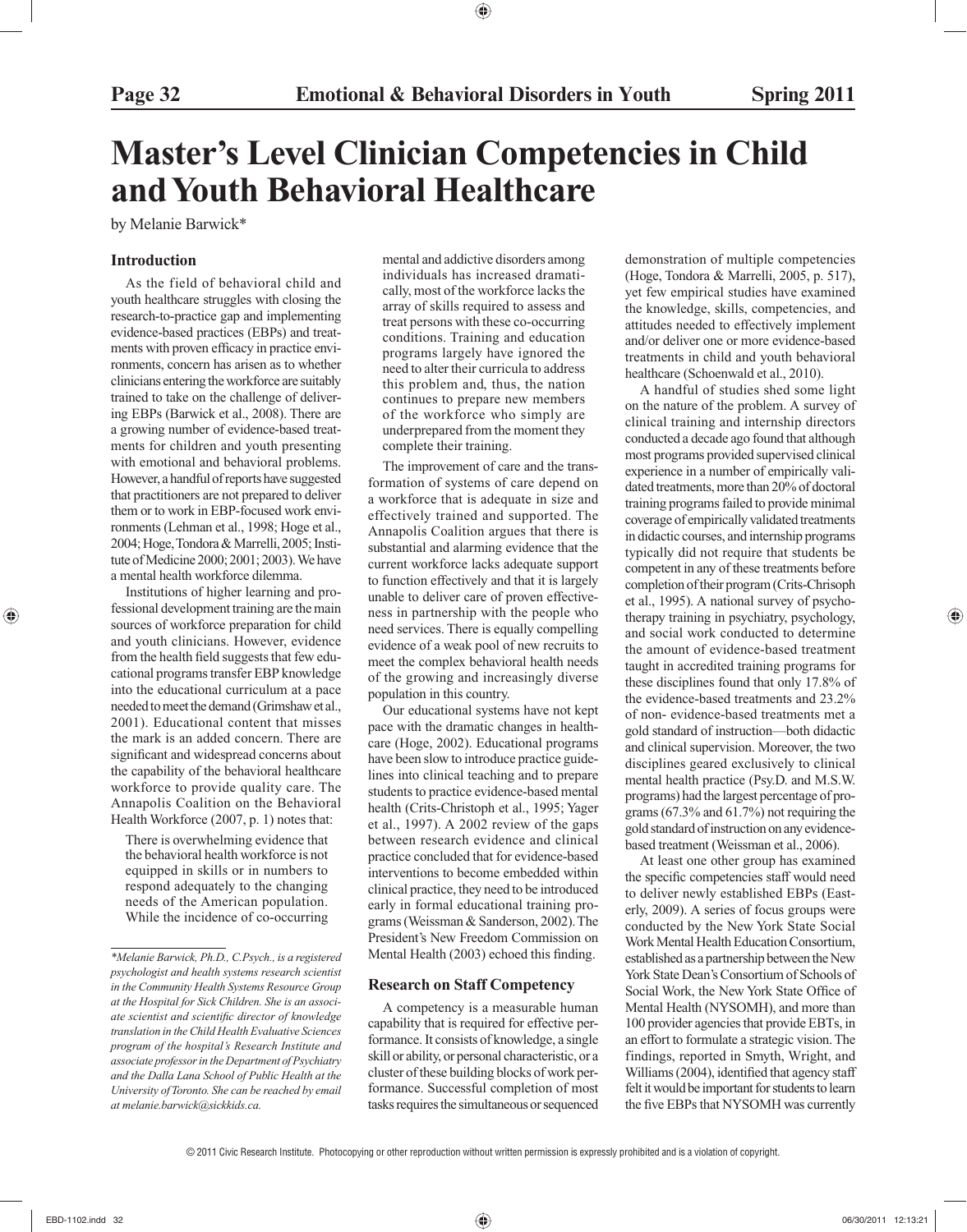implementing across the state so that they could fill staff vacancies in these programs. They also highlighted the importance of knowledge in recovery-oriented principles, motivational interviewing, assessment of trauma and related disorders, medication management, and cognitive behavioral interventions. In addition to treatment skills, focus group participants stressed the need for social workers to acquire knowledge of organizational stages of change and the adaptive capacity needed to adjust as agencies adopt and implement EBPs.

 Smyth and colleagues (2004) also conducted a survey to identify gaps between current skills taught in social work curricula and the specific competencies identified by focus group participants. Results from 26 bachelor's and 13 master's level schools of social work throughout New York State indicated that general mental health coursework was taught at most schools, but that most coursework lacked information on current treatment for individuals with severe mental illness and that little time was spent on recovery-focused interventions. Of note, most social work students were not exposed to all of the EBPs that the focus group participants had identified as being implemented throughout the state.

 Thus, research on mental health training and educational programs highlights the need to train practitioners on specific EBPs and/or the common elements of EBPs (Chorpita et al., 2005) using a combination of coursework and internship in order to facilitate the transfer of knowledge to practice (Hoge et al., 2004; Ishisaka et al., 2004; Lam, 2004). The Smyth et al. (2004) review precipitated the development of a seminar course addressing 14 key topics that would be offered alongside colloquia and field work; this had been favorably, albeit subjectively, evaluated in 11 schools as of 2006–2007 (Easterly, 2009). Students  $(n = 156)$  taking part in the pilot course rated themselves on their use of EBP skills in the class environment and in their practice both before and after the course. They reported significant increases in their perceived ability to use EBP skills with clients having serious mental illness. Although there are quality limitations associated with their subjective outcome measure, the study illustrates the kind of research on EBP skill development that is greatly needed.

#### **The Current Study**

 The President's New Freedom Commission on Mental Health (2003) called for training of professionals to instill attitudes, behaviors, and skills that are congruent with the changing field of mental health, including the focus on using techniques and treatments supported by research evidence. At the same time, implementation science is developing our knowledge base for how best to implement EBPs and support practice change. Therein lies the focus of the work reported here. The current study used a survey of supervisors and managers to examine the competencies required of master's trained clinicians in child and youth behavioral healthcare that will enable the field to improve practice and outcomes for children and youth. As others have reported, much of the difficulty in diffusing innovative and effective techniques and treatments into "real world" practice is that training programs are not adequately preparing students for work in the real world (Hoge & Morris, 2002). Our knowledge of how best to promote practice change is evolving but remains imprecise, and educational programs are not preparing students for the continuous learning and reflective practice skills they will need in the workforce as the field continues to generate evidence and innovate. The current study was intended to highlight what is needed to promote evidence-based practice in children's behavioral health provider organizations, institutions of higher learning, accreditation bodies, and among researchers.

#### **Study Method**

 **Sampling**. The survey was intended for individuals who 1) have supervisory and/or hiring responsibilities, and 2) are involved in providing child and youth mental health services within the child and youth mental health, juvenile justice, or child welfare sectors. The sampling frame for all master's trained clinicians working in child and youth behavioral health care in the United States and Canada is unknown, because there are no registries or professional associations that cover the spectrum of behavioral healthcare or geography. As such, a snowball sampling strategy was used to reach as many respondents as possible. An email with an embedded survey link was sent to 41 members of the Child and Youth Evidence-Based Practices Consortium ( *www.ebpconsortium.com* ) in March 2010, inviting them to complete the survey and/ or "snowball" the request to their networks and contacts working in this field. Several reminders were sent to consortium members before the survey closed in August 2010.

 **Survey**. The survey was distributed as a web link for electronic completion. Data were stored on SurveyMonkey™ in a secure server environment. Respondents consented within the survey regarding its use to describe the current state of EBP competencies among master's trained clinicians and to inform higher education curricula in ways that may improve the field. The study was approved by the Hospital for Sick Children's research ethics board.

 The survey was divided into several sections to capture knowledge of EBP terminology and key competencies in several areas:

- Research and analytical skills;
- Assessment and diagnosis;
- Intervention and outcome evaluation; and
- Clinical therapeutic skills.

 A section was included to capture general considerations regarding competencies. Respondents were asked to rate whether knowledge, competency, or skill was important for effectiveness on the job, whether master's level clinicians had this knowledge, competency, or skill when hired, and/ or whether they learned the knowledge, competency, or skill on the job. Options were provided for respondents to indicate whether the knowledge, skill, or competency was "not relevant for their organization," "not important," or if they had "no opinion." Because there were very few endorsements for these latter three categories, they are reported as one combined response category. Response options were not mutually exclusive, and respondents were instructed to endorse all that applied for each item.

#### **Study Results**

 **Respondent Demographics**. The survey was accessed by 1,009 individuals between March 21, 2010, and August 20, 2010. Among these, 900 identified themselves as 1) having supervisory and/or hiring responsibilities, and 2) being involved in providing child and youth mental health services within the child and youth mental healthcare sector, juvenile justice sector, or child welfare sector. Consent to participate was provided by 589 respondents, and they made up the final sample.

 The majority of respondents were from the United States (USA, 84%; Canada, 16%). Respondents were mostly female (71%) and between 36 and 55 years of age (55%). Most had received their highest degree in social work (40%), followed by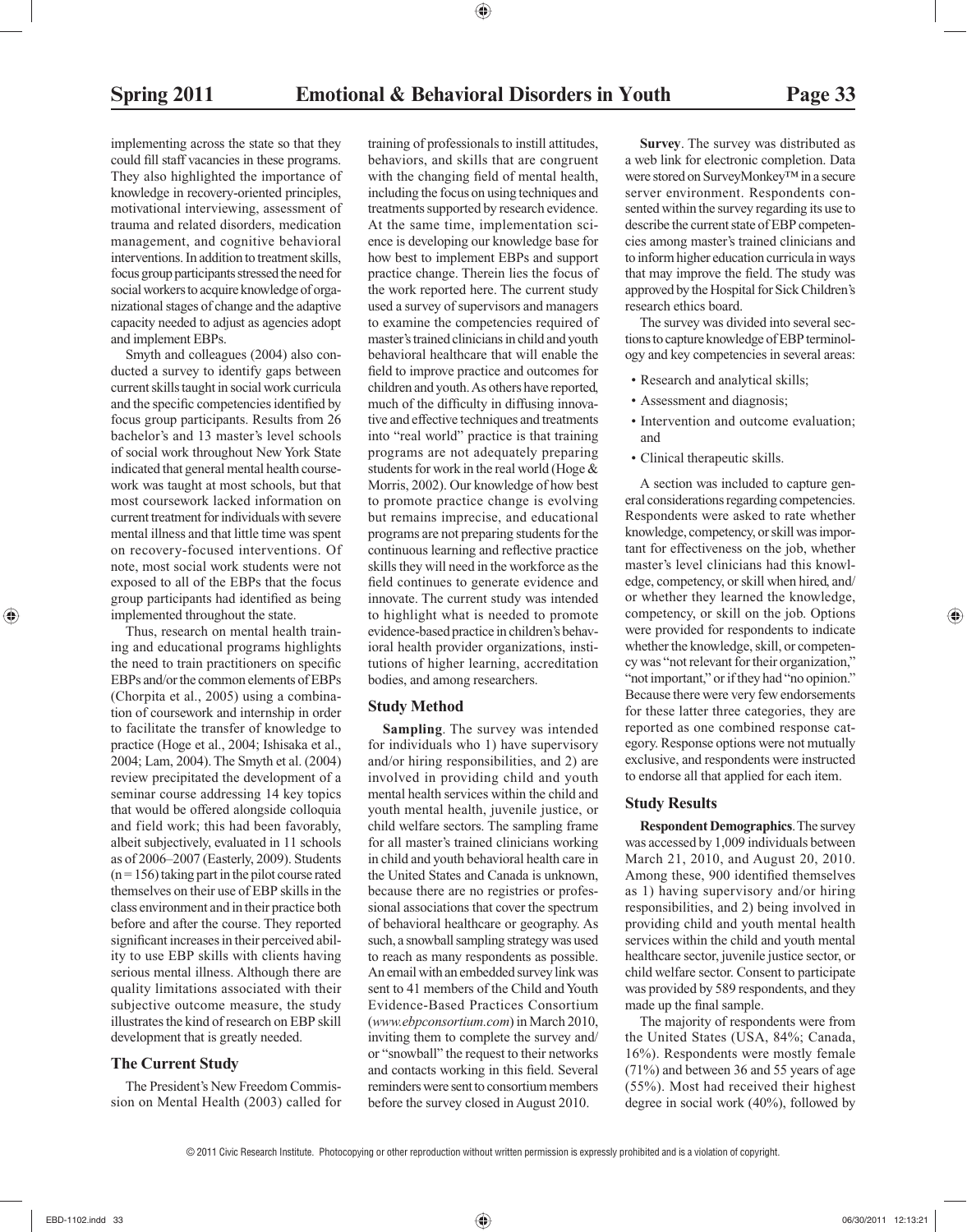counseling (24%) and psychology (21%). The highest levels of education were M.A., M.S.W., M.Sc. (66%), and Ph.D. (11%). The majority identified themselves as managers of clinical services/treatments/ programs (56%) or directors (44%). Eightyfour percent of respondents were responsible for hiring master's trained clinicians, and 91% were supervisors of this group. Slightly more than half (57%) had held these responsibilities for one to 10 years.

 **Settings**. Respondents were located in urban (67%), rural (31%), and remote/frontier settings (2%). More than half (64%) of the provider organizations serve as training sites for master's level programs related to child and youth mental health. Half (49%) of the organizations receive training, supervisory, or fidelity support from a purveyor organization in support of a particular EBP or program, the most common of which are multisystemic therapy (MST, 35%; Henggeler et al., 1998); trauma-focused cognitive behavioral therapy (TF-CBT, 25.8%; Cohen et al., 2006); functional family therapy (FFT, 19.4%; Alexander & Parson, 1982); and parent-child interaction therapy (PCIT, 11%; Eyberg, 1988). The average number of employees providing clinical services across 547 organizations was 89, whereas 48.7% of employees provided evidence-based services in 527 organizations, with 6.2 master's placements per year. Nearly three-quarters (73.4%) had budgets over \$2 million, with nearly one-third (28%) at over \$10 million (Table 1).

#### **Clinicians' Understanding of EBP Terminology**

 There was general agreement among respondents that knowledge of the term "evidence-based practice" is necessary for effectiveness in the workplace (73%). Yet, more clinicians learn this term in the workplace (73%) than know it when they are hired (41%). Similar results were found for all terms, including "outcome measurement" (71% necessary; 72% learn on the job; 37% know it when hired), "outcome management" (69% necessary; 72% learn on the job; 25% know it when hired), "systems of care" (73% necessary; 69% learn on the job; 38% know it when hired), "promising practices" (45% necessary; 60% learn on the job; 24% know it when hired), "fidelity" (66% necessary; 69% learn it on the job; 24% know it when hired), and "intervention strategies" (79% necessary; 65% learn it on the job; 62% know it when hired) (see Figure 1).

#### **Clinicians' Knowledge of Research and Analytical Skills**

 Clinicians' competencies with respect to research and analytical skills, specifically knowledge of critical appraisal, scientific approach to knowledge building, and scientific technique, were also identified as essential for effectiveness on the job to varying degrees, with all three skills reportedly acquired on the job rather than being within the master's clinicians' repertoire when hired. Critical appraisal skills were thought to be necessary for effectiveness on the job by slightly greater than half of respondents (56%), and there was even greater consensus for the importance of a scientific approach to knowledge building (69%). Less importance was placed on

scientific technique as necessary for effectiveness on the job (43%). All three skills are learned on the job (critical appraisal 55%; scientific approach 64%; and scientific technique 54%), rather than within the master's clinicians' repertoire when hired (see Figure 2).

#### **Clinicians' Knowledge of Assessment and Diagnosis Skills**

 With respect to master's clinicians' competencies relative to assessment and diagnostic skills related to evidence-based practice, respondents identified all skills in this domain as "needed" in order to be effective on the job. The skills related to assessment and diagnosis regarded as most needed for effectiveness on the job included acceptance of clinical supervision as a primary means



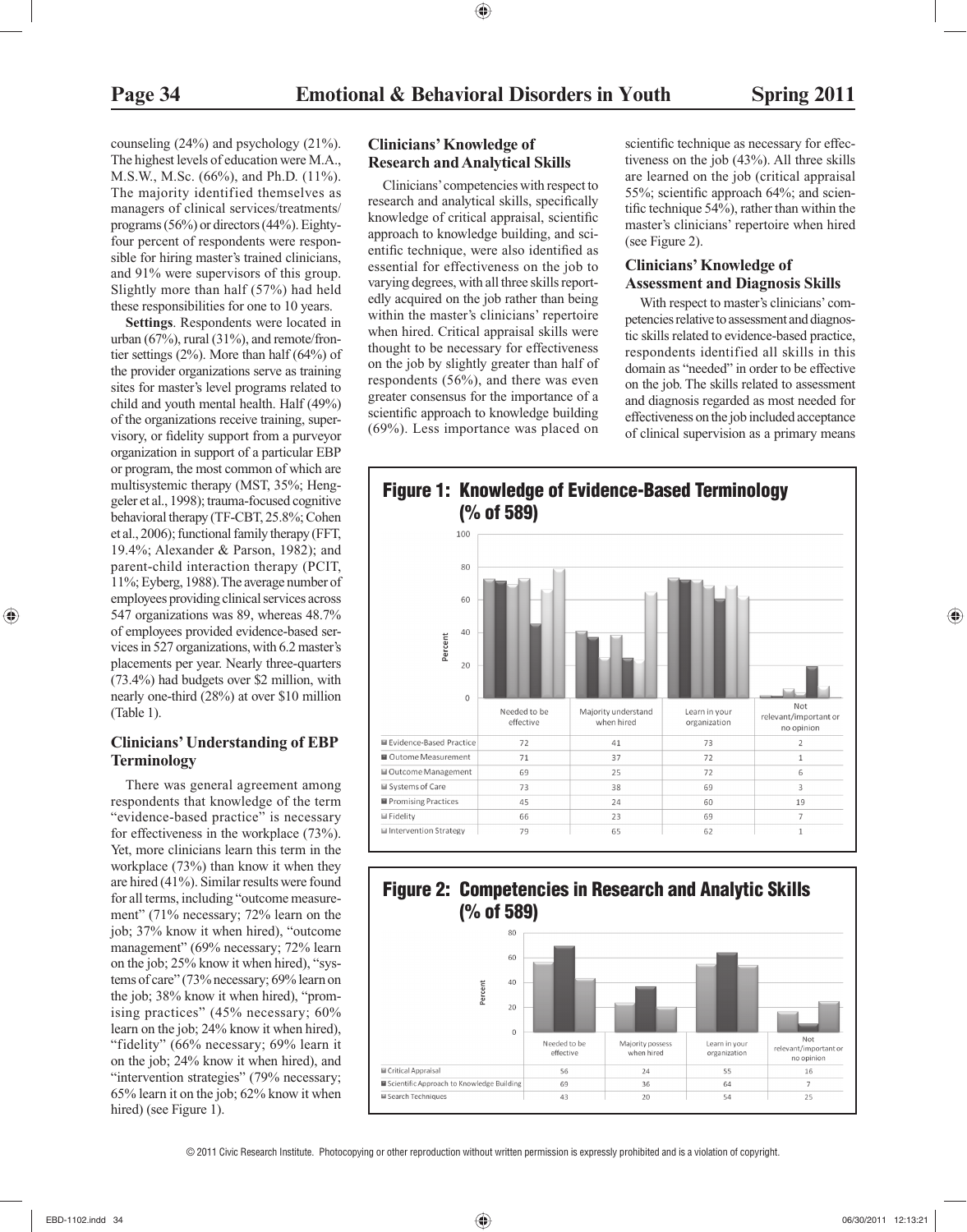of learning and helping clients achieve outcomes (80%), understanding the relationship between diagnosis, treatment goals, and planning (81%), and understanding the principles of active client participation in treatment planning (78%) (see Figure 3).

 There was also high consensus that clinicians must be competent with respect to theories and research relative to practice change  $(72\%)$ , with respect to the DSM-IV  $(68\%)$ , and with respect to appropriate screening and assessment tools (71%). When hired, clinicians reportedly possess familiarization with the DSM-IV (73%) and recognize clinical supervision as a primary means of learning and helping clients achieve outcomes (64%), but they understand the relationship between diagnosis, treatment goals, and planning (60%) to a slightly lesser extent. When hired, few clinicians possess familiarization with screening tools (43%) or understand the principles of active client participation in treatment planning (53%), and far fewer demonstrate the ability to combine EBP manuals and treatment knowledge with the needs of the client (25%). As in other areas of competency, most of these skills are learned within the practice environment.

#### **Clinicians' Knowledge of Intervention and Outcome Evaluation Skills**

 More than 75% of the respondent group identified knowledge about intervention and outcome evaluation as needed for effective evidence-based practice. The most commonly endorsed competencies in this area were an understanding of methods for engaging the client with the means and ends of treatment (84%) and awareness of the strength-based approach to treatment (81%). Knowledge of means to assess goal attainment (79%) and reasonable outcome expectations (77%) were also considered essential for effective practice. Nevertheless, fewer than half of the respondents felt that clinicians possess these competencies when hired, and upward of 60% of respondents believe these skills are learned on the job (see Figure 4).

#### **Clinicians' Knowledge of Clinical Therapeutic Skills**

 Among clinical therapeutic skills, the most highly endorsed as necessary for evidence-based practice were:

- The application of good communication skills to foster therapeutic alliances grounded by trust (84%);
- Understanding the biological, cognitive, affective, and cultural factors affecting

mental health and well-being and mental health care delivery; and

• Understanding issues of diversity  $(80\%)$ .

 Other competencies considered important for effective evidence-based practice included:

- Competencies for life-long learning and professional development and a readiness to learn specific evidence-based treatments and practices  $(78\%)$ :
- A broad knowledge of the science of behavior, the relationships between behavior and health and the mechanisms of behavior change (75%);
- The ability to use some of the basic components of EBPs in children's mental health service delivery (71%); and
- Having skills in at least one evidencebased treatment intervention (68%).

 The application of research evidence in the client interaction was somewhat of an outlier among the clinical skills listed in this domain, with 57% reporting that this skill was needed to be effective on the job and only 24% perceiving that clinicians have this knowledge when they are hired. There was some variation with respect to the skills clinicians are perceived as having when they are hired. Eighty percent are thought to possess good communication skills and roughly two-thirds to demonstrate

### **Figure 3: Competencies in Assessment and Diagnostic Skills (% of 589)**



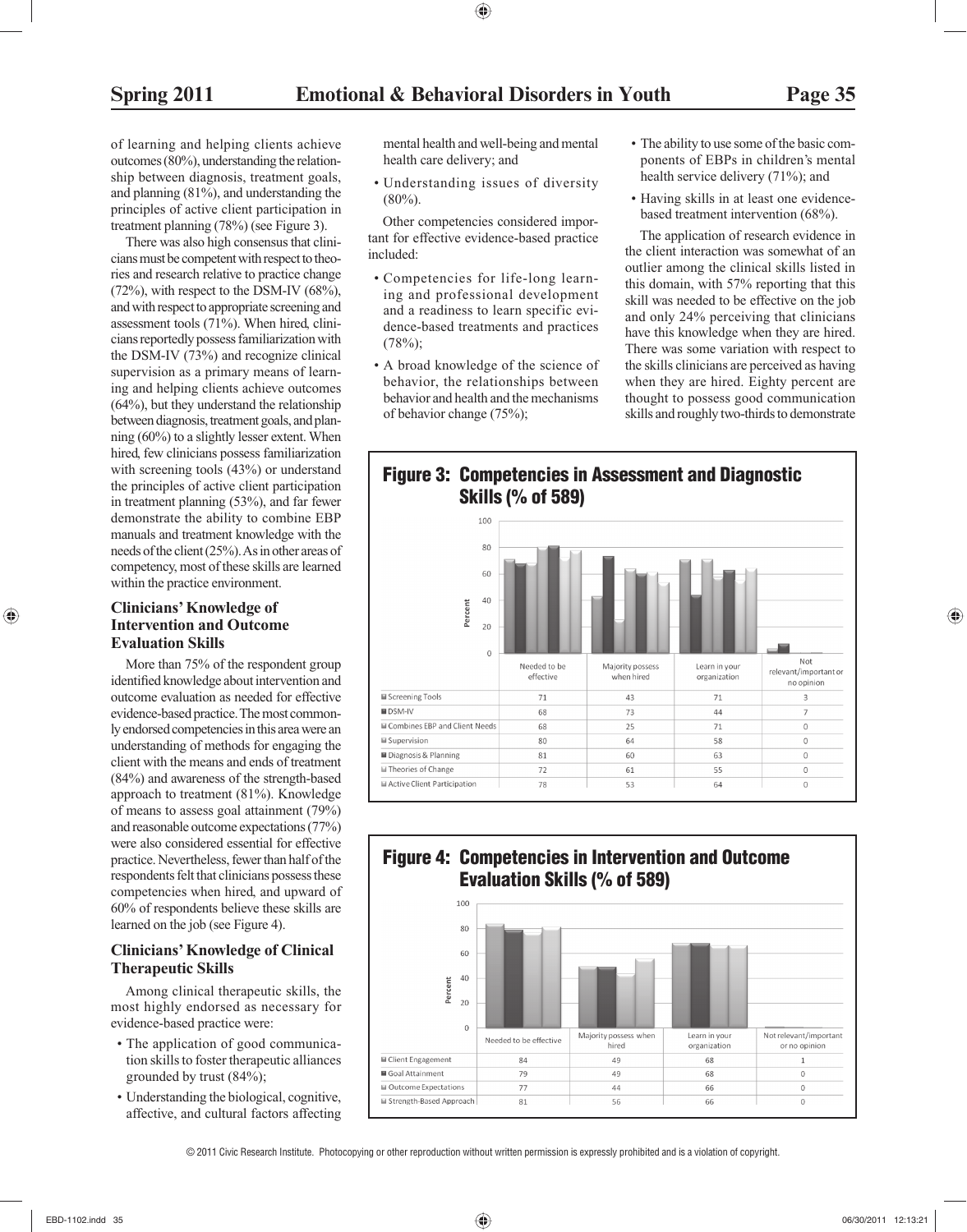competencies for life-long learning (62%). Sixty-five percent are judged to understand the factors affecting mental health, but only 59% to understand the factors affecting behavior change. Fewer still are perceived to demonstrate skill in some basic component of EBP (44%) or actual use of an EBP (38%) when they arrive on the job. A small minority is deemed to have competency in applying research knowledge in the clinical context (24%) (see Figure 5).

#### **Clinicians' Level of Preparation**

 Respondents were asked to identify the extent to which they felt new master's trained hires are prepared for evidencebased practice. Of 589 respondents, the largest group ( $n = 219, 43\%$ ) felt master's clinicians were "minimally prepared" for evidence-based practice, while 38% (n = 199) felt they were "moderately prepared." Fourteen percent  $(n = 83)$  perceived new hires as "barely prepared." Fewer than  $3\%$  $(n = 17)$  perceived new hires as being "very" prepared" for evidence-based practice.

#### **Gaps in Competencies Between Academic and Practice Worlds**

 Respondents were asked to identify three major gaps in competencies, based on their supervisory experience. A total of 524 open-ended responses were coded for main themes by the author. Gaps align with the findings presented for earlier survey items regarding knowledge and skills deemed essential for effective practice. The greatest gaps, identified by  $12\%$  to  $14\%$  of respondents, included general knowledge of evidence-based practice, real-world experience, the ability to apply theory in practice, and general failures of the educational system in preparing the workforce. Slightly fewer than 10% identified gaps related to aspects of the practice world (e.g., documentation, teamwork, managing caseloads), knowledge of various topics related to child and youth behavioral healthcare, engagement and motivational skills, outcome management, and assessment and problem formulation.

#### **Preferred Knowledge Upon Job Entry**

 When asked in an open-ended question what they would like master's trained clinicians to know coming into the job, 30% of 589 respondents reported that greater knowledge of EBPs is needed when entering the workforce. Other areas of knowledge required upon job entry, identified by 10% to 15% of statements, include client engage-



ment skills, documentation and writing skills, knowledge of outcome management and measurement, and skills in applying theory to practice, particularly knowledge of behavior change, topical knowledge, treatment formulation and planning skills, diagnostic and assessment skills, and a lifelong appreciation of continuous learning for professional development.

#### **Interface With Institutions of Higher Learning Regarding Master's Preparation**

 Respondents were asked whether anyone in their organization had been in contact with local institutions of higher learning (IHL) to discuss the level of preparation of master's graduates working in child and youth mental health. Twenty-five percent said they had, 36% said they had not, and 39% were uncertain. A proportion of respondents  $(n = 141)$ described the nature of those contacts as involving practicum considerations (45%), and only a small proportion had dealt with issues of curriculum recommendations (16%), intern competencies (15%), or educational considerations such as coursework development (2%). Fifteen percent link with IHLs through their teaching activity and 4% sit on boards or advisories.

#### **Discussion**

 Providers of child and youth mental health services across North America are beginning to heed the call for the provision of EBPs in order to address a growing need for effective services to ensure the best outcomes for children. Although the current study participants cannot be considered representative, and may be more likely than others to embrace EBPs as a route to improved outcomes (given the nature of snowball sampling), results suggest that many providers have moved to some level of recognition that EBP competencies are essential in the workforce. This survey of 589 senior managers in child and youth behavioral healthcare from the United States and Canada echoed the concerns made in previous reports (Hoge et al., 2004; Hoge, Tondora & Marrelli, 2005; Smyth et al., 2004) regarding the relatively poor state of competencies related to evidence-based practice among the child and youth behavioral healthcare workforce (Hoge et al., 2004; Hoge, Tondora & Marrelli, 2005; Institute of Medicine 2000; 2001; 2003; Lehman et al., 1998).

 Knowledge of terms and concepts are strongly perceived as laying the foundation for good practice, as are competencies in research and analytical skills, assessment and diagnosis, intervention and outcome evaluation, and clinical therapeutic skills. Although there was variation in the degree to which competencies were perceived as essential for effective EBP practice, most were highly regarded as such by the majority of respondents. There was also high consensus that, for the most part, very few clinicians are hired with these competencies established but, rather, that they learn them on the job. To some degree, this may be appropriate, because the real-world practice context may very well be the best learning environment for certain skills. Only in the practice context can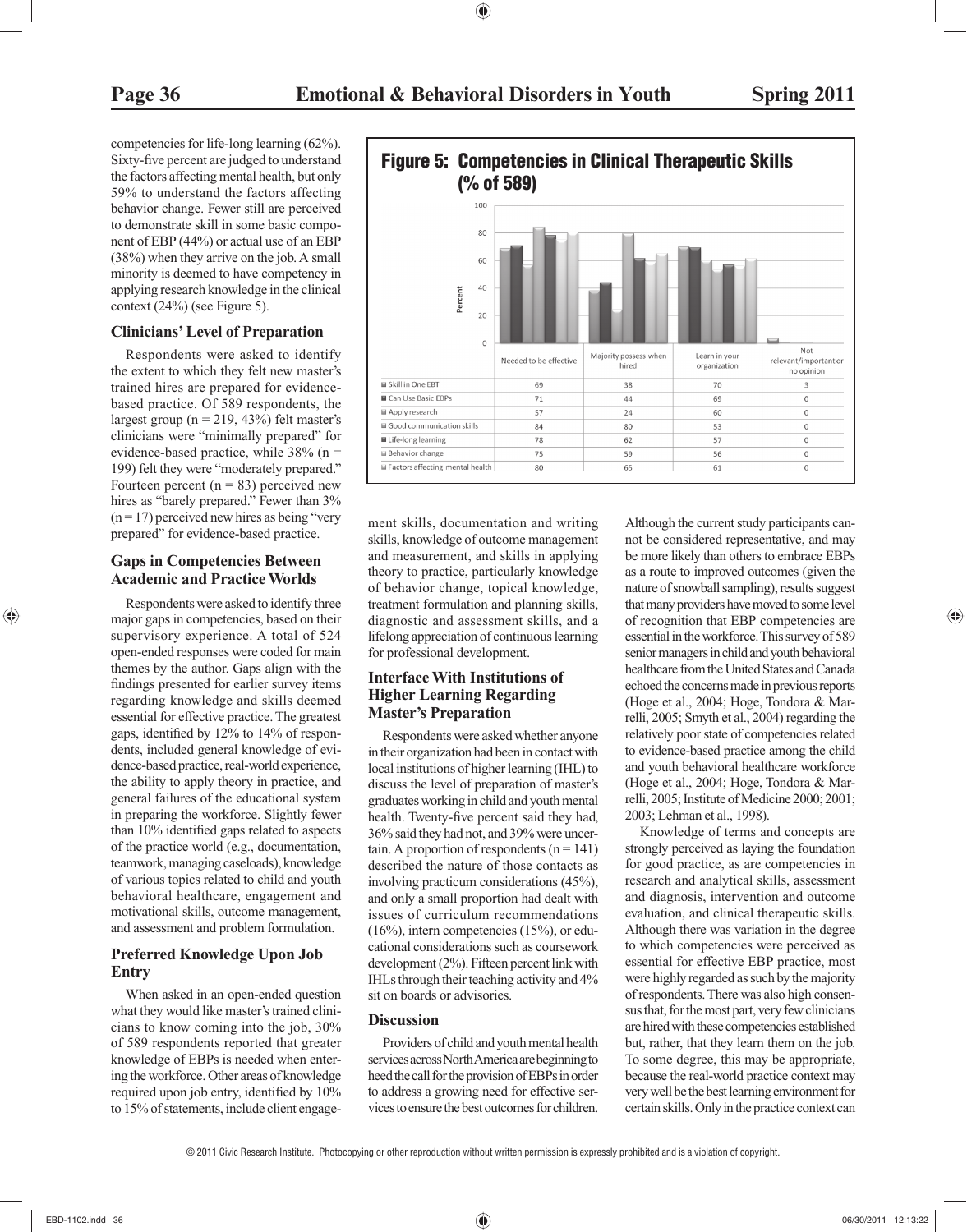| <b>Answer Options</b>     | <b>Response Percent</b> | <b>Response Count</b> |
|---------------------------|-------------------------|-----------------------|
| <b>Canada</b>             |                         |                       |
| Alberta                   | 1.2%                    | $\overline{7}$        |
| <b>British Columbia</b>   | 0.3%                    | $\overline{2}$        |
| Manitoba                  | 0.0%                    | $\boldsymbol{0}$      |
| New Brunswick             | 0.2%                    | 1                     |
| Newfoundland and Labrador | 0.2%                    | 1                     |
| Northwest Territories     | 0.0%                    | $\boldsymbol{0}$      |
| Nova Scotia               | 0.2%                    | 1                     |
| Nunavut                   | 0.0%                    | $\theta$              |
| Ontario                   | 13.4%                   | 79                    |
| Prince Edward Island      | 0.0%                    | $\mathbf 0$           |
| Quebec                    | 0.0%                    | $\mathbf 0$           |
| Saskatchewan              | 0.0%                    | $\mathbf 0$           |
| Yukon                     | 0.0%                    | 0                     |
| <b>United States</b>      |                         |                       |
| Alabama                   | 0.2%                    | 1                     |
| Alaska                    | 0.0%                    | $\theta$              |
| Arizona                   | 1.9%                    | 11                    |
| Arkansas                  | 0.7%                    | $\overline{4}$        |
| California                | 3.9%                    | 23                    |
| Colorado                  | 4.1%                    | 24                    |
| Connecticut               | 4.6%                    | 27                    |
| Delaware                  | 1.9%                    | 11                    |
| District of Columbia      | 0.5%                    | 3                     |
| Florida                   | 2.4%                    | 14                    |
| Georgia                   | 0.3%                    | $\overline{2}$        |
| Hawaii                    | 4.2%                    | 25                    |
| Idaho                     | $0.0\%$                 | $\boldsymbol{0}$      |
| Illinois                  | 2.4%                    | 14                    |
| Indiana                   | $0.0\%$                 | $\boldsymbol{0}$      |
| lowa                      | $0.0\%$                 | $\mathbf 0$           |
| Kansas                    | $0.0\%$                 | $\boldsymbol{0}$      |
| Kentucky                  | 5.8%                    | 34                    |
| Louisiana                 | 1.2%                    | $\overline{7}$        |
| Maine                     | 0.3%                    | $\overline{2}$        |
| Maryland                  | 1.2%                    | $\overline{7}$        |
| Massachusetts             | 1.2%                    | $\overline{7}$        |
| Michigan                  | 1.4%                    | 8                     |
| Minnesota                 | 3.4%                    | 20                    |
| Mississippi               | 2.0%                    | 12                    |
| Missouri                  | 3.7%                    | 22                    |

clinicians come to appreciate the relevance of their knowledge base as they apply and develop certain expertise, or develop the skills necessary to manage case loads and documentation requirements. There is, however, also a sense that a better grounding in knowledge and skills is needed and could be developed in the educational context prior to entering the workforce. Precisely the question of which skills and competencies should be acquired while in school, as opposed to which should be acquired in the workforce, needs to be teased out to inform curricula, improve workforce competencies, and lessen the educational burden held by provider organizations.

 At the same time, we must bear in mind that individual competency is but one determinant of effective work performance (Hoge et al., 2005), which itself is only one aspect of effective evidence-based practice (Damschroder et al., 2009). Several characteristics have been identified as important for evidence-based practice in the workforce (Damschroder et al., 2009), including:

- Intervention characteristics (e.g., evidence strength and quality);
- Outer setting factors (e.g., patient needs, resources, incentives);
- Inner setting factors (e.g., culture, leadership engagement, implementation climate);
- Characteristics of the individuals involved (e.g., knowledge and beliefs about EBPs, self-efficacy, stage of change); and
- Process (e.g., planning, reflection).

 The Consolidated Framework for Implementation Research (Damschroder et al., 2009) provides an overarching typology of overlapping factors identified across multiple theories for implementing EBPs. Workforce preparation for evidence-based practice and the qualities related to EBPs themselves are both embedded in their main constructs—specifically, in the characteristics of the individuals involved and kinds of intervention.

 Intervention characteristics play a role in the implementation and subsequent use of EBPs in the workplace. In particular, perceptions of the legitimacy of the source of the EBP is a factor (Greenhalgh et al., 2004), as is the source and quality of the evidence base (Rycroft-Malone et al., 2002). The extent to which practitioners perceive advantages associated with the EBP (e.g., relative advantage; Gustafson et al., 2003) and the degree to which an intervention can be adapted, tailored, refined, or reinvented to meet local

© 2011 Civic Research Institute. Photocopying or other reproduction without written permission is expressly prohibited and is a violation of copyright.

(*continued*)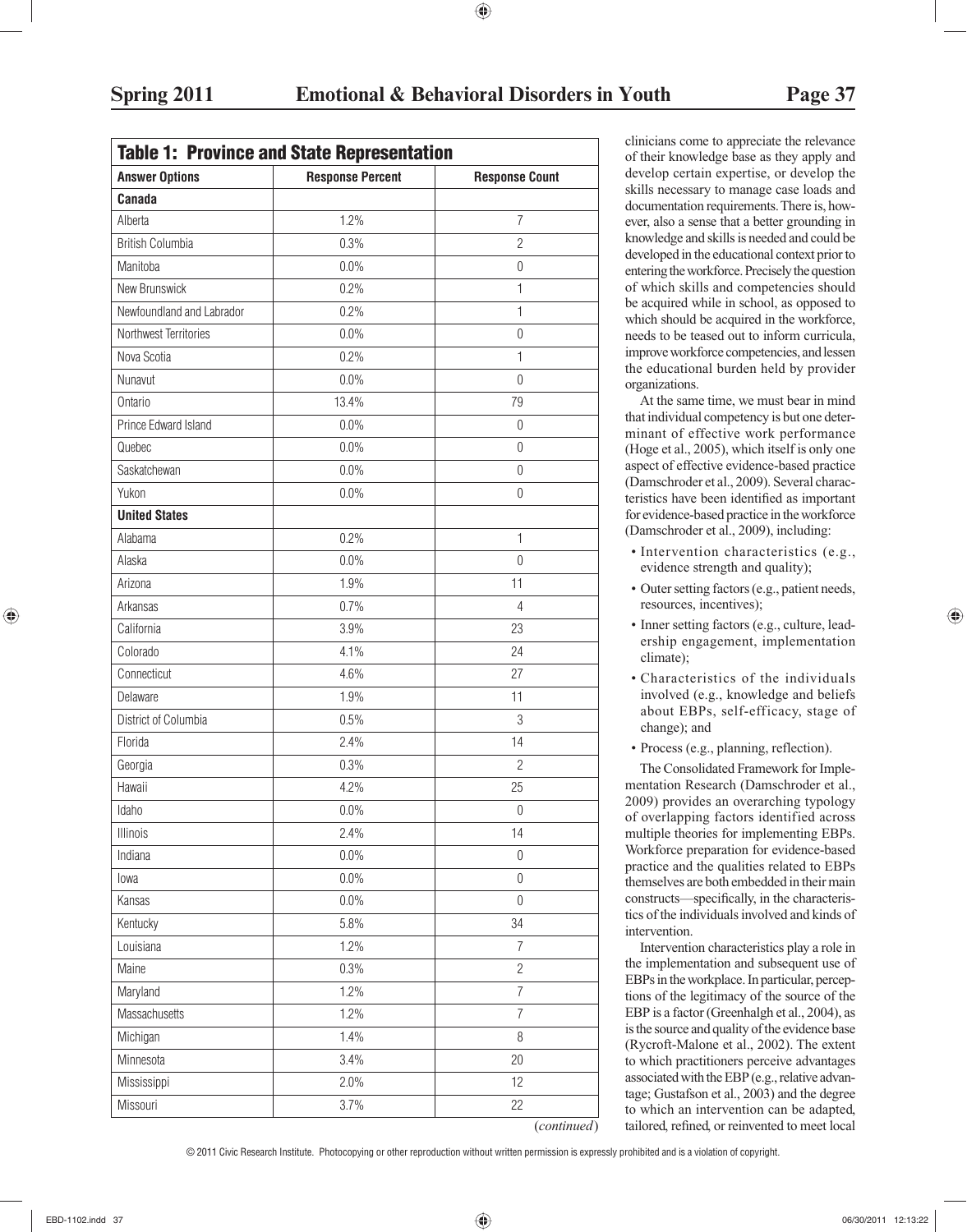|  | <b>Table 1: Province and State Representation (continued)</b> |  |
|--|---------------------------------------------------------------|--|
|  |                                                               |  |

| Montana         | 0.0%  | $\theta$         |
|-----------------|-------|------------------|
| Nebraska        | 0.2%  | 1                |
| Nevada          | 1.7%  | 10               |
| New Hampshire   | 0.2%  | 1                |
| New Jersey      | 0.2%  | 1                |
| New Mexico      | 2.5%  | 15               |
| New York        | 4.8%  | 28               |
| North Carolina  | 0.8%  | 5                |
| North Dakota    | 0.0%  | $\overline{0}$   |
| Ohio            | 10.0% | 59               |
| <b>Oklahoma</b> | 1.2%  | $\overline{7}$   |
| Oregon          | 2.5%  | 15               |
| Pennsylvania    | 4.8%  | 28               |
| Rhode Island    | 0.3%  | $\overline{2}$   |
| South Carolina  | 0.7%  | $\overline{4}$   |
| South Dakota    | 0.0%  | $\boldsymbol{0}$ |
| Tennessee       | 0.0%  | $\theta$         |
| Texas           | 2.0%  | 12               |
| Utah            | 1.5%  | 9                |
| Vermont         | 0.0%  | $\mathbf 0$      |
| Virginia        | 0.2%  | 1                |
| Virgin Islands  | 0.0%  | $\overline{0}$   |
| Washington      | 3.2%  | 19               |
| West Virginia   | 0.2%  | $\mathbf{1}$     |
| Wisconsin       | 0.0%  | $\boldsymbol{0}$ |
| Wyoming         | 0.0%  | $\overline{0}$   |

needs are also important (Greenhalgh et al, 2004; Rogers, 2003). The complexity, trialability, and cost of the EBP are elements of several implementation models (Greenhalgh et al., 2004; Rogers, 2003).

Theories have identified several characteristics of individuals—the practitioners as key to EBP use and implementation. Use of EBPs in treatment fundamentally involves their implementation and the concomitant organizational and practitioner change that is required. Here, knowledge and beliefs about the intervention are pertinent, as well as familiarity with facts, truths, and principles related to the intervention. Skill in using the intervention relies on adequate knowledge of both the EBP and the underlying principles or rationale for adopting the intervention in the first place (Rogers, 2003). Individuals' beliefs in their own capabilities to engage in evidence-based practice are also relevant (Bandura, 1977), as are their readiness and receptivity to use the intervention—their stage of change (Prochaska & Velicer, 1997). Finally, the way in which individuals perceive the organization and their relationship and degree of commitment to that organization may affect their willingness to fully engage in implementation efforts or to use an EBP (Greenberg, 1990). Broader personal attributes such as intelligence, motivation, and competence also play a role (Frambach & Schillewaert, 2001).

 We cannot pay attention to individual competencies in the absence of developing the learning capacities of our provider organizations or attending to the multitude of factors that play a role in EBP implementation and use. According to Hoge et al. (2005, pp. 522):

 What truly matters is the performance of employees, rather than the "possession" of competencies in some abstract sense. ... Managers (and funders) striving to increase the effectiveness of their workforce must attend to both the competency of their employees and the characteristics of the organization where the employees function.

#### **Conclusions**

 Many areas of knowledge, skill, and competency are viewed as necessary for effectiveness on the job, and most of these appear to be learned on the job. Few areas of knowledge, skill, and competency are reported as having been acquired in academic programs. For the most part, master's trained clinicians are launching into the workforce with much yet to learn.

 Preparation of the workforce for evidence-based practice falls largely on the shoulders of behavioral healthcare provider organizations that, due to cost and competing clinical service needs, have varying capacities to fulfill the level of the on-the-job workforce preparation that is needed. Gaps in competencies between the academic and practice worlds largely mirror the competencies perceived to be of greatest important for effectiveness on the job:

- General EBP knowledge;
- Real-world experience;
- The ability to apply theory in practice; and
- General failures of the educational system in preparing the workforce.

 There is some dialogue occurring between provider organizations and institutions of higher learning, but it is minimal. Most contacts are related to teaching or practicum logistics, and attempts to advocate for changes in curriculum are barely noticed in most instances.

 Overall, it is telling to note that fewer than 3% of the new master's clinician workforce are perceived to be "very prepared" for clinical practice in child and youth behavioral healthcare. Although this number provides a baseline for the field, it also indicates the magnitude of growth needed in order to get to our destination—an EBP environment supported by a highly competent workforce.

#### **Recommendations**

 Several recommendations emerge from this research and the body of work in this area.

 **Service Provider Organizations and Purveyors of EBPs**. Service provider organizations and purveyors of EBPs are encouraged to identify gold-standard models of EBP professional development and implementation to replicate across organizations. These models should be based on the best available evidence from implementation science. They might also engage with IHLs to discuss and explore common needs and develop competencies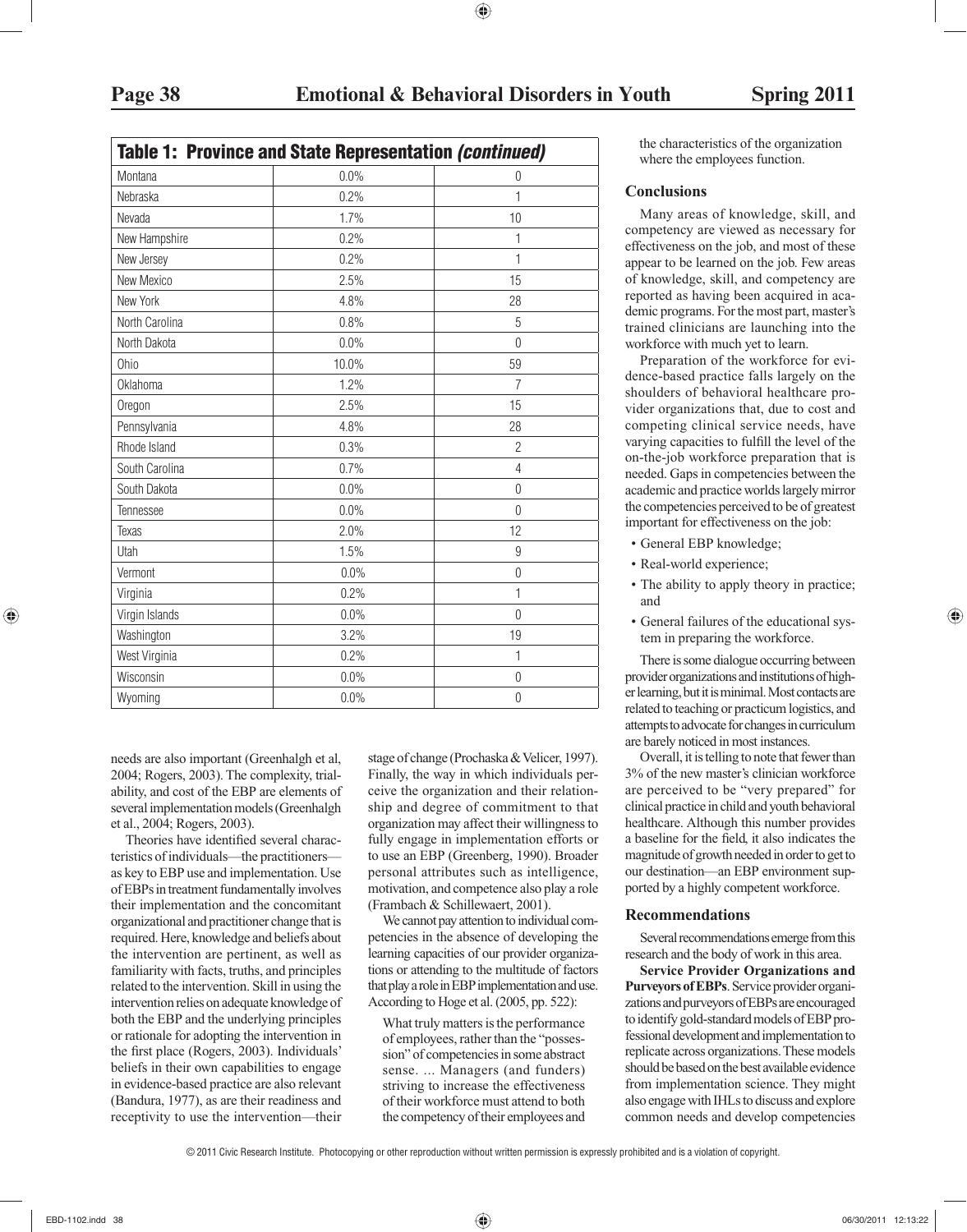in collaboration with other groups (e.g., care recipients, experts). Provider organizations would do well to take steps to incorporate the characteristics of learning organizations and to build organizational cultures that encourage evidence-based practice.

 **Institutions of Higher Learning**. For their part, IHLs could work to identify goldstandard EBP teaching models to replicate across IHLs and to stimulate curriculum renewal. They would benefit from seeking out service provider organizations and practicum sites to discuss and explore common needs and to develop competencies in collaboration with other groups (e.g., care recipients, experts).

 **Accreditation Bodies**. Accreditation bodies also have a role to play in shaping the future of the behavioral healthcare workforce by partnering with institutions of higher learning, service provider organizations, and other stakeholders to define core competencies and to ensure that they are embedded in accreditation standards (e.g., APA, CSWE) for university programs in behavioral healthcare. In this way, accreditation bodies would serve as important drivers for change and may be one of the few drivers that could propel IHLs toward curriculum renewal. Accreditation bodies might also play a role in developing and meting out incentives for EBP-focused curricula, which could be mirrored by incentives for excellent EBP service delivery and implementation and innovation by the service provider sector.

 **Additional Research**. Finally, additional research is needed to replicate the competencies identified to date and to identify clinician competencies and client outcomes for practitioners associated with exemplary, gold-standard programs. As research on the core constructs associated with EBP use and implementation evolves, there needs to be continued attention to the broader characteristics of organizational learning and change within mental health systems.

#### *References*

 Annapolis Coalition on the Behavioral Health Workforce (2007). *An Action Plan for Behavioral Health Workforce Development* . SAMHSA, U.S. Department of Health and Human Services.

Bandura, A. (1977). Self-efficacy: Toward a unifying theory of behavioral change. *Psychology Review, 84,* 191–215.

 Barwick , M.A. , Boydell K.M., Stasiulis E., Ferguson H.B., Blase, K., & Fixsen, D. (2008). Research utilization among children's mental health providers. *Implementation Science, 3,* 19.

 Chorpita, B.F., Daleiden, E.L., & Weisz, J.R. (2005). Identifying and selecting the common elements of evidence based interventions: A distillation and matching model. *Mental Health Services Research, 7(1),* 5–20.

 Cohen, J.A., Mannarino, A.P., & Deblinger, E. (2006). *Treating Trauma and Traumatic Grief in Children and Adolescents* . New York: Guilford.

 Crits-Christoph, P., Frank, E., Chambless, D.L., Brody, C., & Karp, J.F. (1995). Training in empirically validated treatments: What are clinical psychology students learning? *Professional Psychology: Research and Practice, 26* , 514–522.

 Damschroder, L.J., Aron, D.C., Keith, R.E., Kirsh, S.R., Alexander, J.A., & Lowery, J.C. (2009). Fostering implementation of health services research findings into practice: A consolidated framework for advancing implementation. *Implementation Science, 4,* 50.

 Easterly, L. (2009). An educational model for workforce development: Dissemination of evidencebased practices. *Community Mental Health Journal, 45,* 199–208.

 Eyberg, S.M. (1988). Parent-child interaction therapy: Integration of traditional and behavioral concerns. *Child & Family Behavior Therapy, 10* , 33–46.

 Frambach, R.T., & Schillewaert, N. (2001). Organizational innovation adoption: A multi-level framework of determinants and opportunities for future research. *Journal of Business Research, 55,* 163–176.

 Greenberg J. (1990). Organizational justice: Yesterday, today, and tomorrow. *Journal of Management, 16,* 399–432.

 Greenhalgh, T., Robert, G., Macfarlane, F., Bate, P., & Kyriakidou, O. (2004). Diffusion of innovations in service organizations: Systematic review and recommendations. *Milbank Quarterly* , *82(4)* , 581–629.

 Grimshaw, J.M., Shirran, L., Thomas, R., Mowatt, G., Fraser, C., Bero, L., Grilli, R., Harvey, E., Oxman, A., & O'Brien, M.A. (2001). Changing provider behavior: An overview of systematic reviews of interventions. *Medical Care, 39(8, Suppl. 2),* 11.2–11.35.

 Gustafson, D.H., Sainfort, F., Eichler, M., Adams, L., Bisognano, M., & Steudel, H. (2003). Developing and testing a model to predict outcomes of organizational change. *Health Services Research, 38,* 751–776.

 Henggeler, S.W., Mihalic, S.F., Rone, L., Thomas, C., & Timmons-Mitchell, J. (1998). *Blueprints for Violence Prevention, Book Six: Multisystemic Therapy.* Boulder, CO: Center for the Study and Prevention of Violence.

 Hoge, M.A. (2002). The training gap: An acute crisis in behavioral health education. *Administration and Policy in Mental Health, 29(4/5),* 305–317.

 Hoge, M.A., Leighton, Y.H., & O'Connell, M.J. (2004). Best practices in behavioral health workforce education and training. *Administration and Policy in Mental Health, 32(2),* 91–106.

 Hoge, M.A., & Morris, J.A. (2004). Guest editors' introduction: Implementing best practices in behavioral health workforce education—building a changing agenda. *Administration and Policy in Mental Health, 32(2),* 85–89.

 Hoge, M.A., Morris, J.A., Daniels, A.S., Huey, L.Y., Stuart, G.W., Adams, N., Paris, M., Goplerud, E., Horgan, C.M., Kaplan, L., Storti, S.A., & Dodge, J.M. (2005). Report of recommendations: The Annapolis Coalition Conference on Behavioral

Healthcare Workforce Competencies. *Administration and Policy in Mental Health, 32(5/6),* 651–663.

 Hoge, M.A., Tondora, J., & Marrelli, A.F. (2005). The fundamentals of workforce competency: Implications for behavioral health. *Administration and Policy in Mental Health, 32(5/6),* 509–531.

 Ishisaka, H.A., Sohng, S.L., Farwell, N., & Uehara, E.S. (2004). Partnership for integrated communitybased learning: A social work community-campus collaboration. *Journal of Social Work Education, 40(2),* 321–336.

 Institute of Medicine (2000). *To Err Is Human: Building a Safer Health System* . Washington, DC: National Academy Press.

 Institute of Medicine (2001). *Crossing the Quality Chasm: A New Health System for the 21st Century* . Washington, DC: National Academy Press.

 Institute of Medicine (2003). *Health Professions Education: A Bridge to Quality* . Washington, DC: National Academy Press.

 Lam, D. (2004). Field education in social work problem-based learning: An integration of theory and field. *Journal of Social Work Education, 40(3)*, 371–389.

 Lehman, A.F., Steinwachs, D.M., Dixon, L.B., Postrado, L., & Scott, J.E. (1998). Patterns of usual care for schizophrenia: Initial results of the Schizophrenia Patient Outcomes Research Team (PORT) Client Survey. *Schizophrenia Bulletin, 24(1),* 11–23.

 President's New Freedom Commission on Mental Health. (2003). *Achieving the Promise: Transforming Mental Health Care in America. Final Report* . DHHS Pub. No. SMA-03-3832. Rockville, MD: U.S. Department of Health and Human Services.

 Prochaska, J.O., & Velicer, W.F. (1997).The transtheoretical model of health behavior change. *American Journal of Health Promotion* , *12,* 38–48.

 Rogers, E.M. (2003). *Diffusion of Innovations* (5th ed.). New York: Free Press.

 Rycroft-Malone, J., Harvey, G., Kitson, A., McCormack, B., Seers, K., & Titchen, A. (2002). Getting evidence into practice: Ingredients for change. *Nurs Stand, 16,* 38–43.

 Schoenwald, S.K., Hoagwood, K.E., Atkins, M.S., Evans, M.E., & Ringeisen, H. (2010). Workforce development and the organization or work: The science we need. *Administration and Policy in Mental Health, 37,* 71–80.

 Smyth, N.J., Wright, B., & Williams, R. (2004). *New Directions in Social Work Education: Evidence-Based Practice in Mental Health Course and Field*  Placements. Albany, NY: New York State Office of Mental Health.

 Weissman, M.M., & Sanderson, W.C. (2002). Promises and problems in modern psychotherapy: The need for increased training in evidence-based treatments. In M. Hager (Ed.). *Modern Psychiatry: Challenges in Educating Health Professionals to Meet New Needs* (pp. 132–165). New York: Josiah Macy Jr. Foundation.

 Weissman, M.M., Verdeli, H., Gameroff, M.J., Bledsoe, S.E., Betts, K., Mufson, L., Fitterling, H., & Wickramaratne, P. (2006). National survey of psychotherapy training in psychiatry, psychology, and social work. *Archives of General Psychiatry, 63,* 925–934.

 Yager, J., Zarin, D.A., Pincus, H.A., & McIntyre, J.S. (1997). Practice guidelines and psychiatric education: Potential implications. *Academic Psychiatry, 21,* 226–233. ■

Alexander, J.F., & Parsons, B.V. (1982). *Functional Family Therapy: Principles and Procedures.* Carmel, CA: Brooks/Cole.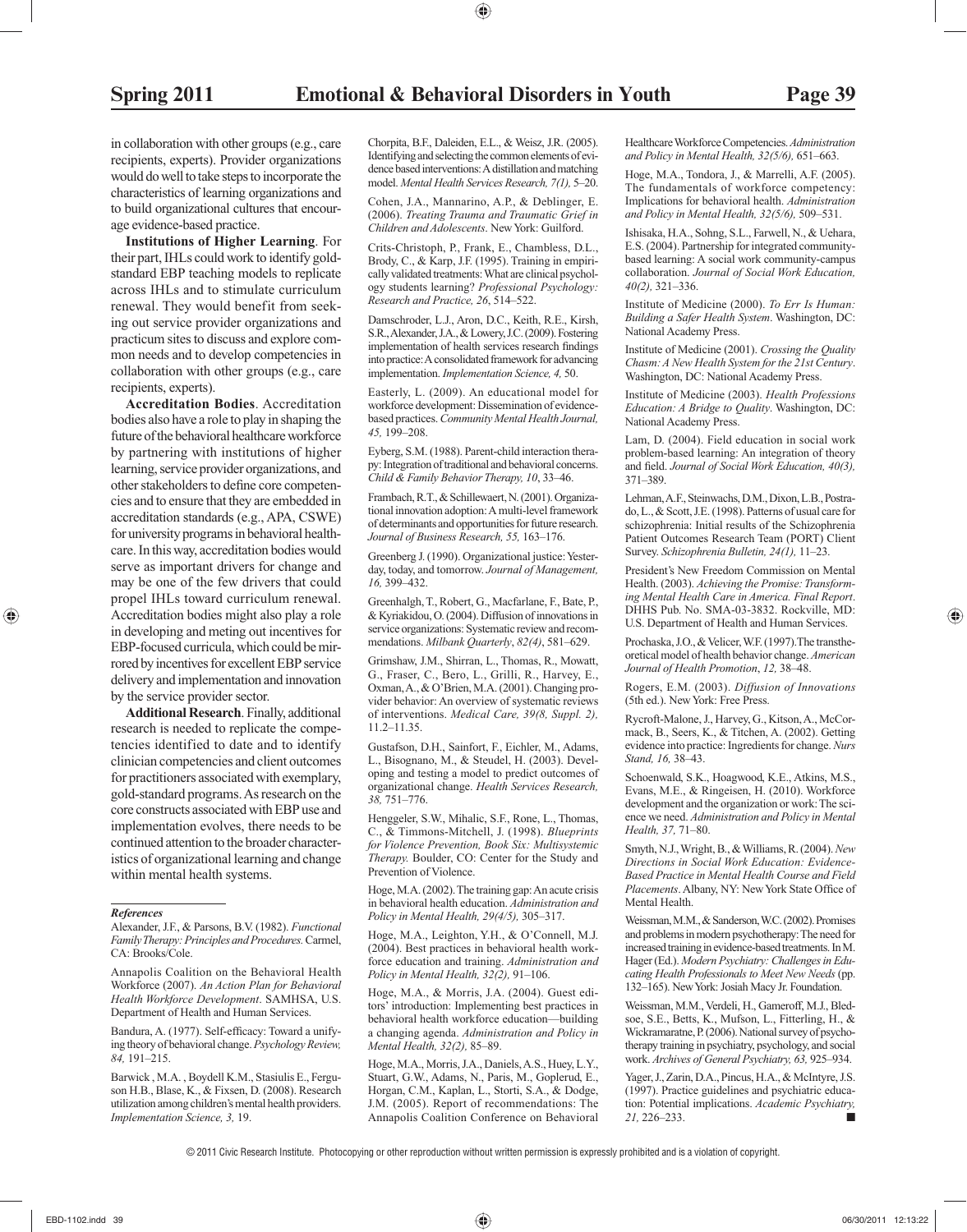## **An Examination of Bipolar Disorder in Children**

by Samuel J. Maddox and Terry G. Lee\*

#### **Introduction**

 There has been considerable controversy about the diagnosis of bipolar disorder in persons under the age of 18, especially in preadolescents (NIMH, 2001). Regardless of whether the diagnosis of pre-pubertal children is appropriate or not, there is general agreement that youth diagnosed with bipolar disorder present with concerning behaviors and psychiatric symptoms. Although symptoms resembling mania and depression in children have been reported in case descriptions since the 1800s (Greenspan et al., 2007), the past 15 years have seen a dramatic increase in the rate of diagnosis of pediatric bipolar disorder (PBD; Blader & Carlson, 2007; Moreno et al., 2007). This increase in diagnosis has been met with controversy. Some have argued that it may be a rectification of a diagnostic system in which youth with bipolar disorder have been previously improperly diagnosed, whereas others have argued that the increase represents a misdiagnosis of children with other disorders or conditions (Biederman et al., 2004; Chang et al., 2010; Duffy, 2007; Frances, 2010; Greenspan et al., 2007; Harrington & Myatt, 2003; Krasa & Tolbert, 1994; Levin 2010).

 In one study, PBD was estimated to affect only 1% to 1.5% of children in the general adolescent population (Lewinsohn et al., 1995), yet children diagnosed with bipolar spectrum disorders make up between 17% and 30% of children in various psychiatric settings (Youngstrom et al., 2005). Given the increased rate of the diagnosis of bipolar disorder in children and adolescents, a better understanding of the research regarding this group is warranted. The purpose of this article is to examine the clinical presentation of youth diagnosed with bipolar disorder, to consider issues that arise with the diagnosis in youth, and to discuss current and future directions of the phenomenon of bipolar disorder in children.

#### **Clinical Presentation of Bipolar Disorder in Youth**

 Much of the controversy regarding bipolar disorder in children arises from the criteria specified in the fourth edition of the *Diagnostic and Statistical Manual of Mental Disorders* (DSM-IV; APA, 2000). Bipolar disorder is characterized by the presence of discrete episodes of mania, hypomania, or major depressive episodes that cause significant distress or impairment. The manic episode is referred to as an "abnormally and persistently elevated, expansive, or irritable mood, lasting one week" (APA, 2000). In the course of the manic mood disturbance, three or more symptoms must be present:

- Inflated self-esteem or grandiosity;
- Decreased need for sleep;
- Being more talkative than usual or exhibiting pressure to keep talking (hyperverbosity);
- Flight of ideas or subjective experience that thoughts are racing;
- Distractibility;
- Increased goal-directed activity or psychomotor agitation; and
- Excessive involvement in pleasurable activity with high potential for painful consequences.

 Hypomania is milder in intensity than mania, and has a duration criterion of four days, rather than seven.

 During the recent increase in diagnosis, youth diagnosed with bipolar disorder have presented with mixed mania and depression, rather than with discrete episodes of mania and depression, and average age of onset of symptoms has been between five and seven years of age (Geller et al., 2000; Wagner 2004; Wozniak et al., 1995). High rates of psychiatric comorbidity, especially

with attention deficit hyperactivity disorder (ADHD), have also been reported; along with poor psychosocial functioning.

 Despite the controversy over the appropriateness of the diagnosis of bipolar disorder in youth, there has been a consistent labeling of youth with the disorder. In general, when the diagnosis of bipolar disorder is given to youth, it is often based on symptoms of irritability, sleep disturbances, concentration difficulties, hyperactivity/impulsivity, emotional outbursts and aggression, nightmares, increased energy, and grandiosity (Scheffer & Apps, 2004; Weller et al., 1995). These symptoms are viewed as the primary manifestations of a manic episode in persons under the age of 18. In contrast to adults with bipolar disorder, however, the criterion of a manic episode lasting for a period of one week is usually not met with youth. Although hypomania deviates from this duration criterion and can be as short as four days (APA, 2000), it is commonly stated that in children, both manic and hypomanic episodes can exist for much shorter periods, such as a day or a few hours (AACAP, 2007; Findling et al., 2001). Specifiers of ultra-rapid cycling (five to 364 episodes per year) and ultradian cycling (365+ episodes per year) have been used to define children's shift between mood episodes (Geller et al., 2000).

 Taking all these altogether, PBD can present an entirely different picture from its adult counterpart. Youth affected with PBD tend to display milder symptoms of mania evidenced by increased sleep disturbances, irritability, aggression, hostility, emotional outbursts, hyperactivity, and grandiose thoughts. These periods co-occur in cycles with episodes of depressed mood and an infrequent and relatively brief period of normal mood. These youth tend to cycle through the mood states in an ultra-rapid fashion, in which the mood can last from only a few hours to a few days (AACAP, 2007; Findling et al., 2001; Geller & Luby, 1997; Geller et al., 2000; Scheffer & Apps, 2004; Weller et al., 1995).

 Given that the clinical presentation of PBD can be different from adult bipolar disorder, the question arises whether the

*<sup>\*</sup>Samuel J. Maddox, Ph.D., is an assistant professor in the Department of Psychology at Clayton State University, Morrow, GA. Terry G. Lee, M.D., is a child and adolescent psychiatrist and assistant professor in the Division of Public Behavioral Health and Justice Policy, Department of Psychiatry and Behavioral Sciences, University of Washington School of Medicine, Seattle. Correspondence concerning this article should be addressed to Samuel J Maddox, Department of Psychology, Clayton State University, 2000 Clayton State Blvd. Laboratory Annex Bldg, Room LAB 116F, Morrow, GA 30260; email: samuelmaddox@clayton.edu.*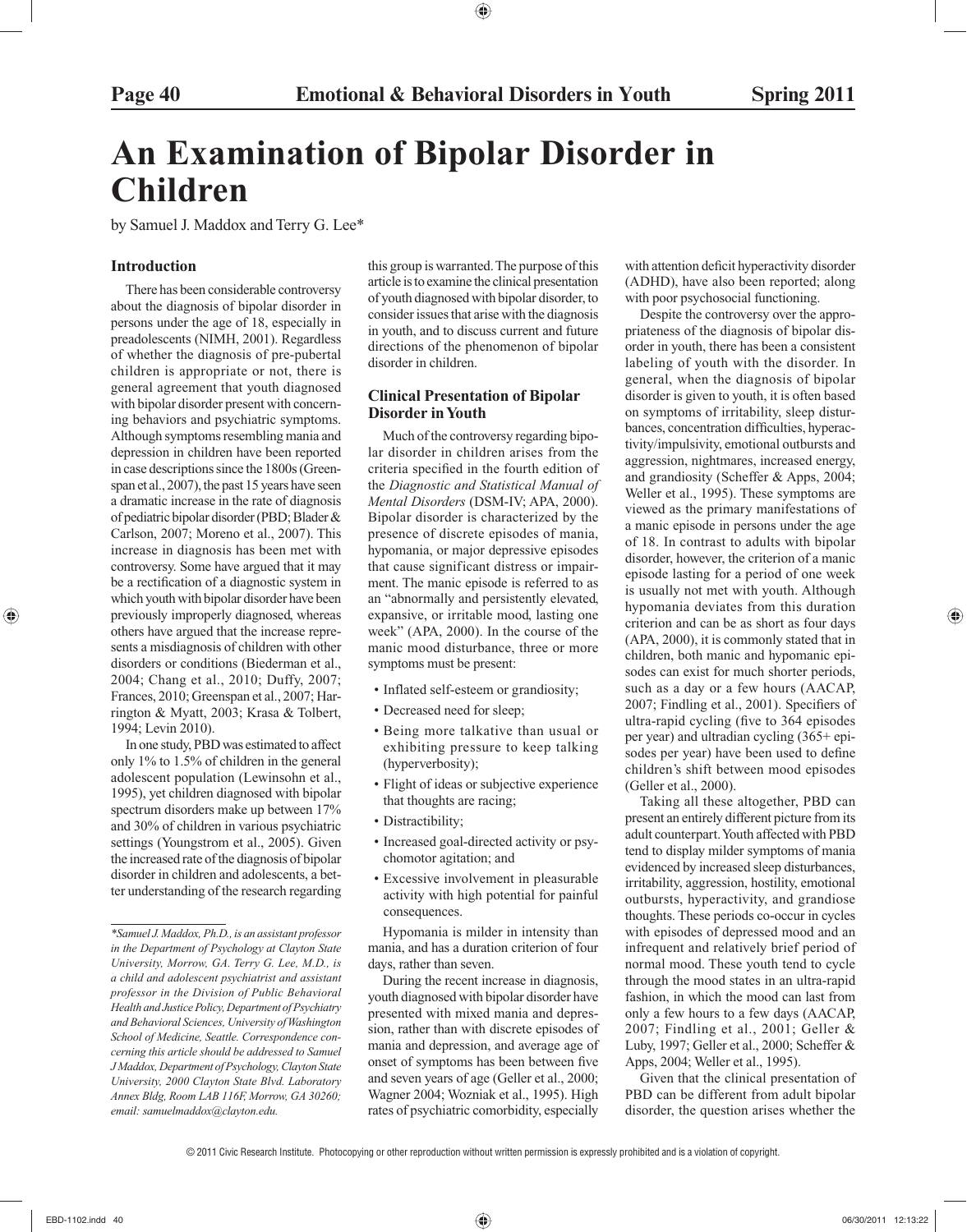diagnosis in youth is appropriate. There are several lines of reasoning in support of its appropriateness for youth.

 First, in studies of adults with bipolar disorder, a notable percentage recalled onset of bipolar symptoms in childhood, such as in the Systematic Treatment Enhancement Program for Bipolar Disorder study in which 28% reported a history of onset of bipolar symptoms before the age of 13 years (Perlis et al., 2004), and in the National Depressive and Manic-Depressive Association survey in which 5% of members reported onset of symptoms before the age of five years, 12% reported onset between five and nine years, and 14% reported onset between 10 and 14 years (Lish et al., 1994).

 Second, prospective studies of youth diagnosed with bipolar disorder through the use of structured instruments show continuity of symptoms over time (Birmaher et al., 2009; Geller et al., 2008).

 Finally, adult bipolar disorder may be just as variable given that meaningful numbers of adults diagnosed with bipolar disorder do not meet the criteria for "classic" DSM-IV bipolar disorder (Angst et al., 2003; Ghaemi et al., 2002), and subpopulations of adults with mixed or cycling symptoms and poor symptom control have been described (Keller al., 1993). Therefore, continued research into the conceptualization of the disorder is warranted. However, the large numbers of youth diagnosed with bipolar disorder who do not meet DSM-IV criteria for the disorder create confusion in the research literature. This paper will refer to the mood disorder characterized by discrete episodes of mania and depression with return to baseline as "classic" bipolar disorder and will describe the disorder that is characterized by mixed mania and depression or rapid cycling as PBD.

#### **Controversies About Bipolar Disorder in Youth**

 **Overlap With Other Common Childhood Disorders**. Although the clinical presentation of PBD often leads to problems with connecting it to the adult form of the disorder, the pediatric version also creates difficulties in differential diagnosis. Symptoms that often lead to a diagnosis of PBD also have significant overlap with a variety of other disorders in children such as ADHD, posttraumatic stress disorder (PTSD), and oppositional defiant disorder/conduct disorder (ODD/CD). Given that there is a high level of comorbidity (Faedda & Austin, 2006; Lewinsohn et al., 2003), it is extremely difficult to identify where the comorbid disorder ends and PBD begins. For example, PBD and PTSD can both have symptoms of nightmares, hyperarousal, sleep disturbances, and distractibility. Also, given the variety of risk factors often present with PBD, such as a family history of mood disorders and the child's difficult behavior, it is possible that these children may be at risk for experiencing trauma or may have experienced past trauma (Adrian & Hammen, 1993; Anderson & Hammen, 1993; Dilsaver et al., 2007; Hammen et al., 1990). Considering ADHD, the symptoms of distractibility, impulsivity, and hyperactivity are common to both (Faedda &

- Overdiagnosis in the United States; and
- A true higher prevalence of PBD in the United States (Soutullo et al., 2005).

 Regarding this last hypothesis, the higher use of psychiatric medications in preadolescents in the United States has been proposed as a potential factor (Reichart & Nolen, 2004).

 **Longitudinal Outcomes of Youth Diagnosed With PBD**. Whether youth diagnosed with bipolar disorder grow up to present clinically as adults with bipolar disorder is also a critical question in the PBD controversy. In Duffy's (2007) review

*Given that there is a high level of comorbidity, it is extremely difficult to identify where the comorbid disorder ends and PBD begins.*

Austin, 2006; Geller et al., 1998; Health Care for the Homeless Clinicians' Network, 2006). More research on differential diagnosis relevant to PBD is needed to determine if PBD is being misdiagnosed and whether there may be more appropriate diagnoses for children.

 **Rates of PBD in Other Countries**. While the rate of diagnosis of youth bipolar disorder has increased rapidly in the United States, this has not been the trend in other countries. In their review, Soutullo et al. (2005) noted that in a large epidemiological study in the United Kingdom, no cases of pre-adolescent mania were found, and there were also no cases of mania found in youth under the age of 10 years in 2,500 hospital-referred youth in the United Kingdom. Relative to rates in the United States, rates of PBD are low in Denmark, Finland, Holland, Ireland, and Spain (Soutullo et al., 2005). Similarly, rates of pre-adolescent bipolar disorder in Australia, Brazil, China, India, Israel, Japan, New Zealand, Russia, and Turkey have been reported to be nonexistent or very low (Diler, 2007). Various explanations for the discrepancy include:

- Differences in classification systems (DSM-IV vs. ICD-10);
- Differences in the developmental versus child behavioral health as a field;
- Underrecognition of PBD outside of the United States;

of three prospective longitudinal studies of high-risk children of parents with wellcharacterized bipolar disorder (Duffy et al., 2002; Hillegers et al., 2005; Shaw et al., 2005), it was noted that no offspring in these high-risk groups met criteria for bipolar disorder, hypomania, or mania before the age of 12 years and there were no reports of chronic irritability, aggression, or continuous cycling. The lack of early onset bipolar symptoms in these three high-risk groups does not, however, preclude the possibility of alternative pathways to adult bipolar disorder.

 In further examining the Geller et al. (2008) report of continued bipolar symptoms at eight-year follow-up, just after the age of 18, it was found that 44% of youth diagnosed with bipolar disorder with the Washington University Kiddie Schedule for Affective Disorders and Schizophrenia (K-SADS-BP) instrument had a manic episode using the same instrument. The majority of subjects who were classified as being manic exhibited the ultradian cycling type of bipolar disorder. In the Birmaher et al. (2009) prospective study, youth who were diagnosed with a bipolar spectrum disorder continued to exhibit mood symptoms during four-year follow-up. However, mood symptoms tended to be depression and mixed symptoms; classic mania was rare (Birmaher et al., 2009). In further considering the Geller and Birmaher studies, which reported continued symptoms as support for the validity of a diagnosis of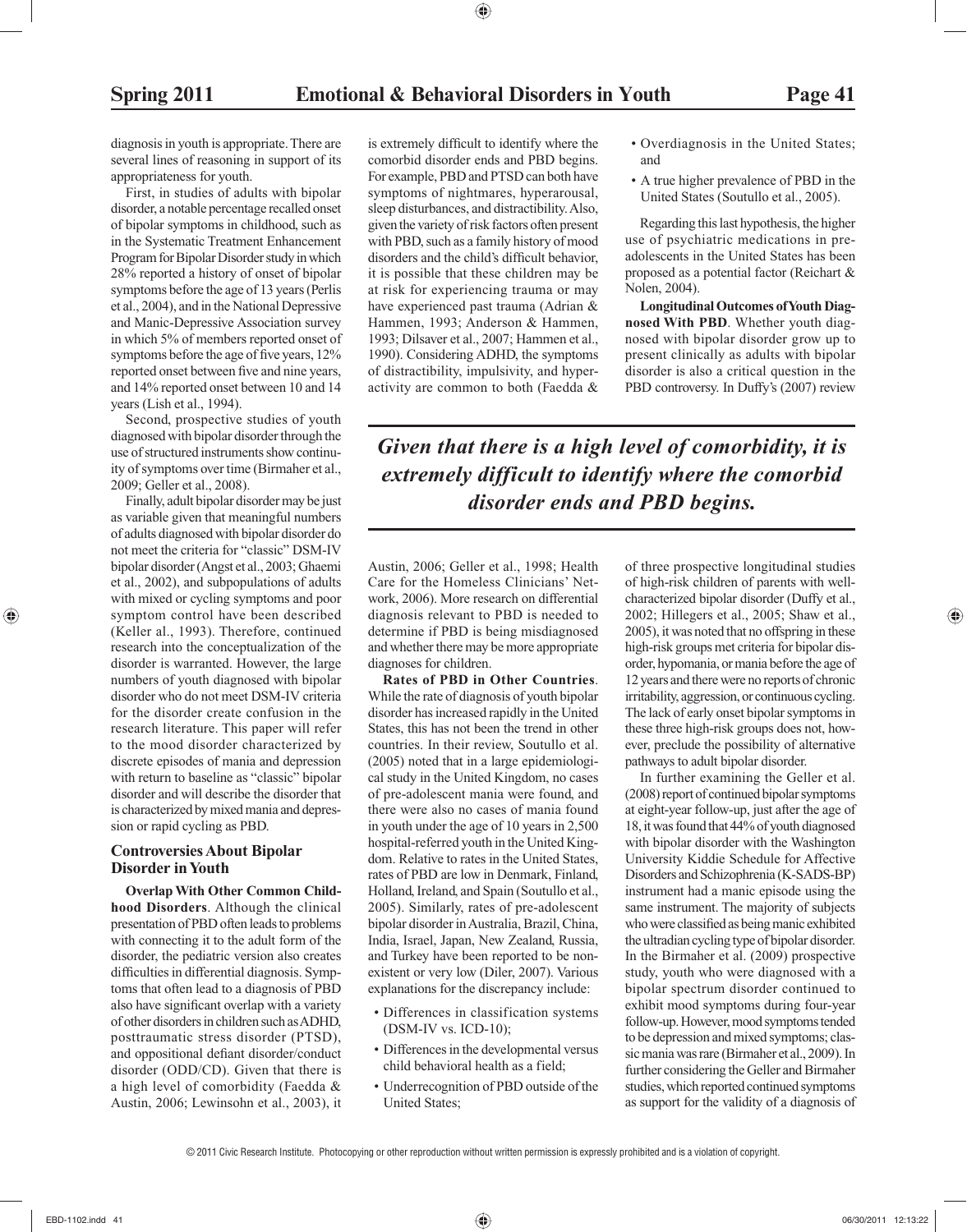PBD, it should be noted that youth in both of these studies continued to exhibit irritable or mixed mood symptoms consistent with the symptoms that led to the initial bipolar diagnosis, but they did not develop classic mania symptoms. Youth in both of these studies experienced poor psychosocial functioning during follow-up.

The "Severe Mood Disorder" Defini**tion**. Other prospective or quasi-prospective studies make use of Leibenluft and colleagues' (2003) "severe mood disorder" (SMD) definition. In considering PBD, a group of roundtable discussants proposed a range of phenotypes of juvenile mania and borderline personality traits, but not bipolar disorder. Significant impairment of psychosocial functioning was reported in youth with subsyndromal bipolar disorder.

 **Response to Medication**. Another approach to classification can be based on medication response. This approach can be problematic because youth with mood disorders have high placebo response rates, sometimes greater than 50%, at least in the short term (Bridge et al., 2009; DelBello et al., 2002; Hughes et al., 1990). Moreover, medications tend to have nonspecific effects and to treat symptoms, not disorders (Harrington & Myatt, 2003); sedation effects

*Although lithium and divalproex are established treatments for adult bipolar disorder, research has demonstrated that these agents fail to be effective in treating PBD.*

(NIMH, 2001). The narrow phenotype is characterized by youth who meet full DSM-IV criteria for bipolar disorder, including discrete episodes of hypomania or mania and depression, and the "broad phenotype" is characterized by chronic, nonepisodic irritability and hyperarousal, without discrete episodes of mania or depression. SMD was proposed by Leibenluft et al. (2003) for the "broad" phenotype, because the relationship between the "broad" phenotype and bipolar disorder is not clear.

In applying a modified set of SMD criteria retrospectively to a group of youth in an ongoing prospective epidemiological study, it was found that only one of 96 youth with chronic nonepisodic irritability developed bipolar II at follow-up around 18 years of age (Brotman et al., 2006). In following a group of youth initially identified with SMD and narrowly defined bipolar disorder over two years, only one of 84 youth with SMD experienced a hypomanic episode, while 58 of 94 youth initially diagnosed with bipolar disorder exhibited hypomania or mania during the follow-up period. In an epidemiological study of mood disorders, a group of high school youth with subsyndromal bipolar disorder were identified (Lewinsohn et al., 2000). At follow-up at age 24 years, compared to a group of controls, the youth initially identified with subsyndromal bipolar disorder had elevated rates of depression, anxiety, and antisocial

must also be considered. At the same time, diagnosing youth with bipolar disorder may be confusing if they do not respond similarly to adults with bipolar disorder.

 Lithium and divalproex are established treatments for adult bipolar disorder (Gelenberg & Hopkins, 1993); however, research has demonstrated that these agents fail to be effective in treating PBD. Wagner et al. (2009) reported that divalproex was no better than placebo for youth with PBD on primary and secondary measures, and there was little clinically significant benefit to divalproex over a six-month open trial. Kafantaris et al. (2004), studying youth who responded to initial lithium treatment, found there were no significant differences in subsequent symptoms between youth who were randomly assigned to continue lithium treatment or receive a placebo. Other studies have found similar results with medications such as oxcarbazepine, which was also not found to be superior to placebo (Wagner et al., 2006). Although several atypical antipsychotics have received FDA approval for the treatment of bipolar disorder in youth, controlled long-term studies are limited. As discussed above, some of the effects of antipsychotics in this population may be nonspecific.

 **Psychosocial Interventions**. Psychosocial interventions for PBD are in the early stages of development and testing. These include child- and family-focused cognitive-behavioral therapy (CFF-CBT;

Pavuluri et al., 2004), group child and family-focused cognitive-behavioral therapy (West et al., 2009) multi-family psychoeducation groups (MFPG; Fristad et al., 2002) and family-focused therapy (FFT: Miklowitz et al., 2008), all of which have demonstrated moderate success. In general, these interventions help to connect youth to social support systems by repairing family dynamics and fostering interaction with similar others. These interventions also provide educational information that helps reduce the stigma associated with diagnoses of bipolar disorder, normalize the experience of mood dysfunction for the child, and provide guidance on the importance of treatment adherence. Although promising for youth with bipolar patterns, these interventions do not provide confirmation that a diagnosis of PBD is accurate, given that these strategies can be effective for children with behavioral dysregulation in general.

 In summary, there are many controversies regarding PBD. Regardless of the label, children and adolescents diagnosed with PBD present with a number of behavioral health challenges and poor psychosocial functioning. There is little or no evidence, however, to generalize what is known about "classic" bipolar disorder to PBD. To summarize the information provided above:

- Research shows that youth with chronic nonepisodic irritability do not grow up to have "classic" bipolar disorder.
- The increased rate of PBD has not occurred in countries outside of North America.
- Mood stabilizer medications, which are effective for "classic" bipolar disorder, have not been shown to be more effective than placebo for youth diagnosed with PBD.
- Psychosocial interventions being developed for PBD tend to be based on general psychoeducation and skills training for disruptive behavior and emotional lability, rather than being symptomspecific to "classic" bipolar disorder.

 For youth with emotional and behavioral dysregulation, more research is needed. A common language and classification system is also necessary to facilitate research and clinical decision making.

#### **Current Directions**

 Although studies have shown that symptoms of bipolar disorder in children exist, there is still concern regarding the current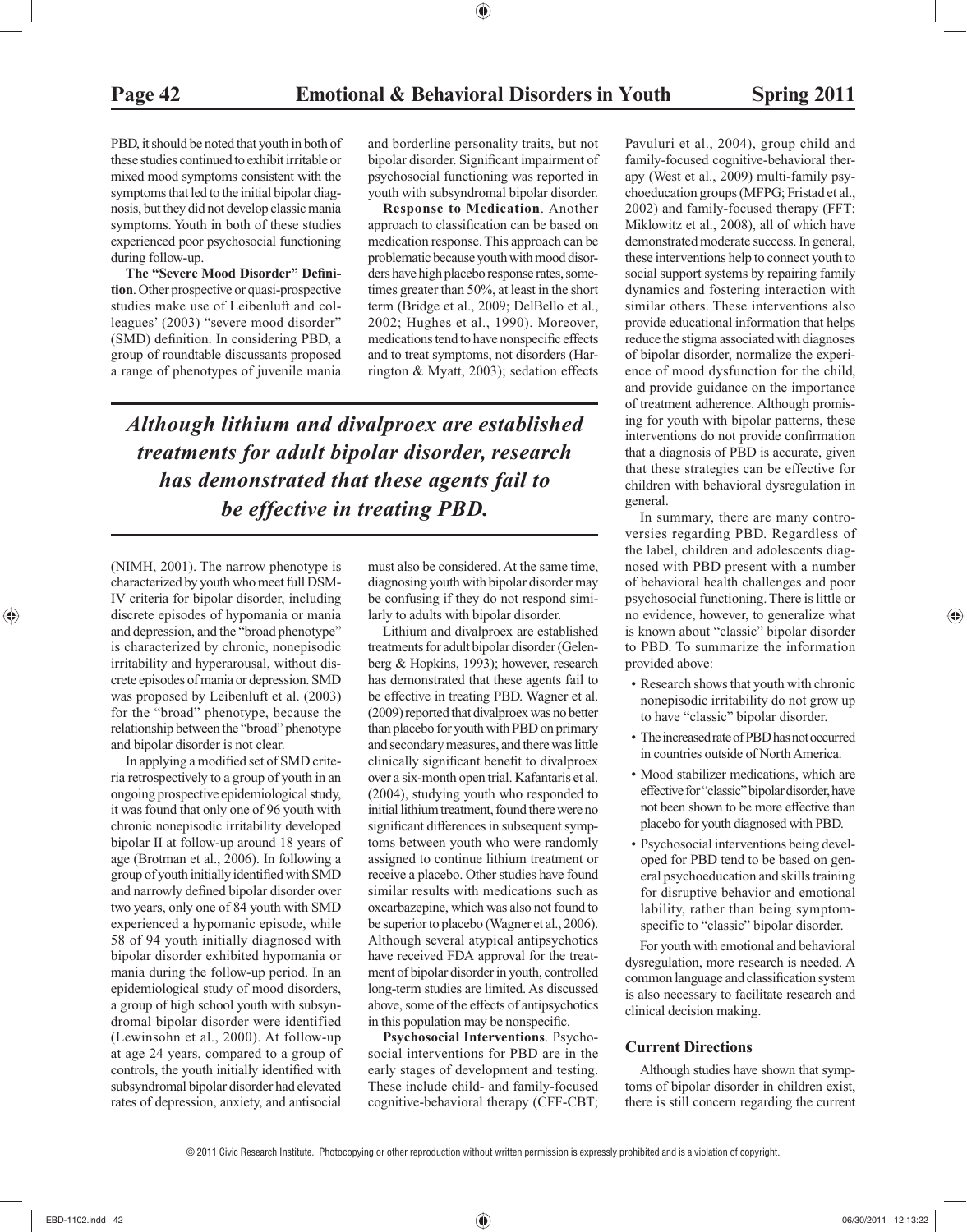nosology of the DSM-IV (AACAP, 2007). Because PBD may vary from the adult disorder, it is recommended that youth who do not fully meet criteria receive the diagnosis of bipolar disorder not otherwise specified (BDNOS; AACAP, 2007). As described above, however, there is growing evidence that youth with chronic nonepisodic irritability do not grow up to have "classic" bipolar disorder (Leibenluft, 2011; Parens et al., 2010). There has thus been a concerted effort on the part of the childhood disorders work group responsible for updating the DSM to the fifth edition (DSM-V) to rectify this problem and provide more diagnostic clarity (DSM-5 Child & Adolescent Work Group, 2010). The DSM-5 Childhood and Adolescent Disorders and Mood Disorders Work Group (2010) has proposed three changes to DSM-V.

**Language Clarification**. First, language would be revised to clarify the operational definition of what constitutes a manic or hypomanic episode;

- The A criterion (for mania) would be modified to include: "a distinct period of abnormally and persistently elevated, expansive, or irritable mood, lasting at least 1 week (or any duration if hospitalization is necessary) *and present most of the day, nearly every day*" (addition italicized);
- The B criterion would be modified to read: "During the period of mood disturbance, three (or more) of the following symptoms have persisted (four if the mood is only irritable) and have been present to a significant degree *and represent a noticeable change from usual behavior*" (addition italicized).

 **New Mood Disorder Diagnosis**. Second, to address concerns by some that youth with chronic nonepisodic irritability do not have a "diagnostic home" (Chang et al., 2010), and that this lack has contributed to the increase in the diagnosis of PBD, a new mood disorder diagnosis has been proposed: "Temper Dysregulation Disorder with Dysphoria" (TDD; DSM-5 Child & Adolescent Work Group, 2010). The current criteria for TDD are inspired by the earlier work of Leibenluft et al., (2003) in which they identified the phenotypes of what was conceptualized as a bipolar spectrum in youth. The development of this phenotype helped to classify children who displayed mood disturbance but not classic bipolar disorder.

 Although SMD offered promise, the creation of TDD was proposed by the childhood disorders work group to further improve the diagnostic ability of the DSM-V. The specific criteria proposed for TDD include severe recurrent temper outbursts in response to common stressors. These outbursts occur three or more times per week on average with persistent negative mood existing between outbursts. The onset of the disorder must occur before age 10 but cannot be diagnosed prior to age six.

 **Goals for the Future** 

 With the impending revision of the DSM becoming a reality, research on bipolar patterns in youth is ripe for expansion. The need for ecologically based, epidemiological research to determine the incidence and prevalence rates of these disorders, evaluate the appropriateness of the new diagnostic categories, identify risk and protective

*A mechanism may soon exist, with the pending release of the DSM-V, through which dysregulated mood in youth can be acknowledged and evaluated with more empirical scrutiny.*

Additional criteria specify that the duration of the disorder must exist for at least a year and cause impairments in multiple settings. Exclusion of classic manic symptoms is also required. TDD also cannot be better accounted for by another mental disorder or medical condition (DSM-5 Child & Adolescent Work Group, 2010).

 The proposed creation of TDD has brought mixed reactions. Adding TDD as a diagnosis may reconcile much of the controversy with PBD. Specifically, by modifying duration and episodic criteria, youth who either have to be liberally diagnosed with bipolar disorder or assigned a BDNOS designation now have a more appropriate diagnostic category. In addition, recognition of this new diagnostic category will offer further opportunities for research into etiology and treatment options, given that the heterogeneity of the original PBD category has been reduced. Concerns have been raised about whether there is sufficient research of TDD to validate it as a diagnosis. Currently, there is limited information regarding the phenomenology, prevalence, course, and treatment.

 **Further Study of Short-Term Hypomanic Episodes**. Identification of the third proposal by the DSM-5 Work Group involves identifying and studying hypomanic episodes of fewer than four days' duration. The specifics of this recommendation have not been fully formulated.

 Other proposed constructs include a suggestion by Carlson to add a modifier such as "explosive anger" for DSM diagnoses such as ADHD (Chang et al., 2010). Meanwhile, the construct of "impulsive aggression" across diagnostic categories has also been suggested (Jensen et al., 2004).

factors that contribute to the development of TDD versus pediatric or classic bipolar disorder, and study the effects of mediators and moderators on treatment outcomes will be crucial in the upcoming decade. In addition, rapid dissemination of the research to practitioners, parents, and various other professionals who serve youth will be necessary to ensure that the treatment of these youth remains in accordance with evolving standards of care.

 The persistence of labeling persons under the age of 18 with bipolar disorder, although it has engendered controversy, has not been done out of mal intent but has, rather, represented an effort to classify a phenomenon that has been recognized in clinical, school, and child care settings for many decades. Although the appropriateness of the current practice is controversial, a mechanism may soon exist, with the pending release of the DSM-V, through which dysregulated mood in youth can be acknowledged and evaluated with more empirical scrutiny.

 American Academy of Child and Adolescent Psychiatry (AACAP; 2007). Practice parameter for the assessment and treatment of children and adolescents with bipolar disorder. *Journal of the American Academy of Child & Adolescent Psychiatry, 46(1),* 107–125.

 American Psychiatric Association (APA, 2000). *Diagnostic and Statistical Manual of Mental Disorders: DSM-IV-TR* (4th ed., text rev.). Washington, DC: Author.

*References* 

Adrian, C., & Hammen, C.L. (1993). Stress exposure and stress generation in children of depressed mothers. *Journal of Consulting and Clinical Psychology, 61(2),* 354–359.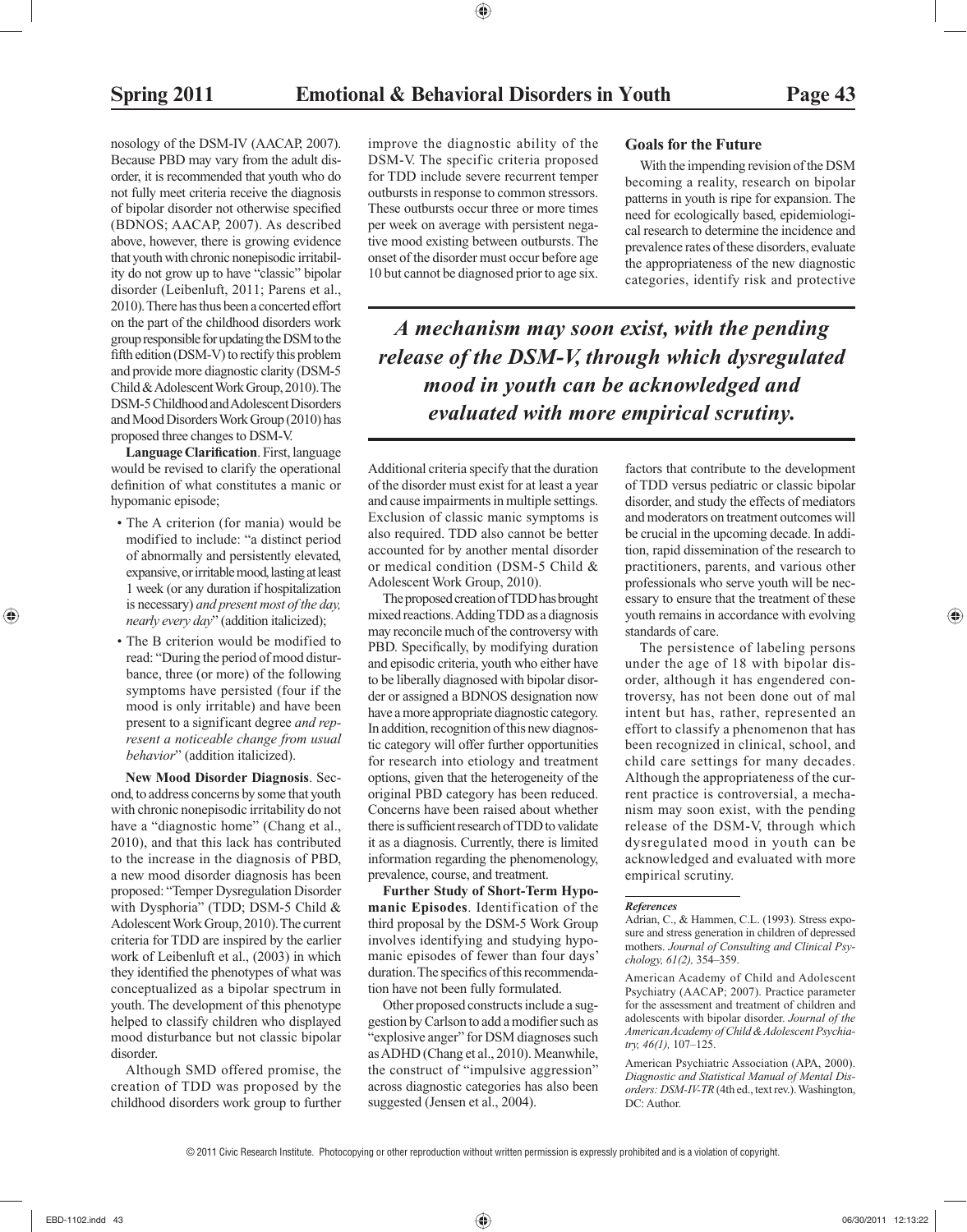Anderson, C.A., & Hammen, C.L. (1993). Psychosocial outcomes of children of unipolar depressed, bipolar, medically ill, and normal women: A longitudinal study. *Journal of Consulting and Clinical Psychology, 61(3),* 448–454.

 Angst, J., Gamma, A., Sellaro, R., Lavori, P.W., & Heping, Z. (2003). Recurrence of bipolar disorders and major depression A life-long perspective. *European Archives of Psychiatry & Clinical Neuroscience, 253(5),* 236–240.

 Biederman, J., Faraone, S.V., Wozniak, J., Mick, E., Kwon, A., & Aleardi, M. (2004). Further evidence of unique developmental phenotypic correlates of pediatric bipolar disorder: Findings from a large sample of clinically referred preadolescent children assessed over the last 7 years. *Journal of Affective Disorders, 82(Suppl 1),* S45–S58.

 Birmaher, B., Axelson, D., Goldstein, B., Strober, M., Gill, M., Hunt, J., Houck, P., Ha, W., Iyengar, S., Kim, E., Yen, S., Hower, H., Esposito-Smythers, C., Goldstein, T., Ryan, N., & Keller, M. (2009). Four-year longitudinal course of children and adolescents with bipolar spectrum disorders: The Course and Outcome of Bipolar Youth (COBY) Study. *The American Journal of Psychiatry, 166(7),* 795–804.

 Blader, J.C., & Carlson, G.A. (2007). Increased rates of bipolar disorder diagnoses among U.S. child, adolescent, and adult inpatients, 1996–2004. *Biological Psychiatry, 62(2),* 107–114.

 Bridge, J.A., Birmaher, B., Iyengar, S., Barbe, R.P., & Brent, D.A. (2009). Placebo response in randomized controlled trials of antidepressants for pediatric major depressive disorder. *The American Journal of Psychiatry, 166(1),* 42–49.

 Brotman, M.A., Schmajuk, M., Rich, B.A., Dickstein, D.P., Guyer, A.E., Costello, E., Egger, H., Angold, A., Pine, D.S., & Leibenluft, E. (2006). Prevalence, clinical correlates, and longitudinal course of severe mood dysregulation in children. *Biological Psychiatry, 60(9),* 991–997.

 Chang, K., Carlson, G., Strakowski, S.M. (2010, May 10). Is bipolar disorder overdiagnosed in children and adolescents: A virtual debate. [Online Debate]. Available at *http://www.medscape.com/ viewarticle/727955* .

 DelBello, M.P., Schwiers, M.L., Rosenberg, H., & Strakowski, S.M. (2002). A double, randomized, placebo-controlled study of quetiapine adjunctive treatment for adolescent mania. *Journal of the American Academy of Child & Adolescent Psychiatry, 41(10),* 1216–1223.

 Diler, R., Uguz, S., Saydaoglu, G., Erol, N., & Avci, A. (2007). Differentiating bipolar disorder in Turkish prepubertal children with attention-deficit hyperactivity disorder. *Bipolar Disorders, 9(3),* 243–251.

 Dilsaver, S.C., Benazzi, F., Akiskal, H.S., & Akiskal, K.K. (2007). Post-traumatic stress disorder among adolescents with bipolar disorder and its relationship to suicidality. *Bipolar Disorders, 9(6),* 649–655.

 DSM-5 Child & Adolescent Work Group (2010). *Justification for Temper Dysregulation Disorder with Dysphoria.* Washington, DC: American Psychiatric Association. Available at *http://www. dsm5.org/Proposed%20Revision%20Attachments/ Justification%20for%20Temper%20Dysregula tion%20Disorder%20with%20Dysphoria.pdf* .

 Duffy, A. (2007). Does bipolar disorder exist in children? A selected review. *The Canadian Journal of Psychiatry, 52(7),* 409–417.

 Duffy, A., Alda, M., Kutcher, S., Cavazzoni, P., Robertson, C., Grof, E., & Grof, P. (2002). A prospective study of the offspring of bipolar parents responsive and nonresponsive to lithium treatment. *Journal of Clinical Psychiatry, 63(12),* 1171–1178.

 Faedda, G.L., & Austin, N.B. (2006). *Parenting a Bipolar Child: What to Do and Why.* Oakland, CA: New Harbinger.

 Findling, R.L., Gracious, B.L., McNamara, N.K., Youngstrom, E.A., Demeter, C.A., Branicky, L.A., & Calabrese, J.R. (2001). Rapid, continuous cycling and psychiatric co-morbidity in pediatric bipolar I disorder. *Bipolar Disorders, 3(4),* 202–210.

 Frances, A. (2010, April 8) Psychiatric diagnosis gone wild: The "epidemic" of childhood bipolar disorder. *Psychiatric Times* . Available at *http://www.psychiatrictimes.com/display/ article/10168/1551005* .

 Fristad, M.A., Goldberg-Arnold, J.S., & Gavazzi, S.M. (2002). Multifamily psychoeducation groups (MFPG) for families of children with bipolar disorder. *Bipolar Disorders, 4(4),* 254–262.

 Gelenberg, A.J, & Hopkins, H.S. (1993). Report on efficacy of treatments for bipolar disorder. Psychop*harmacology Bulletin, 29(4),* 447–456.

 Geller, B., & Luby, J. (1997). Child and adolescent bipolar disorder: A review of the past 10 years. *Journal of the American Academy of Child & Adolescent Psychiatry, 36(9),* 1168–1176.

 Geller, B., Tillman, R., Bolhofner, K., & Zimerman, B. (2008). Child bipolar I disorder: Prospective continuity with adult bipolar I disorder; characteristics of second and third episodes; predictors of 8-year outcome. *Archives of General Psychiatry, 65(10),* 1125–1133.

 Geller, B., Williams, M., Zimerman, B., Frazier, J., Beringer, L., & Warner, K.L. (1998). Prepubertal and early adolescent bipolarity differentiate from ADHD by manic symptoms, grandiose delusions, ultra-rapid or ultradian cycling. *Journal of Affective Disorders, 51(2),* 81–91.

 Geller, B., Zimerman, B., Williams, M., Bolhofner, K., Craney, J.L., DelBello, M.P., & Soutullo, C.A. (2000). Diagnostic characteristics of 93 cases of prepubertal and early adolescent bipolar disorder phenotype by gender, puberty and comorbid attention deficit hyperactivity disorder. Journal of Child and *Adolescent Psychopharmacology, 10(3),* 157–164

 Ghaemi, S., Ko, J.Y., & Katzow, J.J. (2002). Oxcarbazepine treatment of refractory bipolar disorder: A retrospective chart review. *Bipolar Disorders, 4(1),* 70–74.

 Greenspan, S.I., Golvinsky, I., & Glovinsky C. (2007). *Children and Babies with Mood Swings: New Insights for Parents and Professionals* . Bethesda, MD: Interdisciplinary Council on Developmental and Learning Disorders.

 Hammen, C., Burge, D., & Stansbury, K. (1990). Relationship of mother and child variables to child outcomes in a high-risk sample: A causal modeling analysis. *Developmental Psychology, 26(1),* 24–30.

 Harrington, R., & Myatt, T. (2003). Is preadolescent mania the same condition as adult mania? A British perspective. *Biological Psychiatry, 53(11),* 961–969.  Health Care for the Homeless Clinicians' Network (2006). Which is it: ADHD, bipolar disorder, or PTSD? *Healing Hands, 10(3),* 1–6. Available at *http://www.nhchc.org/Network/ HealingHands/2006/Aug2006HealingHands.pdf* .

 Hillegers, M.J., Reichart, C.G., Wals, M., Verhulst, F.C., Ormel, J., & Nolen, W.A. (2005). Five-year prospective outcome of psychopathology in the adolescent offspring of bipolar parents. *Bipolar Disorders, 7(4),* 344–350.

 Hughes, C.W., Preskorn, S.H., Weller, E., Weller, R., Hassanein, R., & Tucker, S. (1990). The effect of concomitant disorders in childhood depression on predicting treatment response. *Psychopharmacology Bulletin, 26(2),* 235–238.

 Jensen, P.S., Youngstrom, E.A., Steiner, H., Findling, R.L., Meyer, R.E., Malone, R.P., Carlson, G.A., Coccaro, E.F., Aman, M.G., Blair, J., Dougherty, D., Ferris, C., Flynn, L., Green, E. Hoagwood, K., Hutchinson, J., Laughren, T., Leve, L.D., Novins, D.K., & Vitiello, B. (2007). Consensus report on impulsive aggression as a symptom across diagnostic categories in child psychiatry: Implications for medication studies. *Journal of the American Academy of Child & Adolescent Psychiatry, 46(3),* 309–322.

 Kafantaris, V., Coletti, D.J., Dicker, R., Padula, G., Pleak, R.R., Alvir, J.J., & Kane, J.M. (2004). Lithium treatment of acute mania in adolescents: A placebo-controlled discontinuation study. *Journal of the American Academy of Child & Adolescent Psychiatry, 43(8),* 984–993.

 Keller, M.B., Lavori, P.W., Coryell, W., & Endicott, J. (1993). Bipolar I: A five-year prospective followup. *Journal of Nervous and Mental Disease, 181(4),* 238–245.

 Krasa, N.R., & Tolbert, H.A. (1994). Adolescent bipolar disorder: A nine-year experience. *Journal of Affective Disorders, 30(3),* 175–184.

 Leibenluft, E. (2011) Severe mood dysregulation, irritability, and the diagnostic boundaries of bipolar disorder in youths. *The American Journal of Psychiatry, 168(2),* 129–142.

 Leibenluft, E., Charney, D.S., Towbin, K.E., Bhangoo, R.K., & Pine, D.S. (2003). Defining clinical phenotypes of juvenile mania. *The American Journal of Psychiatry, 160(3),* 430–437.

 Levin, A. (2010). Are clinicians too quick to diagnose bipolar illness in children? *Psychiatric News, 45(24),* 26. Available at *http://pn.psychiatryonline. org/content/45/24/26.2.full* .

 Lewinsohn, P.M., Clarke, G.N., Seeley, J.R., & Rohde, P. (1995). "Subgroups of adolescent depression": Reply. *Journal of the American Academy of Child & Adolescent Psychiatry, 34(7),* 831–833.

 Lewinsohn, P.M., Rohde, P., Seeley, J.R., Klein, D.N., & Gotlib, I.H. (2000). Natural course of adolescent major depressive disorder in a community sample: Predictors of recurrence in young adults. *The American Journal of Psychiatry, 157(10),* 1584–1591.

 Lewinsohn, P.M., Seeley, J.R., & Klein, D.N. (2003). Bipolar disorders during adolescence. *Acta Psychiatrica Scandinavica, 108(Suppl 418),* 47–50.

 Lish, J.D., Dime-Meenan, S., Whybrow, P.C., Price, R., & Hirschfield, R.M. (1994). The National Depressive and Manic-Depressive Association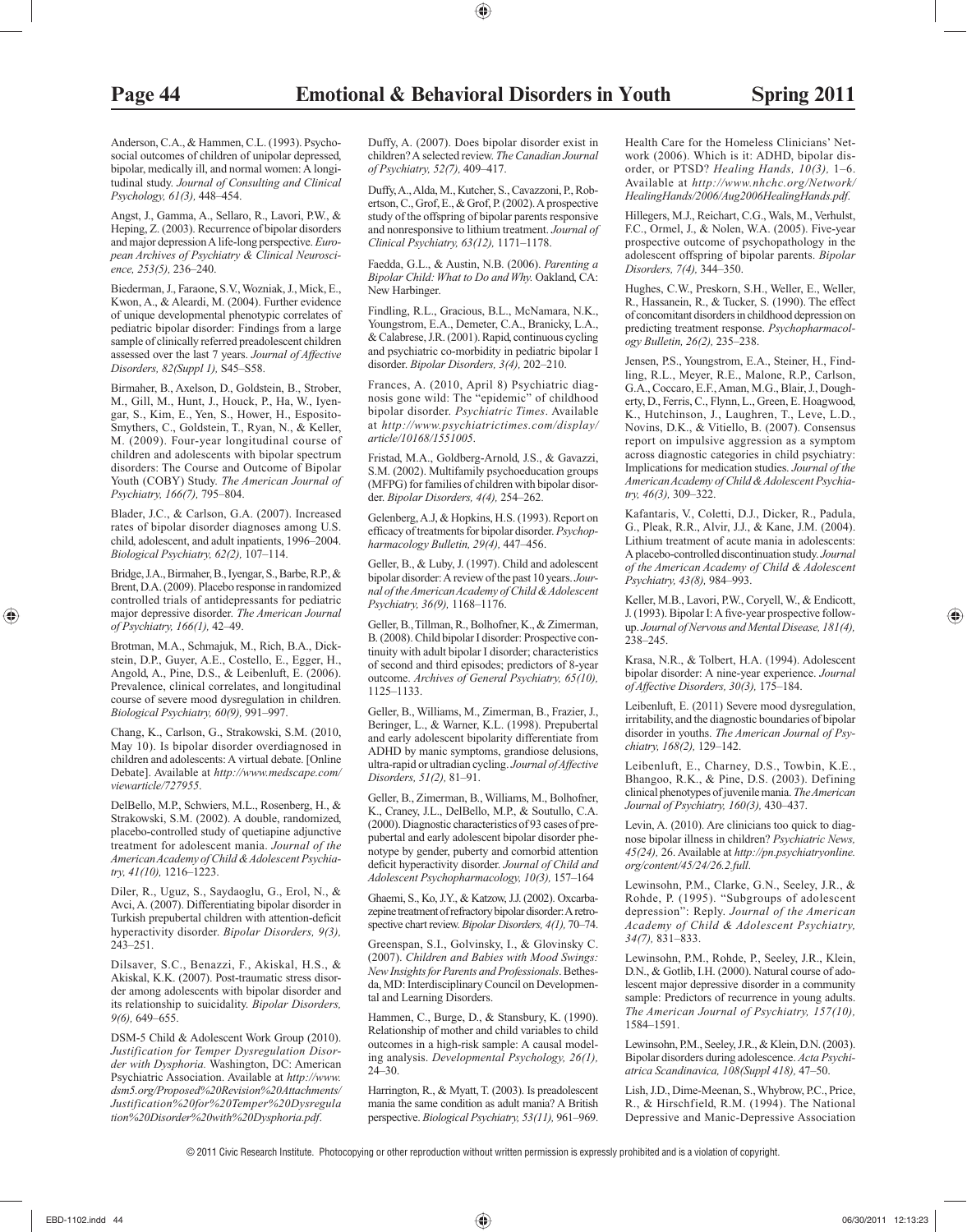(DMDA) survey of bipolar members. *Journal of Affective Disorders, 31(4),* 281–294.

 Miklowitz, D.J., Axelson, D.A., Birmaher, B., George, E.L., Taylor, D.O., Schneck, C.D., & Brent, D.A. (2008). Family-focused treatment for adolescents with bipolar disorder: Results of a 2-year randomized trial. *Archives of General Psychiatry, 65(9),* 1053–1061.

 Moreno, C., Laje, G., Blanco, C., Jiang, H., Schmidt, A., & Olfson, M. (2007). National trends in the outpatient diagnosis and treatment of bipolar disorder in youth. *Archives of General Psychiatry, 64,* 1032–1039.

 National Institute of Mental Health Research Roundtable on Prepubertal Bipolar Disorder (2001). *Journal of the American Academy of Child & Adolescent Psychiatry, 40(8),* 871–878.

 Parens, E., & Johnston, J. (2010). Controversies concerning the diagnosis and treatment of bipolar disorder in children. *Child and Adolescent Psychiatry and Mental Health, 4, 9–22* . Available at *http:// www.capmh.com/content/4/1/9* .

 Pavuluri, M.N., Graczyk, P.A., Henry, D.B., Carbray, J.A., Heidenreich, J., & Miklowitz, D.J. (2004). Child- and family-focused cognitive-behavioral therapy for PBD: Development and preliminary results. *Journal of the American Academy of Child & Adolescent Psychiatry, 43(5),* 528–537.

 Perils, R.H., Miyahara, S., Marangell, L.B., Wisniewski, S.R., Ostacher, M., DelBello, M.P., Bowden, C.L., Sachs, G.S., & Nierenberg, A.A. (2004). Long-term implications of early onset in bipolar disorder: Data from the first 1000 participants in the systematic treatment enhancement program for bipolar disorder (STEP-BD). *Biological Psychiatry, 55(9),* 875–881.

 Reichart, C.G., & Nolen, W.A. (2004). Earlier onset of bipolar disorder in children by antidepressants or stimulants? An hypothesis. *Journal of Affective Disorders, 78(1),* 81–84.

 Scheffer, R.E., & Apps, J. (2004). The diagnosis of preschool bipolar disorder presenting with mania: Open pharmacological treatment. *Journal of Affective Disorders, 82(Suppl 1),* S25–S34.

 Shaw, J.A., Egeland, J.A., Endicott, J., Allen, C.R., & Hostetter, A.M. (2005). A 10-year prospective study of prodromal patterns for bipolar disorder among Amish youth. *Journal of the American Academy of Child & Adolescent Psychiatry, 44(11),* 1104–1111.

 Soutullo, C.A., Chang, K.D., Díez-Suárez, A., Figueroa-Quintana, A., Escamilla-Canales, I., Rapado-Castro, M., & Ortuño, F. (2005). Bipolar disorder in children and adolescents: International perspective on epidemiology and phenomenology. *Bipolar Disorders, 7(6),* 497–506.

 Wagner, K. (2004). Treatment of Childhood and Adolescent Disorders. In A.F. Schatzberg, C.B. Nemeroff, A.F. Schatzberg & C.B. Nemeroff (Eds.). *The American Psychiatric Publishing Textbook of Psychopharmacology* (3rd ed., pp. 949–1007). New York: American Psychoanalytic Association.

 Wagner, K., Kowatch, R.A., Emslie, G.J., Findling, R.L., Wilens, T.E., McCague, K., D'Souza, J., Wamil, A., Lehman, R.B., Berv, D., & Linden, D. (2006). A double-blind, randomized, placebo-controlled trial of oxcarbazepine in the treatment of bipolar disorder in children and adolescents. *The American Journal of Psychiatry, 163(7),* 1179–1186.

 Wagner, K., Redden, L., Kowatch, R.A., Wilens, T.E., Segal, S., Chang, K., Wozniak, P., Vigna, N., Abi-Saab, W., & Saltarelli, M. (2009). A doubleblind, randomized, placebo-controlled trial of divalproex extended-release in the treatment of bipolar disorder in children and adolescents. *Journal of the American Academy of Child & Adolescent Psychiatry, 48(5),* 519–532.

 Weller, E.B., Weller, R.A., & Fristad, M.A. (1995). Bipolar disorder in children: Misdiagnosis, underdiagnosis, and future directions. *Journal of the American Academy of Child & Adolescent Psychiatry, 34(6),* 709–714.

 West, A.E., Jacobs, R.H., Westerholm, R., Lee, A., Carbray, J., Heidenreich, J., & Pavuluri, M.N. (2009). Child and family-focused cognitive behavioral therapy for pediatric bipolar disorder: Pilot study of group treatment format. *Journal of the Canadian Academy of Child and Adolescent Psychiatry, 18(3),* 239–246.

 Wozniak, J., Biederman, J., Kiely, K., Ablon, J, Faraone, S. V., Mundy, E., & Mennin, D. (1995). Mania-like symptoms suggestive of childhoodonset bipolar disorder in clinically referred children. *Journal of the American Academy of Child & Adolescent Psychiatry, 34(7),* 867–876.

 Youngstrom, E.A., Duax, J., & Hamilton, J. (2005). Evidence-based assessment of pediatric bipolar disorder, Part I: Base rate and family history. *Journal of the American Academy of Child & Adolescent Psychiatry, 44(7),* 712–717. ■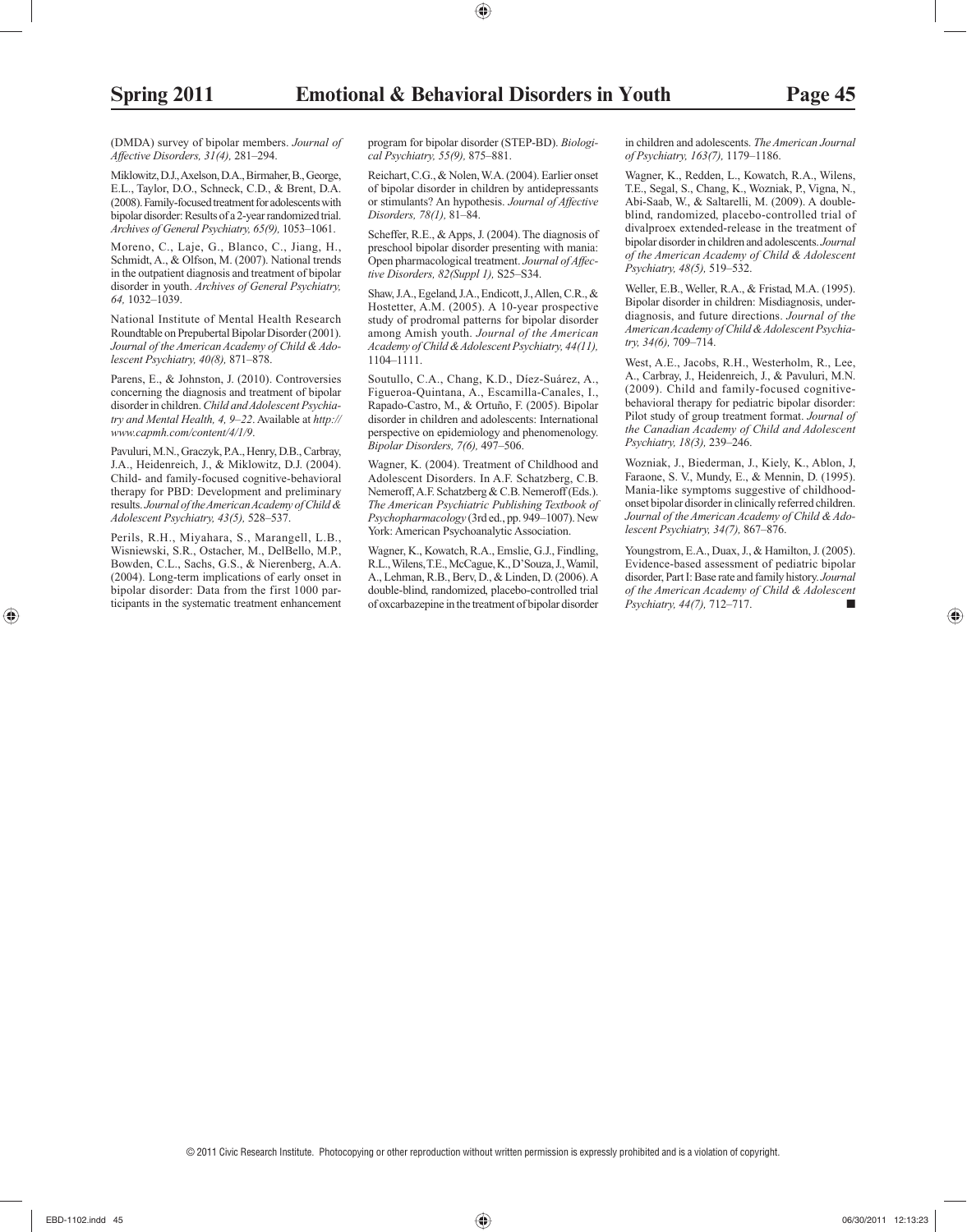## **Child-Parent Psychotherapy: Facilitating Factors and Barriers to Implementation in the National Child Traumatic Stress Network**

by Elizabeth Douglas, Bryan Seck, Bhuvana Sukumar, and Christine Walrath\*

#### **Introduction**

 The landmark Adverse Childhood Experiences (ACE) study, one of the largest investigations ever conducted on the links between childhood trauma and later-life health and well-being, found that childhood abuse, neglect, and exposure to other traumatic stressors are common. Almost two-thirds of study participants reported at least one traumatic stressor, and more than one in five reported three or more traumatic stressors before age 18 (Felitti et al., 1998). Very young children—including children aged 0 to 4—are among those affected by trauma exposure. Despite significant efforts aimed at prevention over the past 30 years, child abuse remains the most common type of childhood trauma today, and its impact is pervasive in society (Chadwick, 2004). In 2009, more than 1,600 children ages 0 to 17 died from abuse or neglect; among these, 81% were four years of age or younger (USDHHS, 2011). Many studies have documented the long-term negative effects of a range of different trauma exposures on children (Margolin & Gordis, 2000; Mazza & Reynolds, 2000; Melhem et al., 2004). Child maltreatment, for example, disrupts children's emotional, behavioral, cognitive, and interpersonal functioning and poses severe risks for the development of psychopathology (Cicchetti & Valentino, 2006). These problems may extend from childhood through adolescence and into adulthood (Fairbank, 2008).

 In recent years, a number of effective clinical approaches and interventions have been developed and tested for use in treating trauma-exposed children. One such therapy is child-parent psychotherapy (CPP; Lieberman et al., 1997), a relationship-based, dyadic clinical intervention designed to address exposure to trauma, internalizing and externalizing symptoms, and symptoms of traumatic stress among infants, toddlers, and preschoolers who have experienced domestic violence. Although the primary focus is on children who have witnessed domestic violence, the intervention strategies apply to many forms of child maltreatment (Lieberman & Van Horn, 2005). The intervention integrates multiple theories, including psychodynamic, attachment, trauma, cognitive-behavioral, and sociallearning, to restore the child-parent relationship and the child's mental health and developmental progression that have been damaged by the experience of domestic violence (Lieberman & Van Horn, 2005). In particular, a fundamental premise is that a dual attachment and trauma lens must be used in the assessment and treatment of infants and toddlers with mental health and relationship problems (Lieberman, 2004).

 As part of CPP, child-parent interactions are the focus of six intervention modalities aimed at restoring a sense of mastery, security, and growth, and promoting congruence between bodily sensations, feelings, and thinking on the part of both child and parent and in their relationship with one another (NCTSN, 2011b). The six intervention modalities are:

- 1. Promoting developmental progress through play, physical contact, and language;
- 2. Offering unstructured reflective developmental guidance;
- 3. Modeling appropriate protective behaviors;
- 4. Interpreting feelings and actions;
- 5. Providing emotional support and empathetic communication; and
- 6. Offering crisis intervention, case management, and concrete assistance with problems of living (Lieberman & Van Horn, 2005).

Reflective supervision—a type of supervision designed to help clinicians consider, with the guidance of their supervisor, their thoughts, feelings, actions, and reactions

as they work to support the healthy development of very young children and their families (FPG Child Development Institute, 2011)—is also a key component of CPP. Through this mechanism, clinicians and supervisors work to identify barriers to implementation of CPP and to craft a therapeutic plan that best meets a family's individual needs. Reflective supervision combines reflections and case review to learn about and improve the clinical process.

 Few interventions are designed to alleviate the effects of exposure to violence in the first five years of life (Lieberman & Van Horn, 2005). However, a number of randomized, controlled trials have demonstrated that CPP or infant-parent psychotherapy (IPP; CPP is an extension of IPP) is effective in reducing symptoms resulting from stressors, including trauma, and improving the parent-child relationship that has been damaged by such stressors (Cicchetti et al., 2006; Lieberman et al., 1991; 2005; 2006; Toth et al., 2002;). In recognition of its effectiveness, the National Child Traumatic Stress Network (NCTSN; discussed in more depth below) classified CPP as a "well supported and efficacious" practice on its list of empirically supported treatments and promising practices (NCTSN, 2011a). The California Evidence-Based Clearinghouse for Child Welfare (CEBC) provided CPP with a scientific rating of 2 ("supported by the research evidence") on a scale of 1 to 5, with 1 being well supported by the research evidence and 5 being a concerning practice (CEBC, 2011).

#### **CPP Dissemination**

 Despite its effectiveness, CPP is one of many evidence-based practices (EBPs) that have not been widely disseminated in routine clinical practice, a gap that has resulted in a "quality chasm" between what has been identified by researchers and leading practitioners in the field of child traumatic stress as effective and what clinicians working in community mental health centers and other providers actually practice (Chadwick Center for Children and Families, 2004).

 In 2001, the Substance Abuse and Mental Health Services Administration (SAMHSA)

*<sup>\*</sup>Elizabeth Douglas, M.S., is project manager at ICF Macro, in Atlanta, GA. Bryan Seck, M.P.A., is senior associate at ICF Macro, New York. Bhuvana Sukumar, Ph.D., is project director at ICF Macro, Atlanta, and Christine Walrath, Ph.D., is vice president at ICF Macro, New York. Elizabeth Douglas can be reached by email at eDouglas@icfi .com.*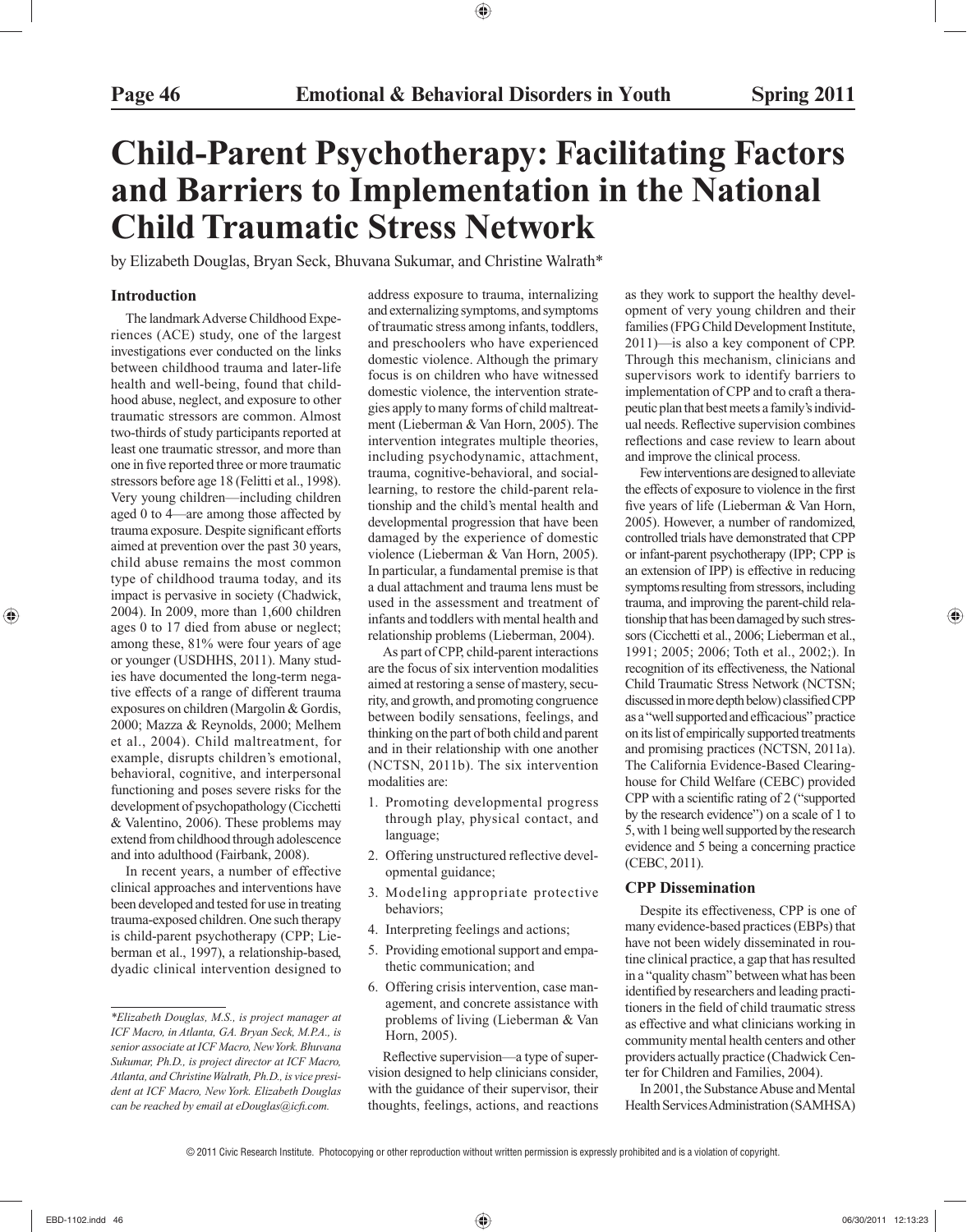within the U.S. Department of Health and Human Services funded the National Child Traumatic Stress Initiative (NCTSI) to bridge the gap between research and practice in the child trauma field. The NCTSI mission is carried out by the NCTSN (see box; to learn more about the NCTSN, see *www.nctsn.org*), a unique science-topractice, collaborative network of more than 100 academic and community-based service centers whose mission is to raise the standard of care and increase access to services for traumatized children and their families across the United States. To that end, the centers implement trauma-informed clinical interventions as part of service delivery for trauma-exposed children; collect data for quality improvement, evaluation, and clinical purposes; and facilitate collaboration among child-serving providers and systems. Through such activities, the NCTSN has great potential to expand the limited evidence base on children's experience of trauma and to translate science to practice, thereby closing the quality chasm.

CPP, among other trauma-specific EBPs, has been disseminated to practitioners within the NCTSN through support of the NCTSN's "learning collaborative" training methodology, an innovative training approach that focuses on spreading, adopting, and adapting best practices—including EBPs—across multiple settings while simultaneously creating changes in organizations that promote the delivery of effective interventions and services (Markiewicz et al., 2006). The learning collaborative approach is being adapted by the NCTSN from the Breakthrough Series Collaborative model, developed by the Institute for Healthcare Improvement and identified as a recommended method for dissemination of best practices (Chadwick, 2004). Within the NCTSN, learning collaboratives bring together teams of clinicians, supervisors, senior agency leaders, intervention developers, and other stakeholders to engage in a process consisting of:

- Three on-site "learning sessions" led by a small faculty over the course of nine to 12 months;
- "Action periods" in between learning sessions providing opportunities for participants to practice new clinical competencies, address organizational change, and measure progress;
- Ongoing consultation for participants during action periods to sustain learning, including access to an intranet site with supportive resources and a series

#### **The National Child Traumatic Stress Network**

- Category I-The National Center for Child Traumatic Stress collaborates with SAMHSA to serve as the NCTSN's national coordinating center, providing technical assistance to NCTSN centers and coordinating resource development and training efforts, among other activities.
- Category II—Treatment and Service Adaptation Centers provide national expertise regarding trauma-specific treatments and interventions for diverse clinical and demographic populations and support the specialized adaptation of effective treatment and service approaches for communities across the country as appropriate.
- Category III—Community Treatment and Services Centers primarily provide direct mental health services to children and their families, implement and evaluate interventions in community-based settings, and collaborate with other NCTSN centers on clinical issues, service approaches, training, and other activities.

of conference calls hosted by faculty members or National Center for Child Traumatic Stress (NCCTS) staff.

 The NCCTS has developed and coordinated learning collaborative trainings for NCTSN centers, typically offering three learning collaborative "courses" annually, each focused on a different clinical intervention. Since the NCTSN's inception, learning collaborative trainings focused on CPP have occurred in 2007 and in 2009.

#### **The Current Study**

 There is much to be learned about EBP implementation in general—and CPP implementation specifically—from the dissemination efforts currently underway in the NCTSN. In addition, although there is evidence to support the effectiveness of CPP treatment, the knowledge base is limited regarding approaches to successfully implement CPP in community-based mental health settings. Thus, the current study was developed to enhance understanding of the pathways through which implementation of CPP occurs, common barriers, and best practices leading to successful implementation of CPP.

 Research related to the implementation of EBPs (e.g., Fixsen et al., 2005) and diffusion of innovations (e.g., Rogers, 1995) influenced the approach taken within the current study to examine the factors that influence implementation (for the purposes of this study, implementation is defined as the process of incorporating a practice or product as a part of the normal operation of an organization or community and as routine service delivery). This research identifies factors on multiple levels (e.g., innovation, practitioner, organization, system) that may increase or decrease the likelihood that members of a given culture will successfully implement certain practices or service modalities. For example, in a summary of the implementation literature, Fixsen et al. (2005) suggest that implementation appears most successful when:

- Carefully selected practitioners receive coordinated training, coaching, and frequent performance assessments;
- Organizations provide the infrastructure necessary for skillful supervision and coaching, and regular process and outcome evaluations;
- Communities and consumers are fully involved in the selection and evaluation of programs and practices; and
- State and federal funding avenues, policies, and regulations create a hospitable environment for implementation and program operations.

 Others have suggested that similar combinations of factors are key to implementation success, including:

- The presence of trained and committed staff with adequate resources and managerial support;
- Access to technical assistance; and
- A system in place for monitoring implementation progress (McGuire, 2001; Panzano et al., 2005).

 Research questions that guided the current study include: What are the facilitative factors the support the implementation of CPP? What are the barriers to the implementation of CPP?

#### **Study Methods**

 In 2004, SAMHSA funded the NCTSI cross-site evaluation to assess the effectiveness of the NCTSN as a whole, including the network's impact as a national resource for enhancing the standard and quality of care for children and their families affected by traumatic stress. Findings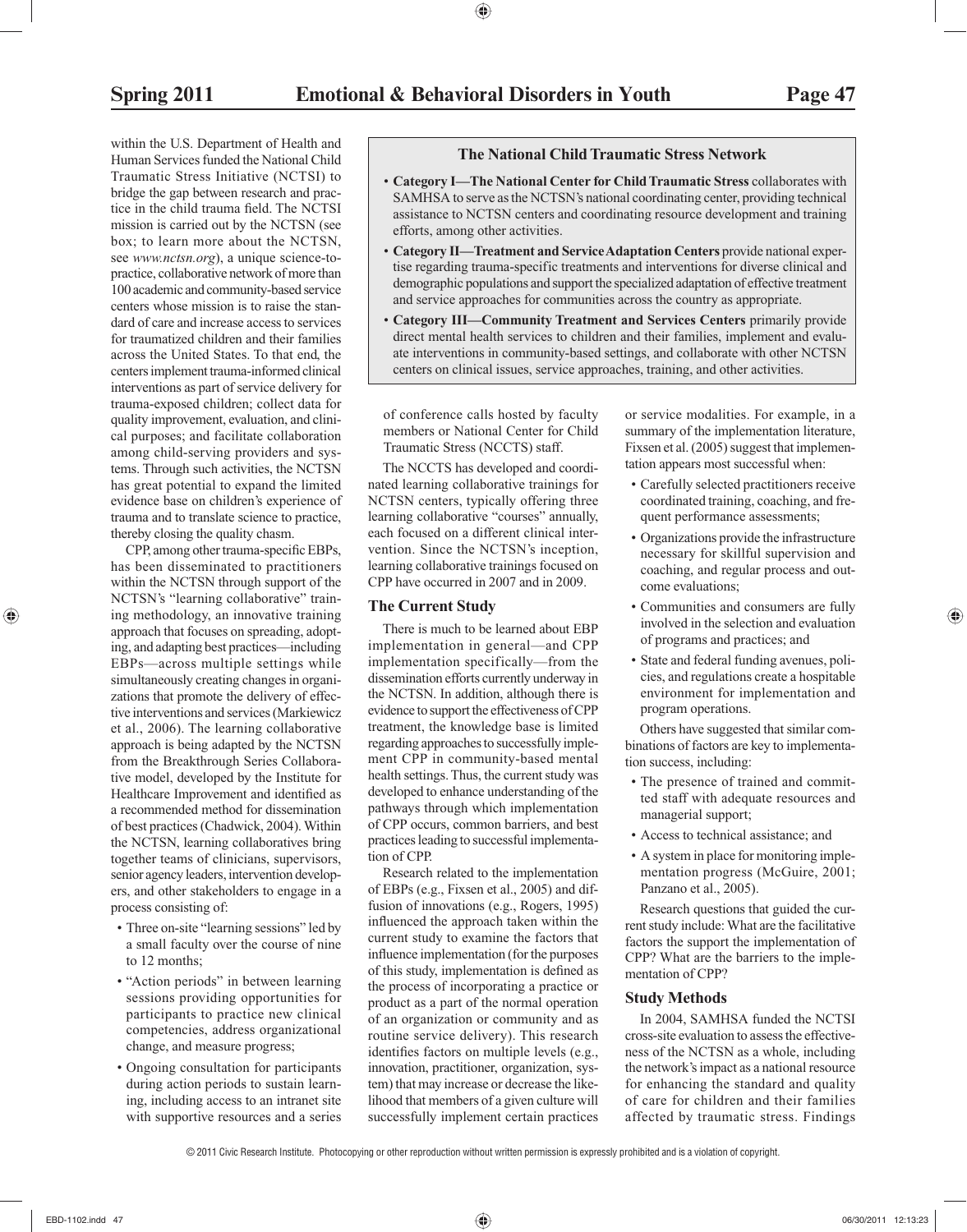presented here come from a qualitative study conducted as part of this effort. Primary methods included hour-long, indepth interviews conducted in July 2009 with NCTSN staff regarding the experience of implementing CPP.

 **Research Participants**. The participants were 14 staff members from four NCTSN centers and included six administrators (several also served as clinical supervisors), two clinical supervisors, and six mental health service providers (three senior, two midlevel, and one junior) who had implemented CPP within their clinical practices and verbally consented to participate in the interviews.

 **Clients Served by CPP**. Most of the clients served by the participants were living at or below poverty level, had been in chronically traumatizing situations, and presented with PTSD, attachment disorder, disorder of infancy or childhood, separation anxiety, and disruptive behavior disorder. Collectively, clients had been exposed to neglect, physical abuse, sexual abuse, emotional abuse, torture, traumatic grief/loss, members read through the text searching for emerging concepts (Strauss & Corbin, 1990) and added a second layer of coding. Finally, team members examined responses within codes or categories and conducted a thematic analysis of the results. All analysis was supported through use of the software package ATLAS.ti 5.2.9 (Muhr, 2004).

#### **Study Findings: Facilitating Factors**

 Themes in responses related to facilitators and barriers to implementation are presented below, beginning with five themes related to facilitating factors.

 **Clinical Expertise/Therapeutic Approach**. Two of the most important reported—and also related—factors that facilitated CPP implementation were found to be participants' clinical expertise and experience, and participants' positive perceptions of CPP. All participants described alignment between the expertise of clinicians in the study and CPP's multi-theoretical approach—integrating psychodynamic, attachment, trauma, cognitive-behavioral,

*Although most participants had never heard of CPP before their centers joined the NCTSN, they reported a very positive perception of this therapy.*

medical trauma, the witnessing of physical abuse and domestic violence, serious accident, kidnapping, and homelessness. Most clients had been multiply traumatized. At two of the centers, most of the children who received CPP were in the child welfare system; at the other two, children lived with biological parents, in kinship care, in foster care or adoptive homes, or in a relief nursery. Two centers provided CPP exclusively in a clinic setting, and two provided CPP in a clinic and home setting. Most of the children served were under the age of four; however, the age range of children served was 0 to 12.

 **Response Analysis**. Through use of a team-based qualitative analytic approach, the narrative responses of participants were analyzed using both a deductive and inductive process. First, evaluation team members reviewed and coded all transcripts using a deductive approach incorporating use of an initial list of codes (Bradley et al., 2007) based on the study's research questions and interview guides. Next, consistent with grounded theory, evaluation team

and social-learning theories. Most clinicians had been trained in two or more of these theories, which created a strong philosophical identification and resonance. Participants of all types described that the match between the professional experience of individual staff members and one or more of the various disciplines that inform CPP supported the implementation of CPP over time; a few suggested that such clinical expertise was essential to facilitate CPP implementation. This is illustrated by a project director's comment:

 CPP is the perfect marriage of attachment-based therapy and trauma care. So, you have to understand both. It would be hard to learn that model if you didn't understand attachmentbased therapies or trauma care. You have to have a level of experience to pick up that model.

 **Respondents' Positive Perceptions of CPP**. Although most participants had never heard of CPP before their centers joined the NCTSN, they reported a familiarity with the tenets of CPP and—following an

introduction to CPP—a very positive perception of this therapy. Most respondents, including all but one of the clinicians, reported that they believed strongly in the theoretical underpinnings of CPP, at least in part because it was compatible with their clinical training and expertise. In addition, they identified with other qualities of this therapy including:

- The appropriateness of its focus on involving caregivers as integral participants in therapy for very young traumatized children;
- The ability of the model both to provide structure and to allow for flexibility in addressing families' needs; and even
- The language of the model (e.g., the phrase "ghosts in the nursery," describing unconscious repetition of the past in the present) that was first coined more than 30 years ago (Fraiberg et al., 1975).

 Consequently, most respondents expressed not only willingness but enthusiasm for the opportunity to be provided with training, resources, and administrative support to implement CPP. As one clinician stated:

 I was very interested because it's so consistent with what I know already and I really want to stay up to date. So, even though I knew Alicia Lieberman's work early on, I wanted to know what she was doing most recently. ... I was very excited about that (Dr. Alicia Lieberman is the director of the Early Trauma Treatment Network (ETTN), a collaborative of four university sites funded as part of the NCTSN, and a developer of CPP).

 This enthusiasm appeared to motivate respondents to sustain progress in implementing CPP even as they faced considerable challenges as part of the implementation process. Such perceptions are notable, considering that implementation research and summaries typically suggest that clinician resistance is among the primary barriers to EBP implementation (Chadwick, 2004; Fixsen, Wallace & Naoom, 2005).

 **Organizational and Administrative Support/Regional Support**. In addition, many clinical supervisors and clinicians indicated that administrative support for CPP within their programs was very strong and facilitated implementation. At two of the interview centers, the program directors also described a broader climate of support for EBPs within spheres of influence for the center, such as support within the larger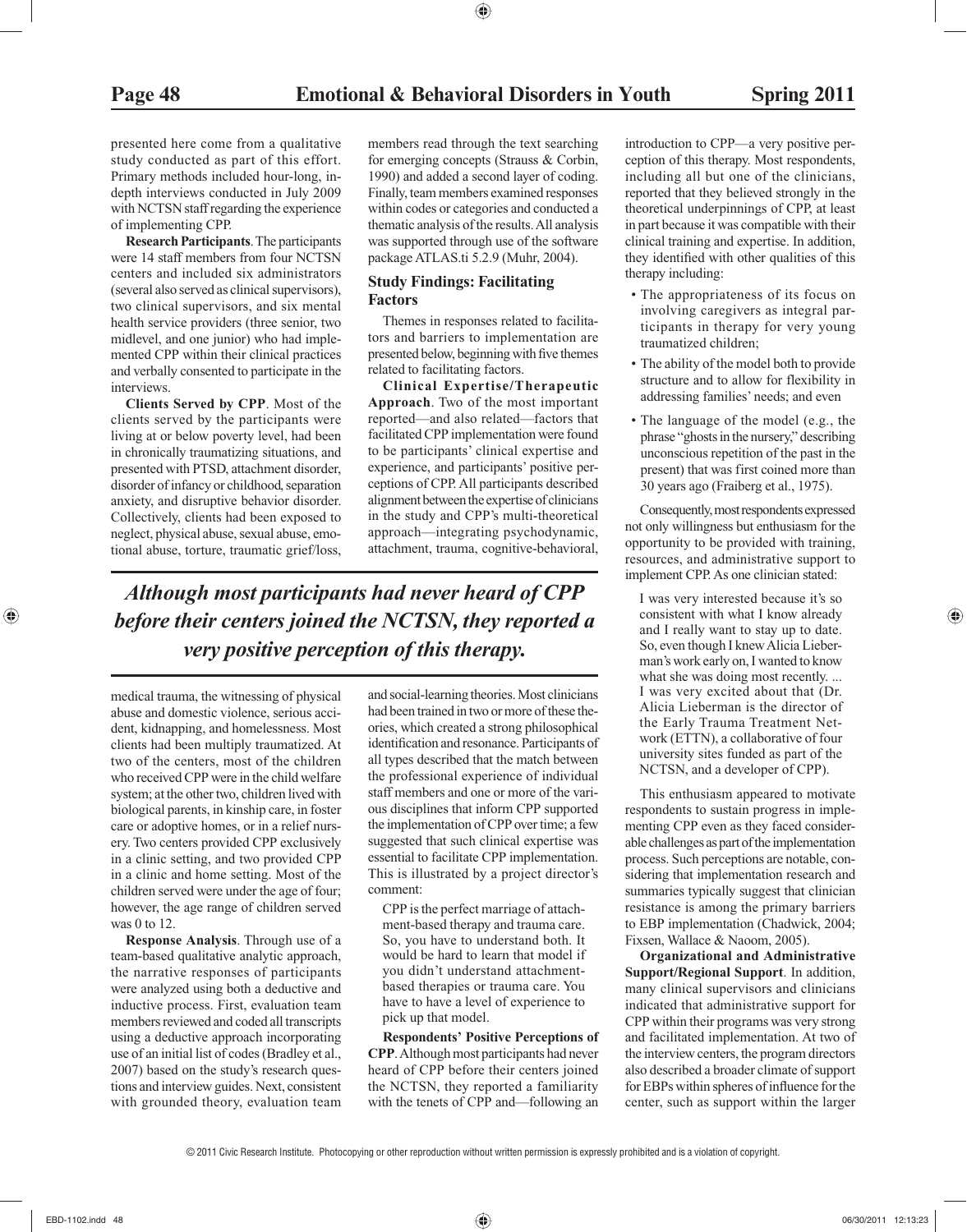agency or university and the state. One program director said:

 We had a leadership here at the university and we have a Statewide presence that has paved the way to say we really value and want to support the implementation of evidence-based trauma treatments as long as they are family-friendly, incorporate the family, support the family's recovery. Our setting and leadership, it existed before the CPP Learning Collaborative and it just allowed that to be such an easy fit.

 Several respondents commented that funding trends (e.g., federal and state funding of services) that favor EBPs were at least partly responsible for the climate of support for CPP implementation in their organization or state.

 **Learning Collaborative/Intervention Developers**. At all four centers, respondents of all types overwhelmingly cited the learning collaborative as a critical aspect of the implementation process. The learning collaborative training was described as a "major motivator," and respondents appreciated the ongoing support of the faculty and colleagues, and the resources provided both initially and over time. About half of the respondents also commented that the involvement of the intervention developers in the learning collaborative was a significant highlight of participating in it, which is consistent with literature finding that a high level of involvement by program developers on a continuing basis is positively associated with successful implementation (Fixsen et al., 2005). For example, a clinical supervisor said:

 That is the best way to keep me motivated and I think [the best way] for our team to keep the momentum up and to not lose it in the face of other impinging therapeutic approaches or training needs or just general clinical work.

 However, at one center, two respondents described having a mixed experience with the learning collaborative. Although they agreed that the learning collaborative was important in facilitating implementation, they also suggested that certain elements could be improved. These respondents suggested that:

• The learning collaborative faculty should provide additional case examples and opportunities for role plays during the in-person learning sessions to help make a model as flexible as CPP "more concrete";

- The faculty should ensure that a senior person always leads the conference calls that occur in between learning sessions;
- The faculty should provide additional support and guidance for participating supervisors, particularly those who are learning the model in tandem with the clinicians they supervise; and
- The training curriculum should address in more depth how to implement CPP in a culturally competent way.

 **Clinical Supervision**. More than half of the respondents indicated that clinical reflective supervision was also among the essential supports promoting CPP implementation. Research has repeatedly shown that clinical supervision can affect therapists' efforts to implement new practice; although reading a manual or attending a workshop may initiate

conceptually, practical issues also intervened to complicate the implementation process along the way. Four related themes were identified and are presented below.

 **Learning Curve**. One of the most consistently cited challenges—which underscores the importance of ongoing supervision to support a new model—was an initial learning curve in understanding CPP. The learning curve was most often specifically related to clinicians' and others' becoming more familiar with one or more of the multiple theoretical constructs that inform CPP; it was also related to lack of familiarity with implementation of evidence-based or manualized practices. Although this group of clinicians was relatively senior, was experienced in mental health service delivery generally, and viewed CPP as philosophically compatible

*Although reading a manual or attending a workshop may initiate a transfer of knowledge, ongoing supervision is often needed for actual behavioral changes to occur among therapists.*

a transfer of knowledge, ongoing supervision is often needed for actual behavioral changes to occur among therapists (Bazelmans et al., 2004; Herschell et al., 2004; Kendall & Southam-Gerow, 1996). In addition, a high level of competency of supervisors is positively associated with therapist adherence and competence (Henggeler et al., 2002)—two factors that, in turn, are linked to implementation with fidelity to a treatment (Perpepletchikova & Kazdin, 2005). A clinical supervisor describes the way in which reflective supervision was implemented at the center:

 One of the things that is recommended is that clinicians doing this work have a reflective process in place to be able to address their own reaction to cases and how that influences the work that we're doing and [how to] deal with it when we get stuck in cases. How do we move forward and what's holding us back? To be able to evaluate where we're at and the role in which our own experiences influence that process.

#### **Study Findings: Challenges**

 Although respondents were consistent in suggesting that the CPP intervention represented an appropriate fit for their centers

with their prior practices, the learning curve was nevertheless experienced among all clinicians at all levels. As an example, a senior clinician said:

 We're all learning and so I think we're all feeling some lack of confidence and security about, are we on the same page here?

#### A midlevel clinician said:

 [One] challenge ... is getting over that initial fear of not implementing it correctly. And then once we've been over that kind of fear and developed that framework and those cognitions within ourselves and learned that common language, I think that it's become easier.

One respondent said:

 At times, we don't feel like we really have a grasp on CPP as a concept, because ... we're not very manualized and we like to deviate from manuals. ... So we definitely want to check back to, "Are we keeping this model's fidelity?"

 **Engaging Parents/Caregivers**. At all of the centers, particularly centers serving children in the child welfare system, most respondents also described challenges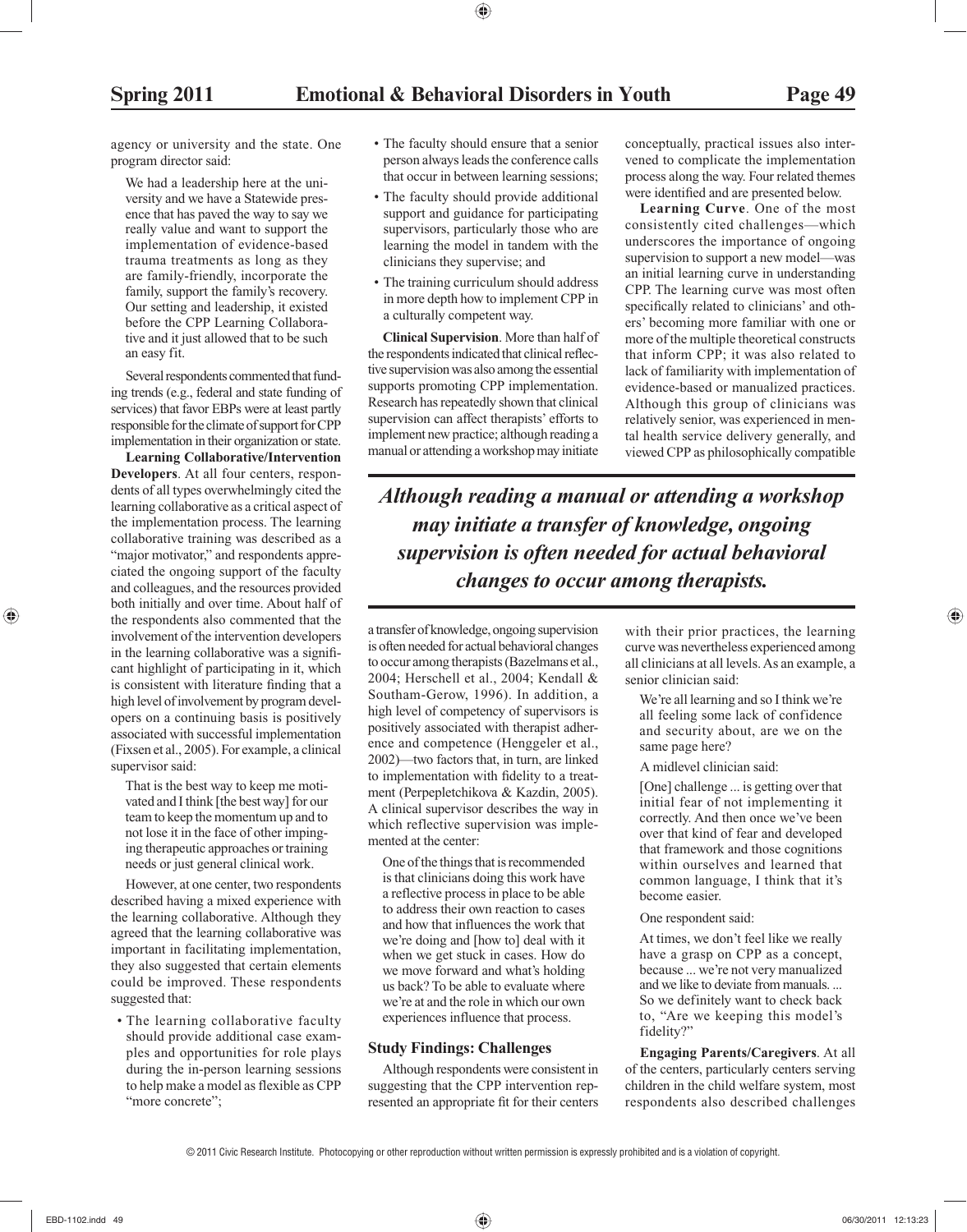related to identifying the appropriate caregiver to involve in CPP and how to encourage the caregiver's involvement and support. An administrator stated that in general:

 Our child welfare system feels very slow in terms of movement. There seem to be so many systems complications around this that also make it difficult for the family to engage in this type of ... it's an intensive treatment and so it ... can sometimes make things difficult.

 Respondents also described different professional histories and experiences related to whether, and to what extent, they had typically involved caregivers in treatment as part of therapy for infants and young children before implementing CPP. Most said that they believed in involving caregivers in the child's therapy at least in some respects; however, policies at the centers varied regarding expectations for, and feasibility around, coordinating formal caregiver involvement. At one center, integrating the caregiver into treatment has been especially challenging because this

the centers participating in the interviews, respondents indicated that, relative to other treatments, CPP is a time-intensive treatment that requires a significant investment from caregivers, therapists, and clinical supervisors. This challenge is particularly acute in settings in which clinicians are expected to maintain high caseloads. As one supervisor explained:

 There tend to be more clinical hours spent on a CPP case ... clinicians were meeting with the child and parent in the treatment and then also meeting with maybe the parent in a collateral meeting that week and a foster parent that week. Well, that's three hours of clinical time ... how are they going to fit that in their caseload?

 In addition, the time required of caregivers can be a significant burden for the caregivers as well, particularly for families with multiple siblings in need of care. One supervisor describes a related situation:

 [There is] a family where there are three kids at different developmental levels with different needs, and all have a very

*"We'll get sheets from Human Services that say, 'Ten month old. Saw her mother murdered. No mental health concerns.'"*

center is part of a children's hospital; thus, historically, services have focused on the child as the client, rather than on including the caregiver as part of the therapeutic unit. At this center, incorporating the caregiver formally as part of treatment represented a major change in the existing organizational culture that required adjustment from clinicians, children already in treatment, and caregivers. In addition, administrative changes were required to create a billing system that could reflect the time spent with caregivers as well as children. An administrator said:

 We've been treating traumatized kids for 30 years ... while it doesn't go against the grain entirely, this idea of incorporating the caregiver as a target for treatment in and of itself, I was a little concerned about that as a challenge to our system.

 **Time-Intensiveness of the Model**. Both the supervision and caregiver requirements of CPP are related in some ways to another challenge: time intensiveness. At three of significant attachment-related history and issues and need to do individual work, dyadic work with the caregiver. So, how do you require a foster parent who's the paternal aunt who is invested in these kids and will probably end up adopting these kids, how do you get her in for three hours a week when she doesn't have a car and these are all young kids and they have physical therapy, occupational therapy, speech therapy ... which requires her to do stuff. ... And then there are times when we meet with her separately too?

 **Lack of Trauma Awareness/Understanding**. Staff at three of the centers participating in the interviews, including about half of the respondents overall, described that a lack of trauma awareness among important figures in children' lives, including child welfare workers and other types of child-serving providers, parents/caregivers, and others, presented various barriers to CPP implementation and pointed to a need to improve education about trauma more generally. An associate director stated:

 Sometimes our child welfare system is not as developmentally and traumainformed about what the needs of a child are ... there ends up being a lot of visitation recommendations that are happening prematurely.

 A clinical director at another center described a lack of trauma awareness within the child welfare system that can be extreme in some cases:

 We'll get sheets from Human Services that say, "Ten month old. Saw her mother murdered. No mental health concerns."

 Participants at the same center suggested that the child welfare system refused to approve funding for mental health services for the recommended length of time for CPP (i.e., 12 months) because of a lack of awareness about trauma and approaches to effectively treating it.

 In addition, in building a referral system within an existing organization, a third center also faced the need to enhance trauma awareness among the various staff providing case management and other services (other than mental health services) for children. An administrator at this center said:

 I think that some of the difficulties are that we needed to train our case managers, our home visitors, our classroom teachers ... on how they fit into the [CPP] model [which] is a pretty big undertaking. Those are the people that our referrals come from. And, mental health, as we all know, has a stigma attached to it, so that has been the biggest issue.

#### **Discussion of the Study**

 Although the effectiveness of CPP has been well established, this study is one of the first to examine the process of implementing CPP in community settings. This study identified factors associated with the initial implementation of CPP, based on the perspectives of participating clinicians, clinical supervisors, and administrators in the NCTSN.

What seems clear upon review of the findings is that many of the supports that have been identified in the literature as important to ensure successful EBP implementation were available to these participants in their efforts to implement CPP. For example, funding and top-level administrative support, two of the most frequently cited factors that promote the implementation of new interventions (Drake et al., 2001; Goldman et al., 2001), were identified by participants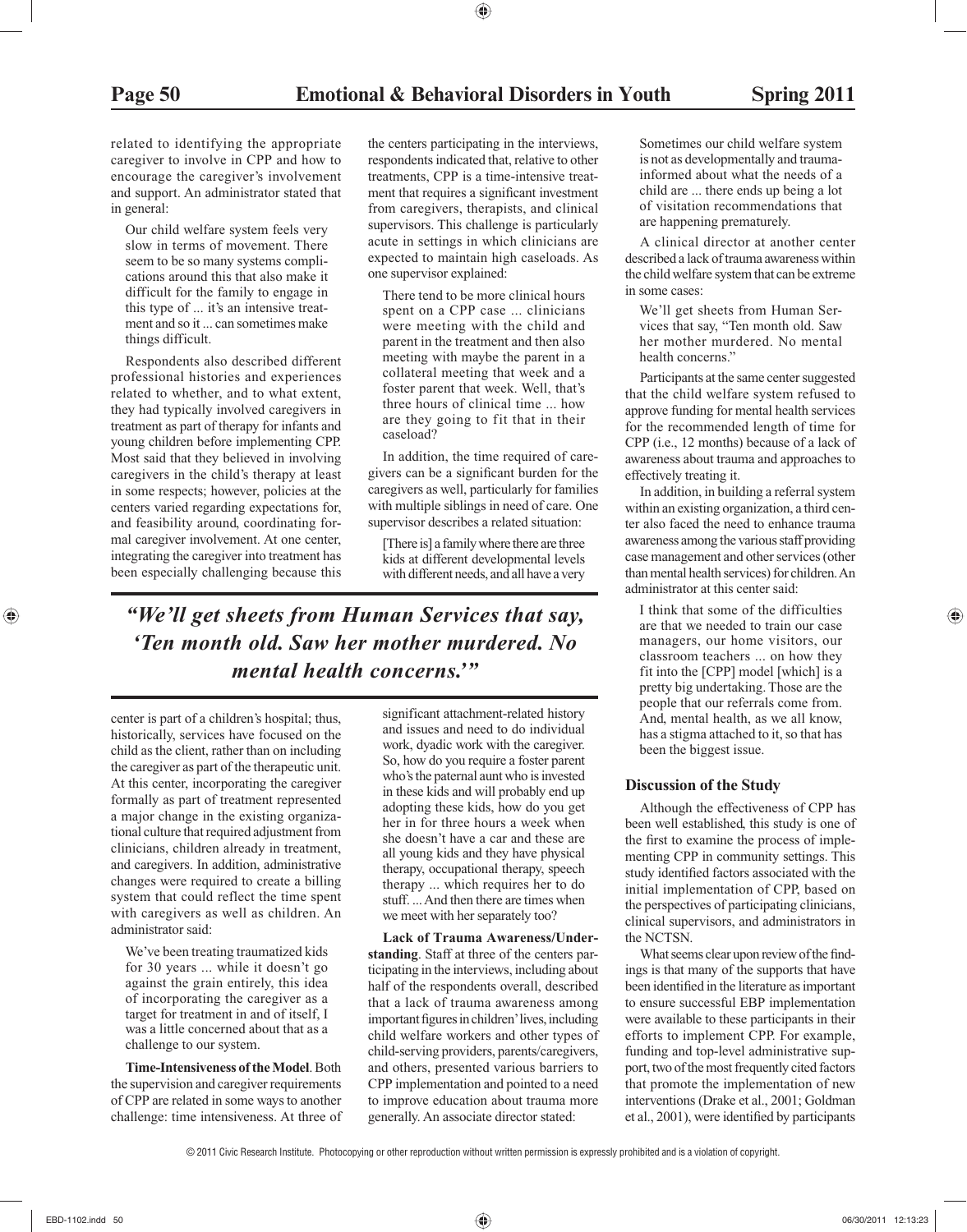as key factors contributing to implementation progress and the potential for sustainability. This finding resonates with the literature review by Fixsen et al. (2005) suggesting that implementation success is positively influenced by the presence of state and federal funding, policies, and regulations that create a climate of support for the implementation of new practices (Fixsen et al., 2005).

 In addition, most of the participants suggested that the center's administration provided the infrastructure necessary for developing local supervisory structures to support CPP, and supervision is also commonly cited as a key variable determining implementation success (Bazelmans et al., 2004; Herschell et al., 2004; Spouse, 2001).

 Moreover, centers in the sample were NCTSN-funded centers; thus, they received SAMHSA funding to support implementation and had access to the learning collaborative training. Viewed by some as a state-of-the-art approach to supporting implementation of EBPs (Agosti et al., 2007), the learning collaborative connects intervention developers with practitioners throughout the implementation process, a step linked to implementation success (Fixsen et al., 2005). It also provides technical assistance, consultation, and training over many months' time, rather than simply disseminating information without training or providing training at one point in time. The longer term approach has also been linked with implementation success (Ellis et al., 2003; Greenhalgh et al., 2004; Kelly et al., 2000) and was valued by all participants as a key motivational support during the implementation process.

 To some extent, the availability of such resources to support implementation of EBPs—including state-of-the-art training, administrative support, and enhanced supervisory structures—is a testament to the impact of the NCTSN. Participants reported that these resources were among the most important factors facilitating implementation, which suggests that the goals of the NCTSN are being realized at least as part of these early implementation efforts.

This study finds that, regardless of the availability of resources, the participants encountered various challenges throughout the implementation process that required considerable effort, attention, and creative problem solving to resolve on the local level. The experience of these participants underscores that even when critical supportive resources are available, implementing a new practice can be a significant undertaking that requires moving beyond day-to-day treatment as usual for both individuals and organizations and a willingness to adapt to using innovative approaches—in some cases, for the first time in decades.

Although some studies find that clinicians often resist implementation of EBPs, in part because such practices are difficult to implement and require considerable changes to routine practice (Fixsen, Wallace & Naoom, 2005), the majority of the clinicians in this study were willing to attempt major changes in their practice because of their belief in this model and, as an extension of that, their ownership of its implementation. Although higher level funding, support, and training are often-cited critical resources needed for implementation, as some have suggested (Rapp et al., 2010), they could be necessary but insufficient conditions for successful implementation. Indeed, the clinicians in this study were in a position to address challenges from an insider's perspective using strategies tailored to their local circumstances, and their buy-in and support appear likely to have made a substantial difference in the overall success of implementation as well as the potential for sustainability.

 **Limitations of the Study**. Although the centers that participated in the interviews are diverse, the respondents do not reflect the range of diversity of implementation experiences within the NCTSN, and the sample is not intended to be representative of the NCTSN. In addition, the coordinators of the learning collaborative training suggest that the centers selected for the training were selected in part because they appeared to be highly motivated to follow through with implementation. Therefore, the centers in the sample may be more motivated than the average to accomplish implementation. In short, the sample size and potential for selection bias, in conjunction with other methodological issues, limit generalizable conclusions.

 In addition, the centers in this sample, by virtue of their grant funding and membership in the NCTSN, are potentially in a more advantageous position than other children's mental health centers in the country engaged in or considering similar implementation efforts. Nevertheless, the NCTSN represents a unique and understudied "real world laboratory" that should be examined to improve understanding of adoption, implementation, and transportability in diverse settings.

 As an unintended consequence of the method of identifying respondents, which required that program directors identify staff at their centers involved in CPP imple-

mentation, the clinicians interviewed were generally very experienced. The findings indicate that a connection to this type of therapeutic approach based on clinicians' previous experiences facilitated implementation; this then raises a question about how the implementation experience might have been different in the case of less experienced clinicians. This may be an area to investigate further in future research.

#### **Implications of the Study**

 The study results may inform practitioners, administrators, and others involved in future implementation of CPP in several important ways.

 **Practitioners' Clinical Experience**. First, related to the finding that the clinical experience of practitioners greatly contributed to their positive perception of and connection to CPP, it may be helpful for administrators to screen practitioners who are anticipated to be involved in the implementation of CPP to ensure that they have some exposure to or previous experience related to one or more of the disciplines that inform CPP. Alternatively, less experienced practitioners could be provided with an opportunity for professional development or training to attain "prerequisite" education in advance of more intensive training in anticipation of CPP implementation. On the individual level, key factors positively associated with implementation include education (Boehm & Litwin, 1997) and experience with the same or similar innovation (Ennett et al., 2003). Thus, although less experienced clinicians may be able to implement CPP with appropriate training and coaching or supervision, this study adds to the literature indicating that past experience with a practice can enhance interest and willingness among practitioners to embrace implementation, thus facilitating implementation efforts and the potential for successful implementation with fidelity. For practitioners, it would be worth conducting a self-assessment to evaluate the match between one's own individual philosophical/historical approach to providing therapy and the influences and approach of CPP, and to identify potential professional development needs in advance of efforts to implement CPP.

 **Organizational Readiness**. Second, as many respondents described, CPP is a time-intensive intervention; thus, it may be helpful for agencies that are considering an investment in CPP to conduct an assessment of organizational readiness. This assessment should include at a minimum consideration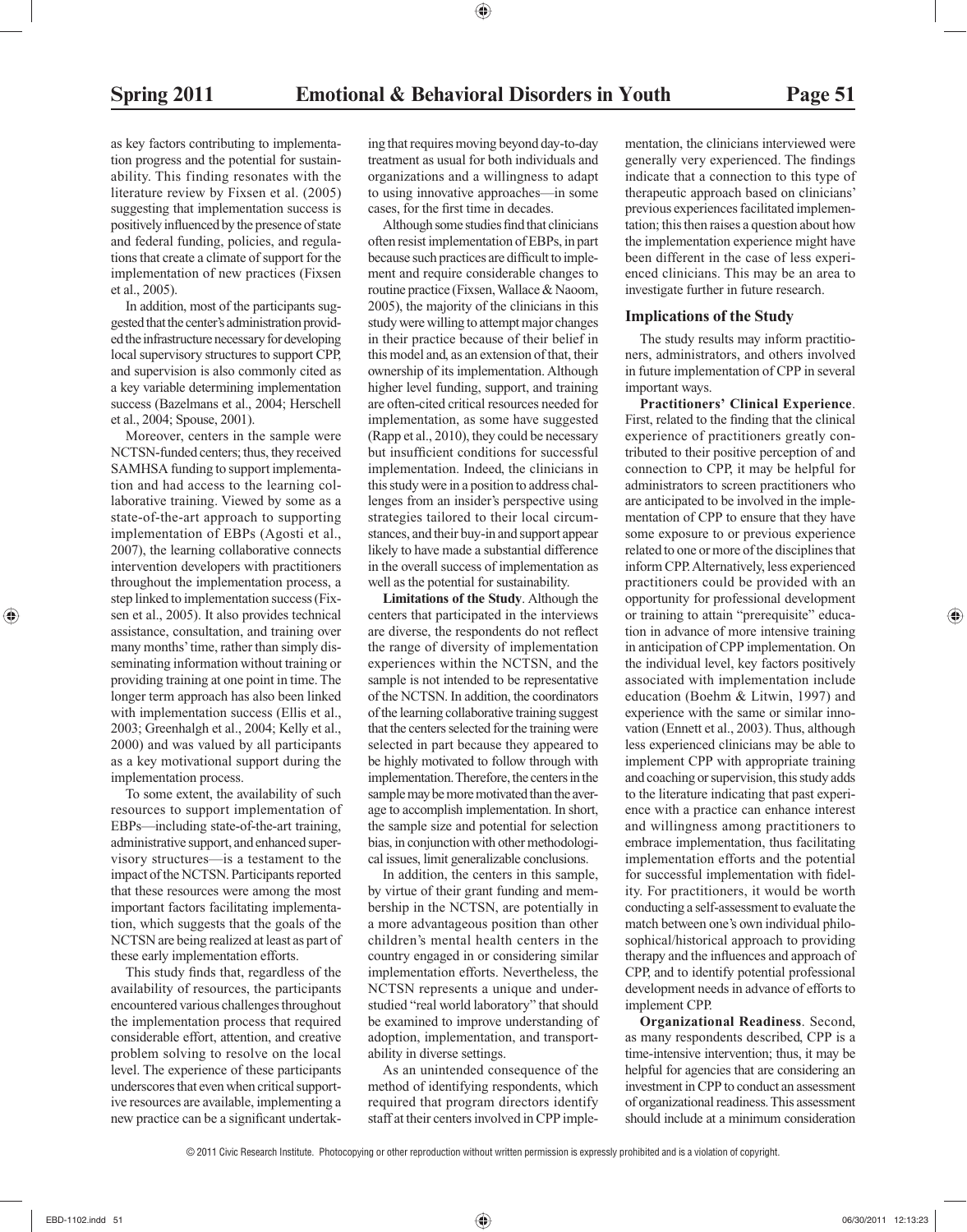of typical organizational factors that are associated with implementation, including the match to program goals and vision (Mac-Donald & Green 2001); skills for planning, implementation, and evaluation (Riley et al., 2001); and others identified in the research. In addition, such an assessment should consider whether the center can support specific aspects of CPP that this study found to be particularly important to the implementation process. Primarily, these include the need to involve caregivers in this dyadic treatment who, particularly in the case of children exposed to domestic violence, are often foster parents or transitional caregiver figures. Thus, a substantial investment of time is necessary not only for clinical contact, but also in order to identify the appropriate caregivers, secure their buy-in, motivate them, and facilitate

 **Training and Supervision**. Third, training for practitioners and ongoing coaching or supervision are essential, based both on the findings of this study and other research (Bazelmans et al., 2004; Henggeler et al., 2002; Herschell et al., 2004; Kendall & Southam-Gerow, 1996; Spouse, 2001). Even the most clinically experienced respondents in this study described a steep learning curve and an initial uncertainty or lack of confidence in adapting to CPP. The participants indicated consistently that learning occurs and confidence is built during the supervisory process. Considering that competence in supervision has been found to foster both therapist adherence as well as effectiveness (Henggeler et al., 2002), it is worth considering whether supervisors can be trained in advance of the clinicians they will be super-

*Although the time-intensiveness of the model should not necessarily be a deterrent to adopting CPP, it should be a consideration in preparing for implementation.*

their involvement in therapy. Similarly, it is necessary to "carve out" time for all practitioners to participate in reflective supervision, which can be challenging, particularly in fee-for-service environments.

 Although the time-intensiveness of the model should not necessarily be a deterrent to adopting CPP, it should be a consideration in preparing for implementation. For example, as a strategy, administrators may attempt to reduce the caseload of clinicians who carry CPP cases and to consider that while CPP cases may require more time, they also tend to close more quickly, which provides a rationale for systems to accommodate this intervention. Overall, it is important to assess whether and how time can be made available to implement this model in a way that does not threaten the stability or productivity of the center or agency. Practitioners should consider whether the agency's administration could be persuaded to support the implementation process, regardless of the need to coordinate potentially significant changes within the organizational culture. In addition, practitioners should consider whether and to what extent implementation of CPP would require changes in the way in which they are personally accustomed to providing therapy.

vising on the CPP model. In addition, the type of training provided for both supervisors and clinicians is important. Specifically, the most successful training approaches incorporate training and/or ongoing coaching or technical assistance over time rather than during one session (Agosti et al., 2007; Ellis et al., 2003; Greenhalgh et al., 2004; Kelly et al., 2000). Finally, while the involvement of intervention developers may not be feasible, it could be useful to investigate the possibility of involving these or other experts in an advisory capacity.

#### **Conclusion**

 Although preliminary, the current research points to tangible facilitative factors and barriers of CPP implementation and implications for future implementation efforts. In future research, it would be useful to examine how implementation factors interact over stages of the implementation process and also which factors are most important at which points in time. Some studies (e.g., McCormick et al., 1995; Panzano et al., 2005) find that the implementation of EBPs typically involves a complex interplay of implementation variables that changes over time throughout the various stages of implementation.

 In addition, there is much to be learned from research that examines the extent to which clinicians are able to implement CPP with fidelity even as they address the most complicated and challenging cases, and the degree to which CPP implementation is sustainable, even as the environmental context shifts over time (e.g., with changes in local or national funding trends, local organizational structure, staff turnover, and so on).

 Finally, an expected benefit of implementing an EBP is that one would expect to see improved outcomes; thus, it could be useful in future studies to examine the outcomes of CPP cases in parallel to examining the factors that affect particular implementation efforts to assess potential relationships. Collectively, such research would help to strengthen understanding of implementation processes, which in turn can be used to more effectively translate science to service and improve outcomes for trauma-exposed children and their families.

#### *References*

 Agosti, J., Ebert, L., Amaya-Jackson, L., Kisiel, C., Markiewicz, J., & Maze, J. (2007). *Improving the Adoption of Evidence-Based Practice in Community Agencies. Using the Breakthrough Series Collaborative Methodology in Child Trauma: Final report* . Los Angeles, CA, & Durham, NC: National Center for Child Traumatic Stress.

 Bazelmans, E., Prins, J., Hoogveld, S., Bleijenberg, G. (2004). Manual-based cognitive behavior therapy for chronic fatigue syndrome: Therapists' adherence and perceptions. *Cognitive Behavior Therapy, 33,* 143–150.

Boehm, A., & Litwin, H. (1997). The influence of organizational and personal characteristics on community planning activity. *Administration in Social Work, 21,* 31–48.

 Bradley, E.H., Curry, L.A., & Devers, K.J. (2007). Qualitative data analysis for health services research: Developing taxonomy, themes, and theory. *Health Service Research, 42(4),* 1758–1772.

 California Evidence-Based Clearinghouse for Child Welfare (CEBC, 2011). Child-Parent Psychotherapy. Available at *http://www.cebc4cw.org/ program/child-parent-psychotherapy* /.

 Chadwick Center for Children and Families. (2004). *Closing the Quality Chasm in Child Abuse Treatment: Identifying and Disseminating Best Practices* . San Diego, CA: Author.

 Cicchetti, D., Rogosh, F.A., & Toth, S.L. (2006). Fostering secure attachment in infants in maltreating families through preventive interventions. *Development and Psychopathology, 18,* 623–649.

 Cicchetti, D., & Valentino, K. (2006).An ecological transactional perspective on child maltreatment: Failure of the average expectable environment and its influence upon child development. In D. Cicchetti & D.J. Cohen (Eds.). *Developmental Psychopathology. Risk, Disorder, and Adaptation, Vol. 3* (2nd ed.). New York: Wiley.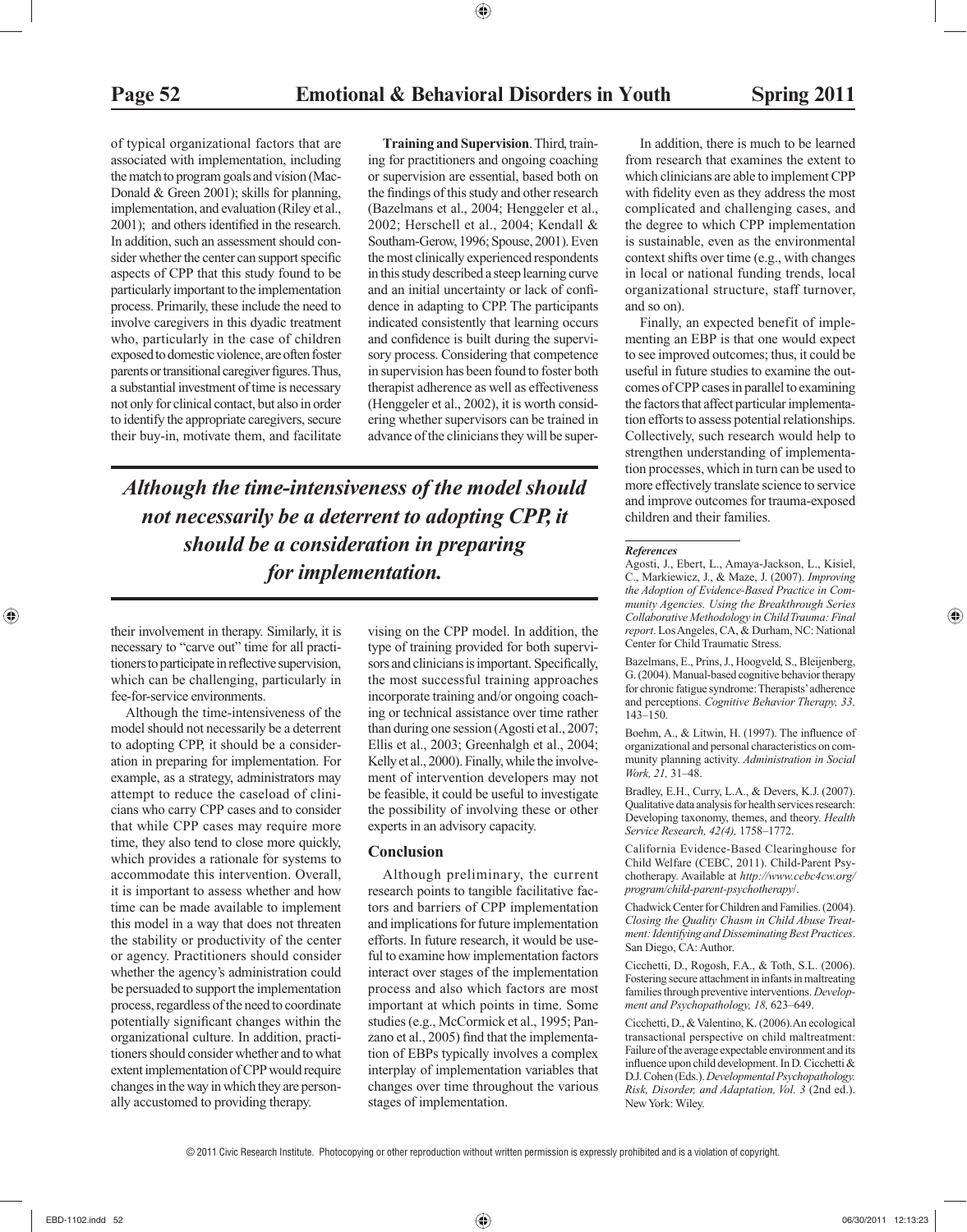Drake, R.E., Goldman, H.H., Leff, H.S., Lehman, A.F., Dixon, L., Mueser, K.T., & Torrey, M.D. (2001). Implementing evidence-based practices in routine mental health service settings. *Psychiatric Services, 52(2),* 179–182.

 Ellis, P., Robinson, P., Ciliska, D., Armour, T., Raina, P., Brouwers, M., et al. (2003). *Diffusion and Dissemination of Evidence-Based Cancer Control Interventions.* Evidence Report/Technology Assessment Number 79. (Prepared by Oregon Health and Science University under contract no. 290-97-0017.) AHRQ Publication No. 03-E033). Rockville, MD: Agency for Healthcare Research and Quality.

 Ennett, S.T., Ringwalt, C.L., Thorne, J., Rohrbach, L.A., Vincus, A.,Simons-Rudolph, A., & Jones, S. (2003). A comparison of current practice in school-based substance use prevention programs with meta-analysis findings. Prevention Science, *4(1),* 1–14.

 Fairbank, J.A. (2008). The epidemiology of trauma and related disorders in children and youth. *PTSD Research Quarterly, 19(1),* 1–3.

 Felitti, V.J., Anda, R.F., Nordenberg, D., Williamson, D.F., Spitz, A.M., Edwards, V., Koss, M.P., & Marks, J.S. (1998). Relationship of childhood abuse and household dysfunction to many of the leading causes of death in adults: The Adverse Child Experiences (ACE) Study. *American Journal of Preventive Medicine, 14(4),* 245–258.

 Fixsen, D.L., Naoom, S.F., Blase, K.A., Friedman, R.M. & Wallace, F. (2005). *Implementation Research: A Synthesis of the Literature.* Tampa, FL: University of South Florida, Louis de la Parte Florida Mental Health Institute, The National Implementation Research Network (FMHI Publication #231).

 Fixsen, D.L., Wallace, F., & Naoom, S.F. (2005). Top five reasons not to use evidence-based programs. In C. Newman, C. Liberton, K. Kutash & R. Friedman (Eds.). *The 17th Annual Research Conference Proceedings: A System of Care for Children's Mental Health: Expanding the Research Base* (pp. 89–91). Tampa FL: University of South Florida, The Louis de la Parte Florida Mental Health Institute, Research and Training Center for Children's Mental Health.

 FPG Child Development Institute (2011). *Early Childhood Community, University of North Carolina* . Available at *http://community.fpg.unc.edu/ discussions/wiki-pd-approaches/discuss-reflectivesupervision* .

 Fraiberg, S., Adelson, E., & Shapiro, V. (1975). Ghosts in the nursery. A psychoanalytic approach to the problems of impaired infant-mother relationships. *Journal of the American Academy of Child Psychiatry, 14,* 387–422.

 Goldman, H.H., Ganju, V., Drake, R.E., Gorman, P., Hogan, M., Hyde, P.S., et al. (2001). Policy implementations for implementing evidence-based practices. *Psychiatric Services, 52(12),* 1591–1597.

 Greenhalgh, T., Robert, G., MacFarlane, F., Bate, P., & Kyriakidou, O. (2004). Diffusion of innovations in service organizations: Systematic review and recommendations. *The Milbank Quarterly, 82(4),* 581–629.

 Henggeler, S., Schoenwald, S., Liao, J., Letourneau, E., & Edwards, D. (2002). Transporting efficacious treatments to field settings: The link between supervisory practices and therapist fidelity in MST programs. *Journal of Clinical Child and Adolescent Psychology, 31,* 155–167.

 Herschell, A., McNeil, C., & McNeil, D. (2004). Clinical child psychology's progress in disseminating empirically supported treatments. *Clinical Psychology: Science and Practice,11,* 267–288.

 Kelly, J. A., Somlai, A. M., DiFranceisco, W. J., Otto-Salaj, L. L., McAuliffe, T. L., Hackl, K. L., Heckman TG, Holtgrave DR, Rompa D. (2000). Bridging the gap between the science and service of HIV prevention: Transferring effective researchbased HIV prevention interventions to community AIDS service providers. *American Journal of Public Health, 90(7),* 1082–1088.

 Kendall, P.C., & Southam-Gerow, M. (1996). Longterm follow-up of treatment for anxiety disordered youth. *Journal of Consulting and Clinical Psychology, 64,* 724–730.

 Lieberman, A.F. (2004). Traumatic stress and quality of attachment: reality and internalization in disorders of infant mental health. *Infant Mental Health Journal, 25(4),* 336–351.

 Lieberman, A.F., Ghosh Ippen, C., & Van Horn, P. (2006). Child-parent psychotherapy: 6-month follow-up of a randomized controlled trial. *Journal of the American Academy of Child Adolescent Psychiatry, 45* (8), 913–918.

 Lieberman, A.F., & Van Horn, P. (2005). *Don't Hit My Mommy! A Manual for Child-Parent Psychotherapy With Young Witnesses of Family Violence* . Washington, DC: Zero to Three Press.

 Lieberman, A.F., Van Horn, P., & Ghosh Ippen, C. (2005). Toward evidence-based treatment: Child-parent psychotherapy with preschoolers exposed to marital violence. *Journal of the American Academy of Child Adolescent Psychiatry, 44(12),* 1241–1248.

 Lieberman, A.F., Van Horn, P., Grandison, C.M., & Pekarsky, J.H. (1997). Mental health assessment of infants, toddlers, and preschoolers in a service program and a treatment outcome research program. *Infant Mental Health Journal, 18,* 158–170.

 Lieberman, A.F., Weston, D.R., & Pawl J.H (1991). Preventive intervention and outcome with anxiously attached dyads. *Child Development, 62,* 199–209.

 MacDonald, M.A., & Green, L.W. (2001). Reconciling concept and context: The dilemma of implementation in school-based health promotion. *Health Education & Behavior, 28(6),* 749–768.

 Margolin, G., & Gardis, E.B. (2000). The effects of family and community violence on children. *Annual Review of Psychology, 51,* 445–479.

 Markiewicz, J., Ebert, L., Ling, D., Amaya-Jackson, L., & Kisiel, C. (2006). *Learning Collaborative Toolkit* . Los Angeles, CA, & Durham, NC: National Center for Child Traumatic Stress. Available at *http:// www.nctsn.org/nctsn\_assets/pdfs/lc/Module\_all.pdf* .

 McCormick, L.K., Steckler, A.B., & McLeroy, K.R. (1995). Diffusion of innovations in schools: A study of adoption and implementation of school-based tobacco prevention curricula. *American Journal of Health Promotion, 9(3),* 210–219.

 McGuire, J. (2001). What works in correctional intervention? Evidence and practical implications. In G.A. Bernfeld, D.P. Farrington & A.W. Leschied (Eds.). *Offender Rehabilitation in Practice: Imple-* *menting and Evaluating Effective Programs* (pp. 25–43). London: Wiley.

 Mazza, J.J., & Reynolds, W.M. (2000). Children and adolescents exposed to community violence: A mental health perspective for school psychologists *. School Psychology Review, 29,* 86–101.

 Melhem, N.M., Day, N., Shear, K., Day, R., Reynolds, C.F., & Brent, D. (2004). Traumatic grief among adolescents exposed to a peer's suicide. *American Journal of Psychiatry, 161,* 1411–1416.

 Muhr, Thomas (2004). *User's Guide to ATLAS.ti 5.0* (2nd ed.). Berlin: Author. Available at *http:// downloads.atlasti.com/atlman.pdf* .

 National Child Traumatic Stress Network (NCTSN, 2011a). *Empirically Supported Treatments and Promising Practices* . Available at *http://www. nctsn.org/nctsn\_assets/pdfs/promising\_practices/ NCTSN\_E-STable\_21705.pdf* .

 National Child Traumatic Stress Network (NCTSN, 2011b). *Fact Sheet: Child Parent Psychotherapy (CPP)* . Available at *http://www.nctsnet.org/ nctsn\_assets/pdfs/promising\_practices/C-P%20 Psychptherapy%20for%20FV\_2-11-05%20.pdf* .

 Panzano, P.C., Roth, D., Crane-Ross, D., Massatti, R., Carstens, C., Seffrin, B., & Chaney-Jones, S. (2005). The innovation diffusion and adoption research project (IDARP): Moving from the diffusion of research results to promoting the adoption of evidence-based innovations in the Ohio mental health system. In D. Roth & W. Lutz (Eds.). *New Research in Mental Health* , Vol. 16 (pp. 78–89). Columbus, OH: Ohio Department of Mental Health.

 Perpepletchikova, F., & Kazdin, A. (2005). Treatment integrity and therapeutic change: Issues and research recommendations. *Clinical Psychology: Science and Practice,12,* 365–383.

 Rapp, C.A., Etzel-Wise, D., Marty, D., Coffman, M., Carlson, L., Asher, D., Callaghan, J., & Holter, M. (2010). Barriers to evidence-based practice implementation: Results of a qualitative study. *Community Mental Health Journal, 46,* 112–118.

 Riley, B.L., Taylor, S.M., & Elliot, S.J. (2001). Determinants of implementing heart health promotion activities in Ontario public health units: A social ecological perspective. *Health Education Research, 16,* 425–441.

 Rogers, E.M. (1995). *Diffusion of Innovations* (5th ed.). New York: Free Press.

 Spouse, J. (2001). Bridging theory and practice in the supervisory relationship: A sociocultural perspective. *Journal of Advanced Nursing, 33(4),* 512–522.

 Strauss, A., & Corbin, J (1990). *Basics of Qualitative Research: Grounded Theory Procedures and Techniques* . Newbury Park, CA: Sage.

 Toth, S.L., Maughan, A., Manly, J.T., Spagnola, M., & Cicchetti, D. (2002). The relative efficacy of two interventions in altering maltreated preschool children's representational models: Implications for attachment theory. *Development and Psychopathology, 14,* 877–908.

 U.S. Department of Health and Human Services, Administration on Children, Youth and Families (USDHHS, 2011), *Child Maltreatment 2009.* Washington, DC: U.S. Government Printing Office. Available at *http://www.childtrendsdatabank.org/sites/ default/files/40\_Child\_Maltreatment.pdf* . ■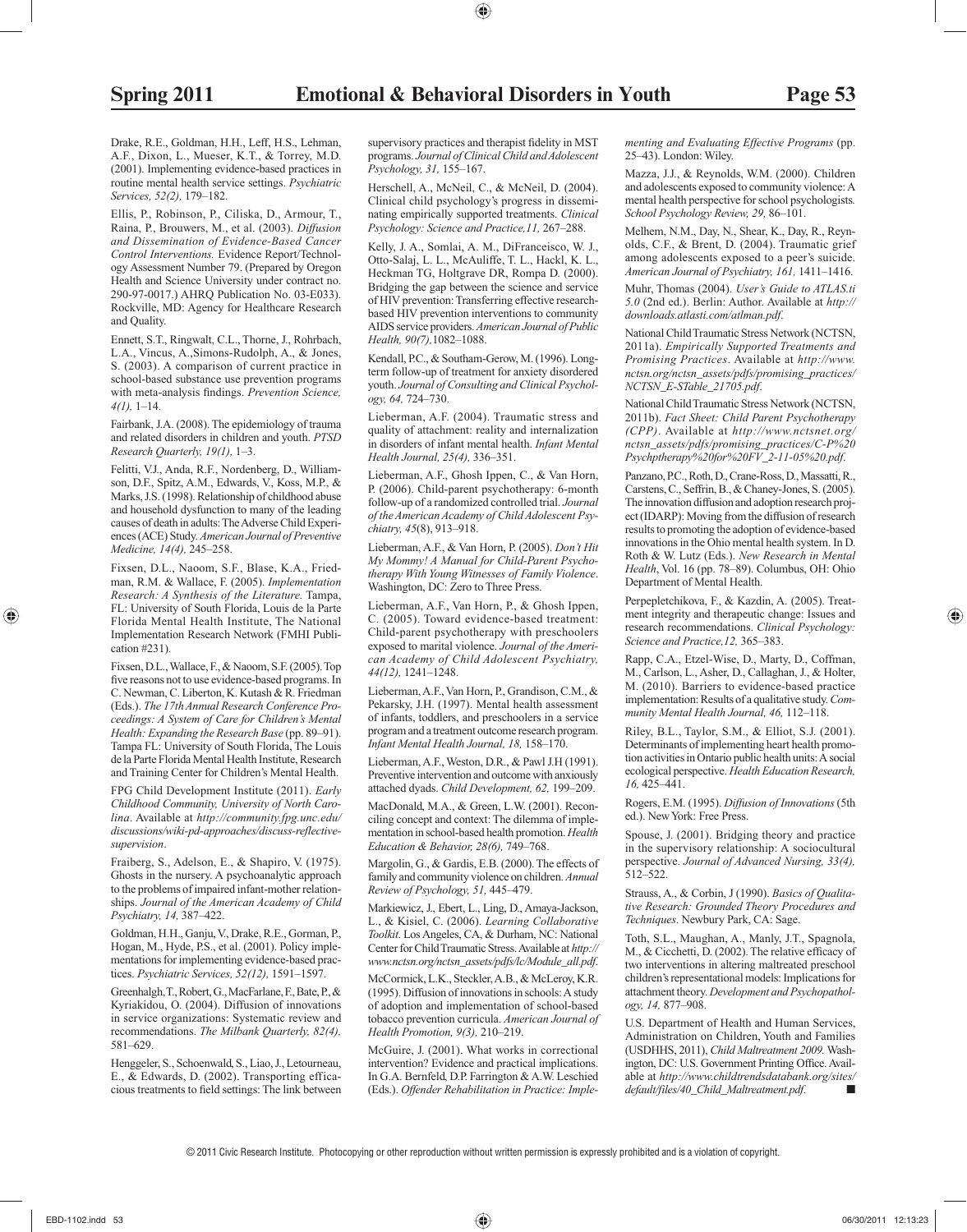## **From the Literature: What's Hot … What's Not**

by Lorraine Dubuisson\*

#### *Positive Behavioral Support Strategies*

#### **CHARGE Syndrome: An Educators' Primer**

 Smith, K.G., Smith, I.M., & Blake, K. *Education and Treatment of Children* 33:289–314, 2010

 CHARGE Syndrome (CS) is a relatively newly recognized syndrome that was first identified in the 1970s and is characterized by vision and hearing impairment, heart defects, choanal atresia, retarded growth and development, genital hypoplasia in males, cleft palate, and cranial nerve dysfunction. In addition, individuals with CS may have difficulty swallowing, chewing, breathing, and making facial expressions. When the syndrome was initially identified, many children with CS died, but as medical treatments have advanced, the survival rate for children with CS has improved. As a result, more children with CS are now entering the public educational

instance, teachers might alter the classroom environment to accommodate a student's visual needs or make curricular adaptations such as allowing extra time to complete tasks. Educators can also increase predictability and scheduling, increase choice-making opportunities, teach replacement behaviors, and remember to praise positive behavior. The article concludes with a case study of a high school student with severe CS and gives a list of resources for educators.

#### *Charles Hall Youth Services Gets New Curriculum*

#### **Shifting Gears: From Coercion to Respect in Residential Care**

Dunn, L.T.

*Reclaiming Children and Youth* 19:40–44, 2010

 The Teel Institute of Kansas City, Missouri, has spent the past 12 years developing and

*Operating under the principle that preventing mental illness is much easier than treating it, this curriculum asks youth to be accountable for their actions.*

system, and they bring with them a variety of challenging behaviors such as self stimulatory behaviors, maladaptive routines, tics, obsessive-compulsive symptoms, autistic spectrum disorders, attention deficit hyperactivity disorder, and Tourette syndrome. Cognitive impairments vary in degree from individual to individual. This article is intended to aid teachers in inclusive classrooms that contain one or more students with CS.

 After an overview of current educational methods for children with multiple disabilities, the authors suggest that functional assessment and positive behavioral support strategies constitute the best interventions for students with CS. For studying the efficacy of a K-12 spiral curriculum designed to help youth cultivate the kinds of skills that help to prevent drug use, underachievement, bullying, and depression. Operating under the principle that preventing mental illness is much easier than treating it, this curriculum asks youth to be accountable for their actions:

 Students study topics such as admitting and correcting mistakes, handling failure, understanding and dealing with emotions, taking responsibility, respecting one's own rights and the rights of others, setting and working toward goals, understanding oneself and others, empathizing, appreciating individual differences, applying effort and perseverance, managing conflict, and solving moral dilemmas.

 Three years ago, the Charles Hall Youth Services (CHYS), a residential foster-care facility located in North Dakota, partnered

with the Teel Institute in order to overhaul its curriculum from an adult-centered, punitive model to one more in line with the Teel Institute's values. CHYS serves a population of roughly 100 boys and girls ages 12 to 17 with a high percentage of Native American residents. CHYS houses youth whose families are unable to care for them as well as youth who are being disciplined for such infractions as truancy and substance abuse. The old curriculum model was based on a system of demerits; the new model requires residents to apply for greater freedom and more privileges with the help of a staff mentor. With the Teel Institute's assistance, CHYS has seen a high degree of improvement in relationships between staff and residents and in residents' behavior.

#### *Working Memory Problems Linked to Poor Academic Attainment*

#### **Examining the Link Between Working Memory Behavior and Academic Attainment in Children With ADHD**

 Alloway, T.P., Gathercole, S.E., & Elliott, J. Developmental Medicine and Child Neurology

52:632–636, 2010

 Working memory is defined as the ability to retain and manipulate data for a short time. Working memory is generally considered necessary in the acquisition of literacy and numeracy. In light of the increasing evidence that students with ADHD display classroom behaviors consistent with working memory problems, this study examines how those classroom behaviors affect learning. Researchers compared three groups of students one group with ADHD and two control groups without ADHD. One of the control groups contained students with low working memory, and the other group contained students with normal working memory. Using the Working Memory Rating Scale (WMRS) and other assessments, researchers measured students' verbal and visuospatial working memories. Findings indicate that students with ADHD demonstrate behaviors indicative of low working memory that are associated with poor academic achievement.

*<sup>\*</sup>Lorraine Dubuisson is an assistant professor of English at Middle Georgia College, in Cochran, GA. She can be reached by email at ldubuisson@ mgc.edu.*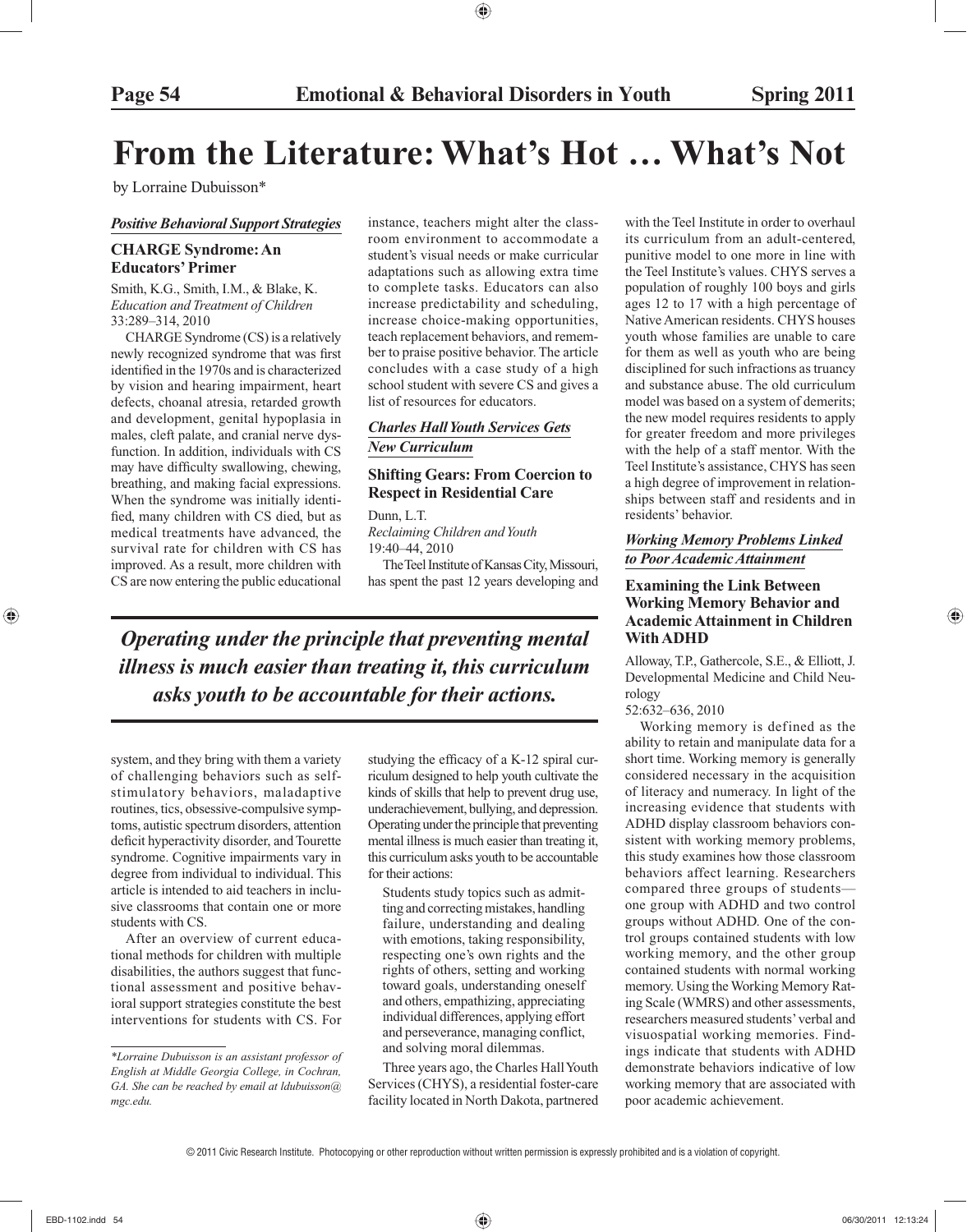#### *Gray Matter Reduction in Psychotic Youth*

#### **Brain Volumes in Psychotic Youth With Schizophrenia and Mood Disorders**

 El-Sayed, M., Steen, R.G., Poe, M.D., Bethea, T.C., Gerig, G., Lieberman, J., & Sikich, L.

*Journal of Psychiatry & Neuroscience* 35:229–236, 2010

According to the article's abstract:

 [Researchers] sought to test the hypothesis that deficits in grey matter volume are characteristic of psychotic youth with early-onset schizophreniaspectrum disorders (EOSS) but not of psychotic youth with early-onset mood disorders (EOMD).

 In other words, they wondered whether gray matter reduction is the result of the disease of schizophrenia or of the chronic psychotic symptoms present not only with schizophrenia, but also with other conditions such as affective illness. Using magnetic resonance imaging (MRI), researchers examined the brains of patients with EOSS and EOMD as well as a control group of healthy subjects. Results of the study suggest that loss of brain volume is a consequence of schizophrenia rather than of chronic psychosis. However, the study is limited due to the small sample size, and further research into this question is necessary.

#### *Multiprofessional vs. Uniprofessional Interventions*

#### **Working With Adolescents With Mental Disorders: The Efficacy of a Multiprofessional Intervention**

 Michela, G., Riccardo, P., Paolo, T.C., Paola, T., Ecaterini, P., & Antonio, B.P. *Health*

#### 2:811–818, 2010

 The authors of this study posit that psychological, parapharmacological, and socioenvironmental are the three general approaches to the study and treatment of mental health disorders. Their hypothesis is that combining interventions from the three theoretical-methodological systems is more effective than relying on one approach alone. The study followed 100 Italian adolescents with emotional and behavioral problems for one year as they were treated with psychotherapy with

interviews, pharmacotherapy with clinical monitoring, and various group and individual activities mediated by educational operators. Some of the subjects of the study were treated with only one of the three interventions; others were treated with two, and the final group was treated with all three. The study found patients who were treated with all three interventions had the best results.

#### *Youth Empowerment and Crime Reduction*

#### **Youth Empowerment as a Strategy for Reducing Crime in the Society**

Olaleye, Y.L.

*European Journal of Social Sciences* 15:104–111, 2010

 According to Olaleye, "Youth empowerment means involving young people in

#### *Connection Between Phthalates and Behavior Problems*

#### **Prenatal Phthalate Exposure Is Associated With Childhood Behavior and Executive Functioning**

 Engel, S.M., Miodovnik, A., Canfield, R.L., Zhu, C., Silva, M.J., Calafat, A.M., & Wolff, M.S.

*Environmental Health Perspectives* 118:565–571, 2010

 High molecular weight phthalates (HMWP) are used to construct materials such as vinyl flooring and wall coverings; low molecular weight phthalates (LMWP) can be found in makeup, shampoo, and other personal hygiene and beauty products. They can be introduced into the body when people breathe them in, eat them, or touch them. Previous research suggests that exposure to phthalates can affect

*The study suggests that higher concentrations of prenatal LMWP increase aggression, attention problems, conduct problems, and depression in children.*

decision-making processes on issues that affect them, as well as entrusting them with the knowledge and skills necessary for them to effectively and meaningfully participate."

 This study examines the relationships among youth empowerment, socioeconomic factors, and crime involvement. Not surprisingly, previous studies have demonstrated that socioeconomic factors such as poverty and malnutrition contribute to an individual's decision to participate in criminal activities, whereas factors such as sense of community and education can help deter an individual from criminal involvement. In this study, Olaleye gathered data using questionnaires from a random sample of 450 Nigerian youths. Findings indicate a strong relationship between youth empowerment and the attitude toward crime involvement, a strong connection between youth empowerment and poverty alleviation, and the fact that males are more involved in crime than females. As a consequence, Olaleye believes it is imperative for governments to institute programs that focus on youth empowerment as a preventative strategy.

reproductive health and thyroid functioning; it may also be related to attention deficit hyperactivity disorder. Using data from the Mount Sinai Children's Environmental Health Study, researchers measured the phthalate metabolite concentrations of pregnant women. They then assessed the children in follow-up visits with the Behavior Rating Inventory of Executive Function (BRIEF) and the Behavior Assessment System for Children-Parent Rating Scales (BASC-PRS). According to the results of the study, higher concentrations of prenatal LMWP increase aggression, attention problems, conduct problems, and depression in children.

#### *Comorbidity Related to Academic Performance*

#### **School Functioning in Youth With and Without Anxiety Disorders: Comparisons by Diagnosis and Comorbidity**

 Mychailyszyn, M.P., Mendez, J.L., & Kendall, P.C. *School Psychology Review* 39:106–121, 2010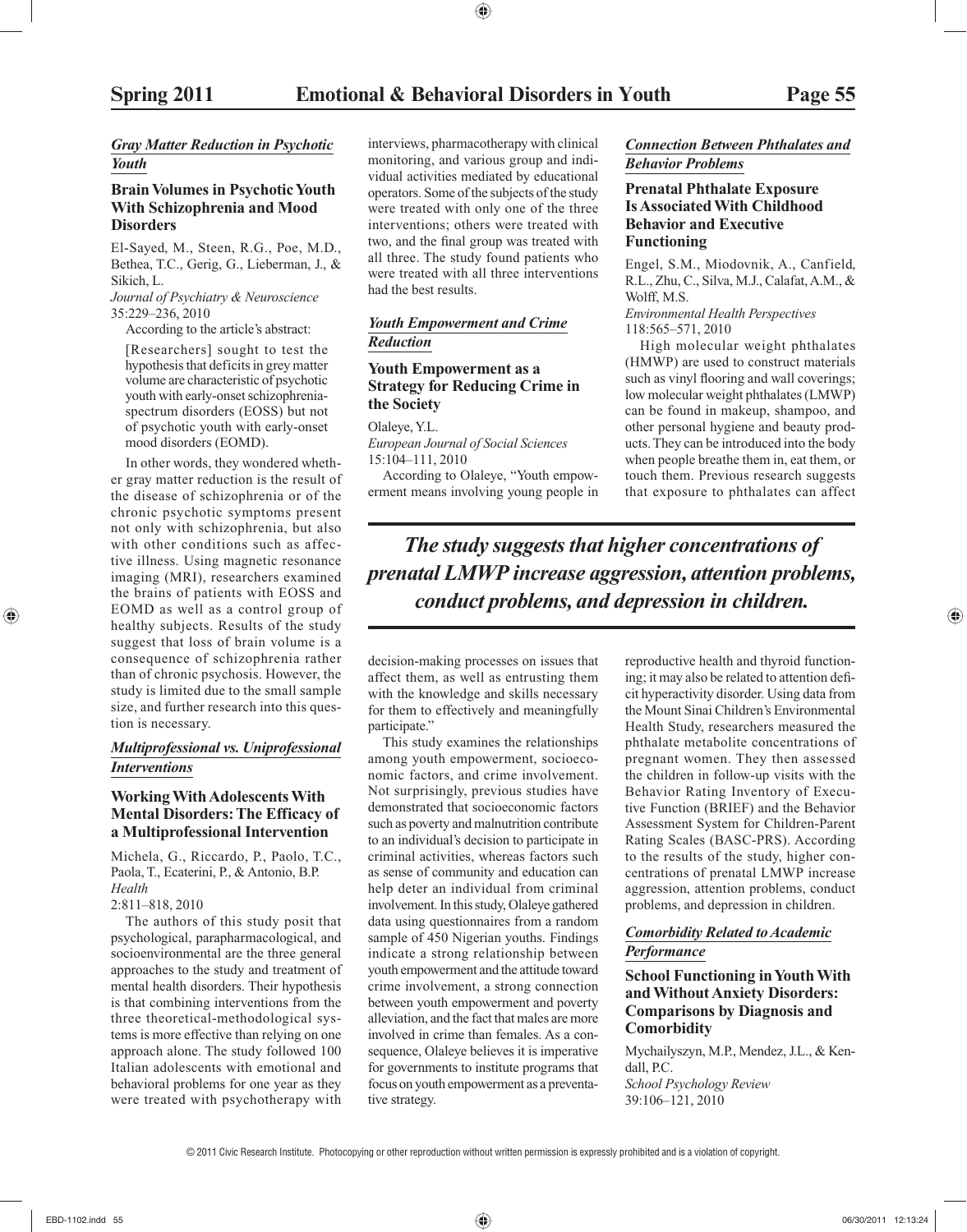In this study of 227 youth ages seven to 14, researchers examined the relationship between anxiety disorders and school functioning. Separation anxiety disorder (SAD) is characterized by extreme anxiety over separation from the home and loved ones. Social phobia (SP) is the fear of being embarrassed in social and performance settings. Generalized anxiety disorder (GAD) is defined as disproportionate and uncontrollable worry over a variety of events and situations that persists daily for more than six months. The study relied on parental reports of academic achievement and teacher reports of classroom functioning. Researchers

related to these disorders. Of further concern is that the criteria used to diagnose conduct disorders are not consistently applied, leading to disagreement over diagnoses even among highly trained professionals.

 Despite the prevailing wisdom that tough love is necessary to treat adolescents with conduct disorders, the efficacy of boot camps is not supported by empirical evidence. Boot camps are patterned after basic training for the armed services and are intended to punish adolescents for criminal infractions as well as to rehabilitate them. Three general types of boot camps exist. The first is most like basic training in the military, with its strong

*Most disturbingly, results also suggest that once a child is identified as a victim, that perception clings to the child as he ages. This study found no group of children who began as victims but escaped victimization.*

expected to find that students with anxiety disorders would have greater problems with school functioning and that students with multiple anxiety disorders would have the greatest difficulties. This hypothesis was borne out by the results of the study. Those students with behavioral, mood, or other anxiety disorders in addition to the principal diagnosis of SAD, SP, or GAD demonstrated the highest degree of impairment in academic achievement.

#### *Tough Love Doesn't Work*

#### **Conduct Disorders: Are Boot Camps Effective?**

 Jeter, L.V. *Reclaiming Children and Youth* 19:32–36, 2010

 Conduct disorders are characterized by rule-breaking or defiant behaviors, destruction of property, deceitful behaviors, and aggression to people or animals that persists for at least a year and interferes with academic achievement, social life, or occupational functioning. Conduct disorders often manifest differently in males than in females. Between 6% and 10% of U.S. adolescents are estimated to have conduct disorders. The causes of conduct disorders are not clear, although poor parenting and child abuse seem

focus on physical conditioning and strict discipline. The second maintains the military model but introduces therapeutic programs such as counseling and job training. The final type uses fewer elements of basic training and emphasizes modeling and positive reinforcement. According to Jeter, no evidence exists that boot camps rehabilitate or prevent relapses into criminal behavior. Although boot camps do help to save money and reduce overcrowding in criminal facilities (and are generally described as positive experiences for both staff and adolescent participants), data indicate that recidivism rates do not decrease for adolescents with conduct disorders who go through boot camps. Additionally, boot camps may work even less well for female adolescents than they do for males.

#### *Peer Victimization and Behavioral Correlates*

#### **The Developmental Trajectories of Peer Victimization in Middle to Late Childhood and the Changing Nature of Their Behavioral Correlates**

 Boivin, M., Petitclerc, A., Feng, B., & Barker, E.D. *Merrill-Palmer Quarterly* 56:231–260, 2010

 Evidence suggests that as many as 10% of children are victimized by their peers and that this victimization is linked to all manner of social, emotional, academic, and behavioral problems in the victims. Passive victims are characterized by anxiety, sadness, oversensitivity, and withdrawal. Not surprisingly, children who overreact, are easily upset, and don't appear likely to retaliate when bullied are the most likely candidates for victimization; provocative victims are characterized by aggressive behaviors. Using data from a four-year study of 1,035 Canadian students in the third through sixth grades, researchers investigated the link between peer victimization and three social and emotional difficulties: aggressive behavior, social withdrawal, and emotional vulnerability. Peer victimization was assessed using the victimization subscale of the peer nomination inventory. Students were asked to identify classmates who were regularly called names or made fun of, in addition to those peers who instigated the bullying.

 The study found that initially, aggressive behavior, social withdrawal, and emotional vulnerability are all strongly linked to peer victimization; however, as time passes, aggressive behavior plays a much smaller role in whether children are bullied or not. Most disturbingly, results also suggest that once a child is identified as a victim, that perception clings to the child as he ages. This study found no group of children who began as victims but escaped victimization, only children who were not victimized at all and children who continued to be victimized throughout the duration of the study.

#### *Most Common Disorders in Adolescent Male Prisoners*

#### **Psychiatric Disorders in Detained Male Adolescents: A Systematic Literature Review**

 Colins, O., Vermeiren, R., Vreughdenhil, R., Van den Brink, W., Doreleijers, T., & Broekaert, E.

*The Canadian Journal of Psychiatry* 55:255–236, 2010

 Little attention has been paid to the prevalence of psychiatric disorders in adolescent male prisoners. In fact, this systemic literature review could find only 15 studies that met its criteria for inclusion. As expected, the review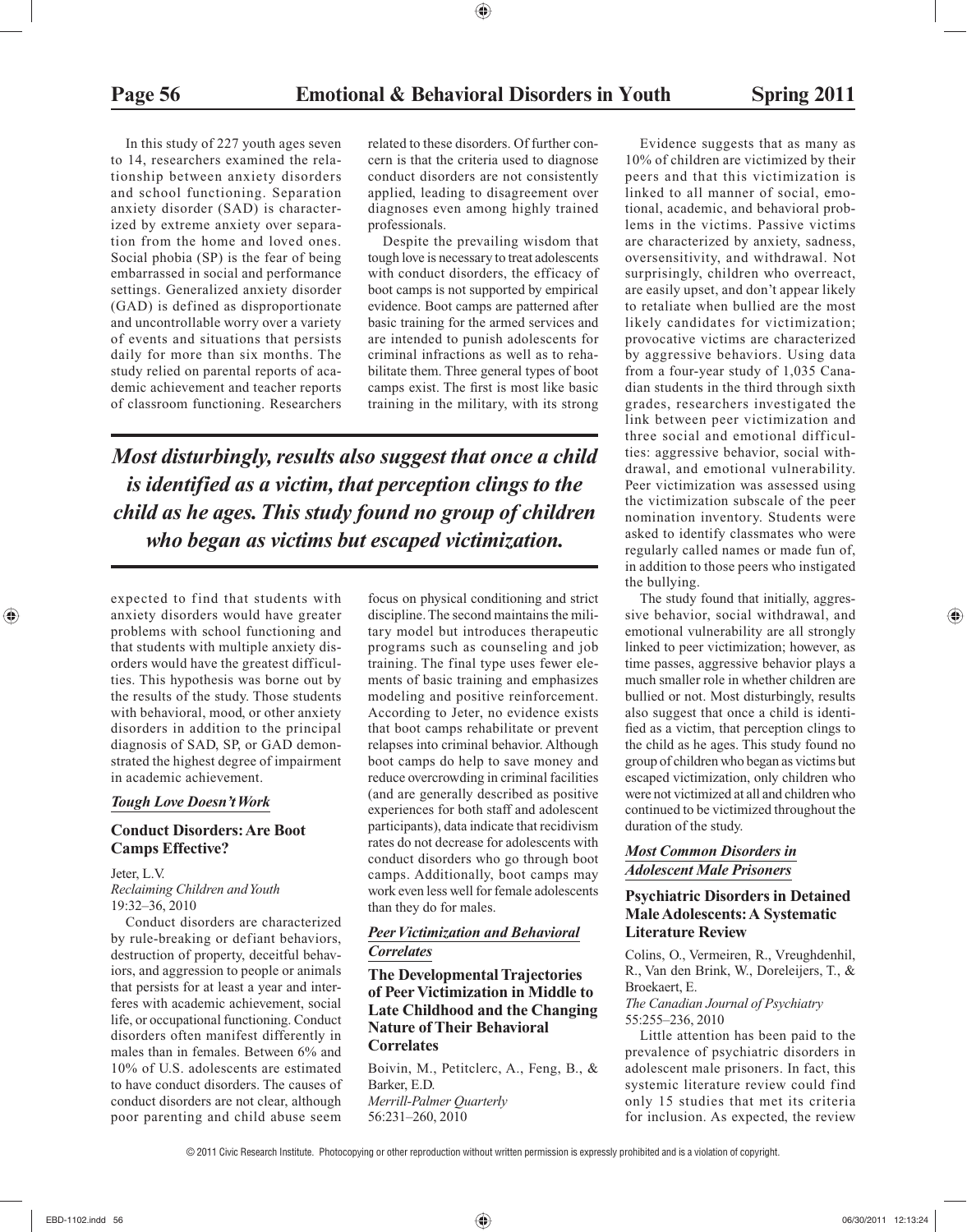suggests that detained male adolescents experience higher rates of psychiatric disorders than adolescent males who are not imprisoned. These disorders include conduct disorder, attention deficit and hyperactivity disorder, major depression, and oppositional defiant disorder. Most of these diagnoses depended on self-reporting of symptoms rather than

the multi-informant assessments more commonly used to diagnose psychiatric disorders in other settings. Because the adolescents themselves are often unreliable informants, the authors of this article recommend including parental information in addition to selfreporting. They suggest that screening for mental illness at the beginning of

incarceration is paramount and that continuing assessment after the prisoner is released is also needed. The article also includes a discussion of racial and ethnic differences in the prevalence of psychiatric disorders, in addition to a description of the difficulties of considering functional impairment in this population.